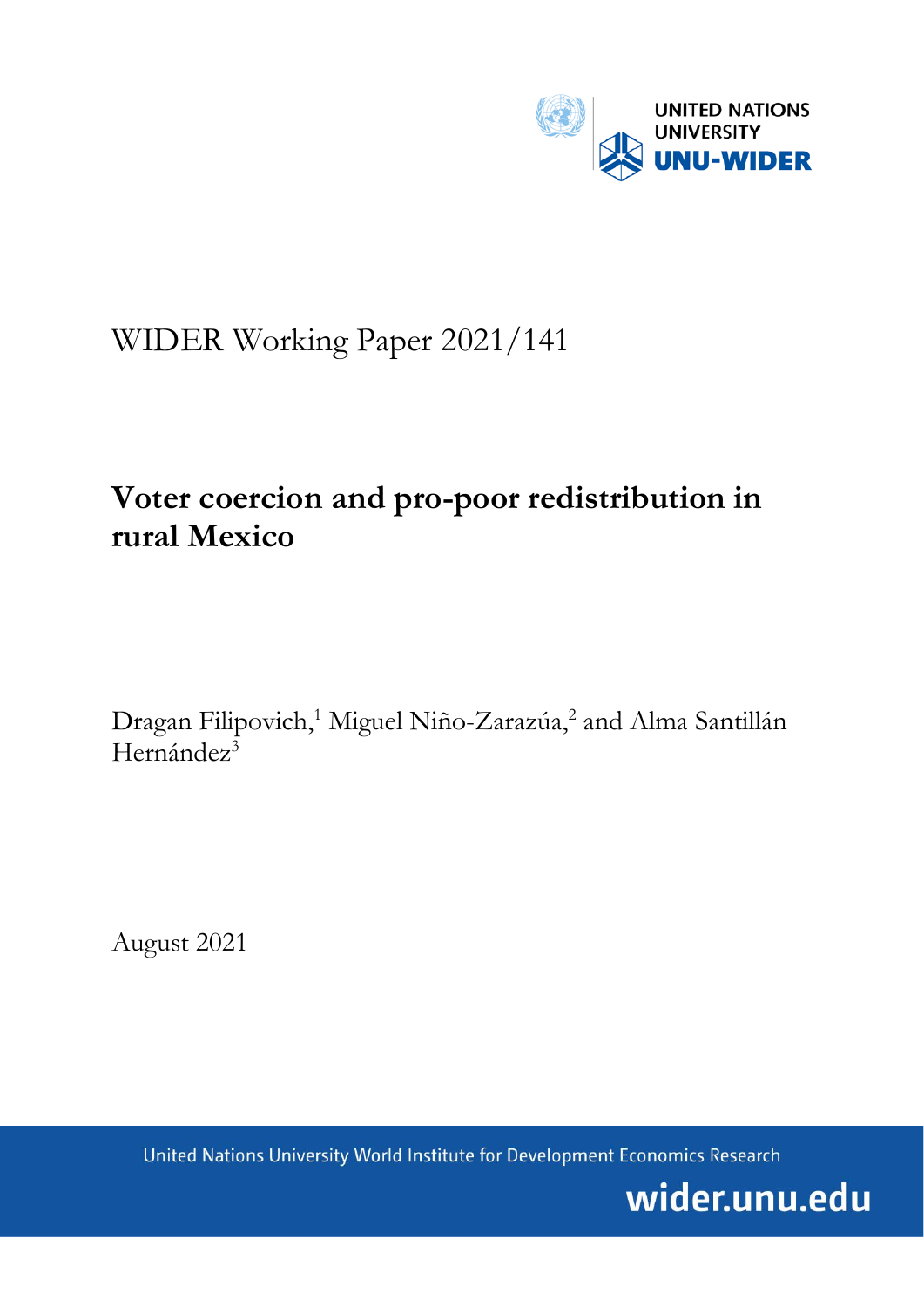**Abstract:** Voter coercion is a recurrent threat to pro-poor redistribution in young democracies. In this study we focus on Mexico's paradigmatic *Progresa-Oportunidades-Prospera* (POP) programme. We investigate whether local mayors exploited POP to coerce voters, and if so, what effect these actions had on the municipal incumbent's vote. For identification of vote coercion, we exploit the fact that the so-called '*enlaces municipales*'—a municipal liaison officer that under strict apolitical rules acted as the link between the municipal administration and POP—were discontinued in 2008, but then restored in 2010. Our empirical strategy relies on an innovative 'difference-in-differencesin-discontinuities' design, which allows us to compare how election results in competitive electoral districts before and after the discontinuation and restoration of enlaces differed between communities with and without POP. Overall, we find that in close elections, the discontinuation of enlaces increased the vote share to the incumbent by approximately 10.5 per cent, while their restoration decreased that vote share by 6.4 per cent. The results suggest that the discontinuation of enlaces created a rules-free environment that allowed local incumbents to coerce beneficiaries to achieve an electoral gain. A review of the existing ethnographic literature on the role of enlaces in POP's operations provides further evidence to support our findings. Our study underscores the importance of implementing clear and well-designed rules to prevent the political capture of social policies.

**Key words:** voter coercion, clientelism, conditional cash transfers, rural poverty, Mexico

## **JEL classification:** H53, I38, N36, P16

**Acknowledgements:** This study was conducted as part of the UNU-WIDER project Clientelist politics and economic development—theories, perspectives, and new directions. The authors wish to thank Ana de la O, Rachel Gisselquist, Allen Hicken, Alisha Holland, Maria Lo Bue, Dilip Mookherjee, Ken Opalo, Kunal Sen, Susan Stokes, Leonard Wantchekon, Steven Wilkinson, and participants of the APSA 2020 Conference and the 2020 UNU-WIDER project workshop Clientelist politics and economic development for helpful comments on earlier versions of this paper. We gratefully acknowledge support for this research from UNU-WIDER. Naturally, any remaining errors are ours.

Copyright © UNU-WIDER 2021

Information and requests: publications@wider.unu.edu

ISSN 1798-7237 ISBN 978-92-9267-081-8

## <https://doi.org/10.35188/UNU-WIDER/2021/081-8>

Typescript prepared by Gary Smith.

The Institute is funded through income from an endowment fund with additional contributions to its work programme from Finland, Sweden, and the United Kingdom as well as earmarked contributions for specific projects from a variety of donors.

Katajanokanlaituri 6 B, 00160 Helsinki, Finland

The views expressed in this paper are those of the author(s), and do not necessarily reflect the views of the Institute or the United Nations University, nor the programme/project donors.

<sup>1</sup> Universitat Autónoma de Barcelona, Spain; 2 UNU-WIDER, corresponding author: [miguel@wider.unu.edu;](mailto:miguel@wider.unu.edu) 3 Universidad Autónoma del Estado de Hidalgo, Pachuca, Mexico

This study has been prepared within the UNU-WIDER project [Clientelist politics and economic development –](https://www.wider.unu.edu/node/237043) theories, [perspectives and new directions.](https://www.wider.unu.edu/node/237043)

UNU-WIDER employs a fair use policy for reasonable reproduction of UNU-WIDER copyrighted content—such as the reproduction of a table or a figure, and/or text not exceeding 400 words—with due acknowledgement of the original source, without requiring explicit permission from the copyright holder.

United Nations University World Institute for Development Economics Research provides economic analysis and policy advice with the aim of promoting sustainable and equitable development. The Institute began operations in 1985 in Helsinki, Finland, as the first research and training centre of the United Nations University. Today it is a unique blend of think tank, research institute, and UN agency—providing a range of services from policy advice to governments as well as freely available original research.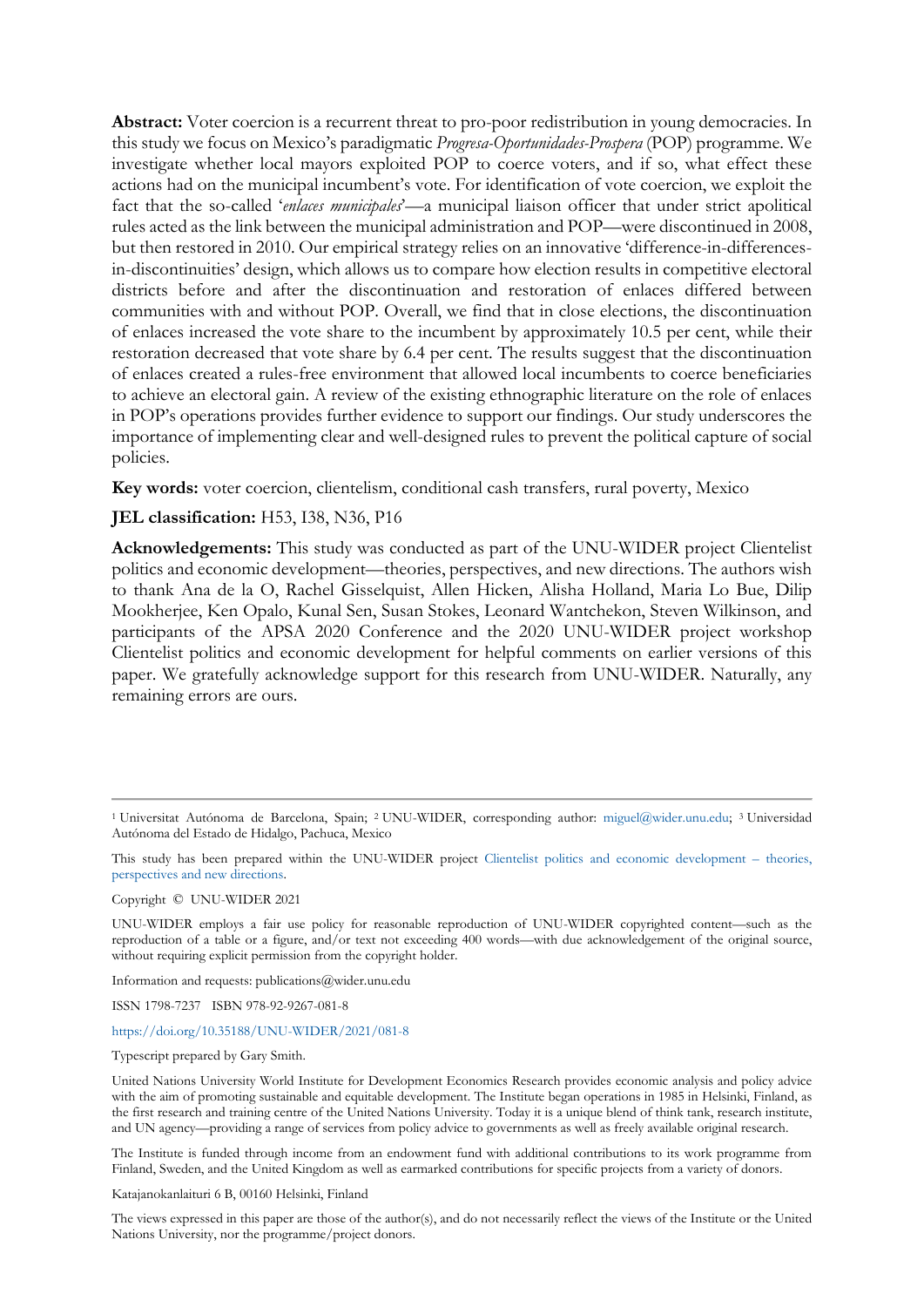## <span id="page-2-0"></span>1 Introduction

Conditional cash-transfer programmes (CCTs) have been arguably one of the most important innovations in social policy towards the poor since the 1990s. The underlying design is simple: targeted cash transfers are made conditional on the recipients complying with certain conditions, usually school attendance and medical check-ups.

From the start, there were concerns that CCTs could be used to pressure beneficiaries into voting for the party in government. First and foremost, those concerns arose because the intended beneficiaries were often the very poor in often small, rural communities—a group long-identified as being particularly susceptible to various forms of clientelism (for an overview of the evidence, see Stokes et al. (2013: ch. 6)).<sup>1</sup> Second, in the eyes of many the conditionality of benefits seemed to provide the ideal 'handle' to coerce beneficiaries.

It is clear that the practical implementation of the conditionality features of CCTs added quite a few layers of complexity to the operation of these programmes. The associated administrative logistics, combined with the socio-economic characteristics of the beneficiary population, forced programme administrators to rely on local operators, thus making transfer programmes *potentially* vulnerable to political manipulation at the local level, even when the central administration of the programme itself may not have been politically compromised.

In this study, we look at the Mexican CCT, *Progresa Oportunidades Prospera* (POP), an early<sup>2</sup> and in many ways paradigmatic CCT, in order to investigate, on the basis of electoral and programme data, whether it was used by the incumbent parties at municipal level to coerce votes in poor rural communities.<sup>3</sup> The existing consensus among academics that have studied the programme seems to be that it was, by and large, 'politically clean' (see, e.g. de la O 2015; Diaz-Cayeros et al. 2012: ch. 6).<sup>4</sup>

The consensus among academics stems, in part, from POP's professional centralized administrative implementation, and in part from the results of independent academic evaluations that did not find systematic evidence of false inclusion and exclusion errors in the programme's enrolment (see Behrman and Todd (1999) for rural areas; Coady and Parker (2004) for urban areas; and a qualitative evaluation by Escobar and González de la Rocha (2005a) for urban areas).

The fact that the programme survived two political transitions (from PRI to PAN in 2000, and back from PAN to PRI in 2012) can perhaps also be taken as evidence of its 'political neutrality'.

 $1$  Of course, clientelism is a much broader category that goes well beyond forms of voter coercion. Indeed, the literature identifies clientelism with some form of 'vote buying' (trading individual votes directly for private goods or services) rather than 'voter coercion' (threatening individual voters in order to force them to vote for a party) or 'voter incorporation' (offering to add the voter to an existing programme in exchange for his or her vote).

<sup>&</sup>lt;sup>2</sup> It was introduced in 1997 by the hegemonic Institutional Revolutionary Party (PRI) (the ruling party from 1929 to 2000) under the name *Progresa*, continued by the two following administrations of the conservative National Action Party (PAN) (under the designation *Oportunidades*), and then by the restored PRI (under the name *Prospera*), only to be terminated in 2019 by the incoming left-wing government of López Obrador.

<sup>&</sup>lt;sup>3</sup> Even though the programme was federally administered, all three levels of government—federal, state, and municipal—were involved in its day-to-day operations.

<sup>&</sup>lt;sup>4</sup> A somewhat more sceptical attitude was entertained by sociologists and anthropologists engaged in on-the-ground ethnography, who nevertheless did not find widespread or obvious evidence of political manipulation (see Baez Camargo and Megchún Rivera 2015; Hevia de la Jara 2009a, 2010). Unsurprisingly, perhaps, the press tied to the left-wing opposition regularly reported cases of political exploitation of POP (*La Jornada*, *Proceso*; see Fox 2007b: 267.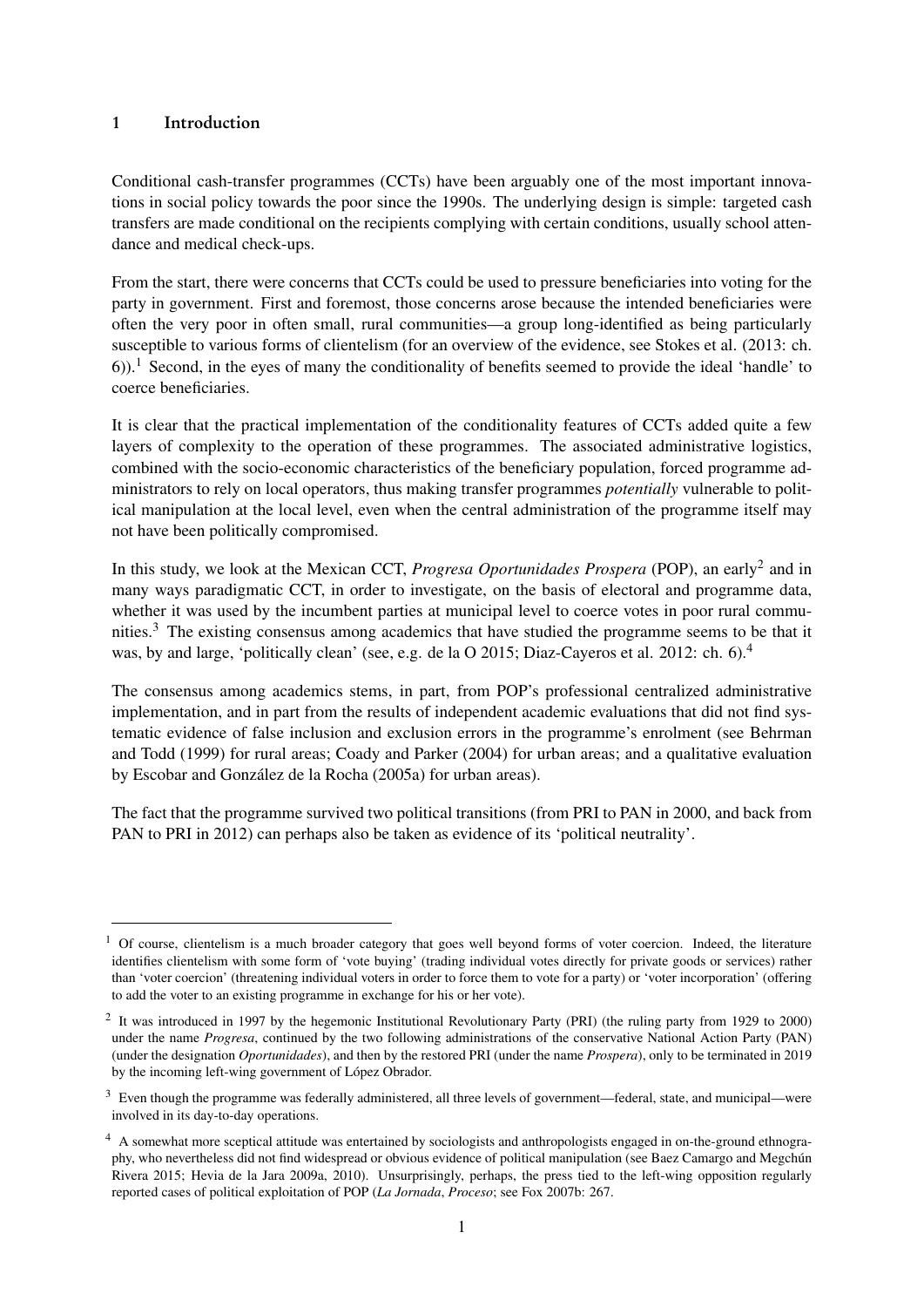What the 'consensus' is definitely not based upon is empirical work *identifying* the extent of its political 'neutrality' and the sources of an eventual electoral impact.<sup>[5](#page-2-0)</sup> There is a small and relatively recent literature that does try to *identify* the overall impact of POP on the incumbent party's vote (de la O 2013; Diaz-Cayeros et al. 2013; Filipovich et al. 2018; Green 2005; Imai et al. 2020; Rodríguez-Chammussy 2015). The results of that work are best described as 'mixed'; some have found evidence of an 'incumbency bonus' (de la O 2013; Diaz-Cayeros et al. 2013; Rodriguez-Chammussy 2018), but others have not been able to confirm that find (Filipovich et al. 2018; Green 2005; Imai et al. 2020).[6](#page-2-0)

In any case, that literature makes no attempt to identify the source of the electoral impact. Does an eventual electoral margin in favour of the incumbent just reflect programmatic differences among the parties?[7](#page-2-0) Does it stem from simple 'gratitude' on the part of beneficiaries previously neglected by the government? Or does it originate in voter coercion—that is, threats of benefits loss conditional on the individual beneficiary's vote.<sup>[8](#page-2-0)</sup> Though not focused on coercion *per se*, the literature on incumbency advantage (Erikson and Rader 2017; Gelman and King 1990; Lee 2008) and, in particular, the work on the decomposition of incumbency advantage into personal and partisan advantages are closely connected to what we do in this paper (Erikson and Tituinik 2015; Fowler and Hall 2014; Levitt and Wolfram 1997; Lopes de Fonseca 2017).

Whether an eventual electoral impact of POP originated in programmatic differences or in voter coercion is crucial in determining the extent of real political competition in rural Mexico. One should bear in mind that POP at its height reached almost one-quarter of the Mexican population (six million house-holds), and in rural communities where it was present it covered a substantial portion of the population.<sup>[9](#page-2-0)</sup> Moreover, POP was an important source of income in those communities, amounting to around 30 per cent of the average labour income among poor families. On top of all of this, often certainly so in the smallest communities, POP was the only government programme serving those communities. Thus, it seems to us a safe bet that access to POP was one of the most critical factors influencing voting decisions in rural communities where it was present.

In this study, we investigate whether municipal mayors exploited POP to coerce voters, and if so, what effect these actions had on the municipal incumbent's vote.<sup>[10](#page-2-0)</sup> The idea behind our identification strategy

<sup>5</sup> An exception is the ENAPP 2006, a large-scale survey of beneficiaries' perceptions commissioned by the Fox administration to counter opposition and non-governmental organization (NGO) claims of political manipulation of social programmes. That survey of around 5,200 beneficiaries and non-beneficiaries of federal social programmes did not find any significant evidence of voter coercion. It is not clear to us whether POP beneficiaries could be expected to answer candidly queries by outsiders regarding such a delicate subject—one must remember that the programme relentlessly hammered in the message that political use of the programme could lead to the loss of benefits.

 $6$  For the purposes of this paper, particularly relevant is Rodríguez-Chammussy (2015), which looks at whether incumbent municipal parties—there was at the time no reelection of mayors—are rewarded for POP, even though POP is a federal programme, and even though those parties were not the party in power at the federal level. She finds that there is evidence of a POP bonus for those parties.

 $<sup>7</sup>$  For example, in the 2000 Mexican presidential election the conservative opposition PAN candidate was rather critical of the</sup> programme, which had been introduced by the Zedillo (PRI) administration.

<sup>8</sup> For instance, Larreguy et al. (2018) looks at the impact of land titling—a federal programme—on the municipal vote. The premise is that squatters are coerced politically by municipal authorities, and that land titling should hence reduce the municipal vote (mayors being unable to claim credit for the federal titling), while increasing the federal vote. That is what the authors find.

<sup>9</sup> This almost full coverage was to a great extent a result of a deliberate process called 'densification' undertaken under the Fox administration in 2002, which aimed at lowering political tensions that had emerged in many communities between beneficiaries and non-beneficiaries. For a discussion, see Adato (2000).

 $10$  Implicitly at least, the existing literature on electoral impact aims to detect this kind of electoral impact, as it can hardly be surprising that beneficiaries should favour an incumbent who supports the programme over an opposition that questions it, even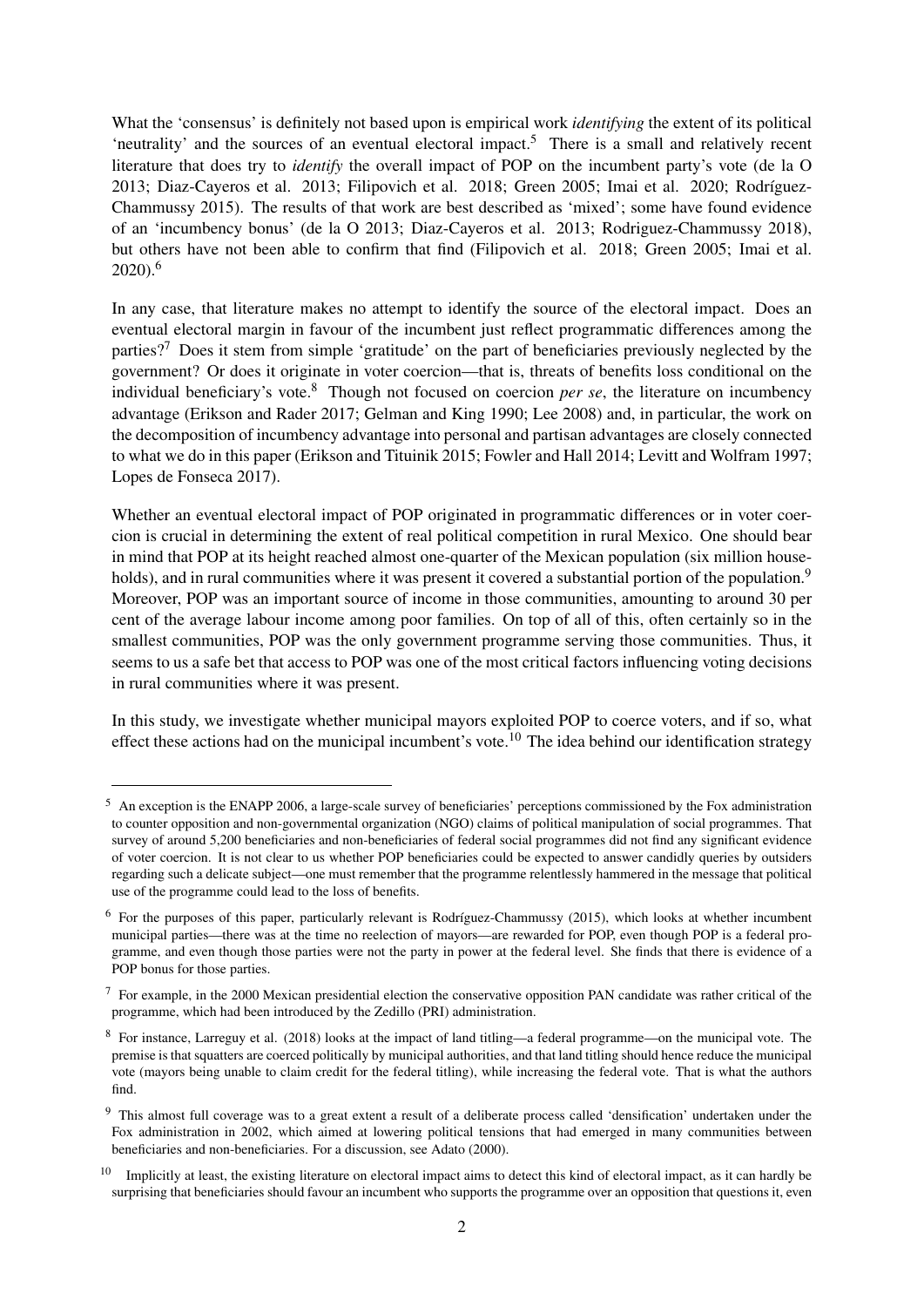is that the vote resulting from voter coercion is a form of *pure* incumbency advantage. A pure incumbency advantage is not just any electoral advantage that happens to accrue to an incumbent, but rather an electoral advantage that accrues to an incumbent solely because of its incumbency status. This distinction is key, as the political opposition will not be able to mimic such an advantage even if it wanted to. Thus, such pure incumbency advantages make for an uneven political playing field, undermining democratic competition.

Such a pure incumbency advantage can take many forms. In a way, 'pure gratitude' on the part of voters is one of the simplest forms, assuming that voters are 'grateful' only towards the incumbent administering a programme, but not to other parties even when they support the programme. Clearly, there are others, ranging from the use of public funds to 'buy' votes to the visibility of public office. Voter coercion is a form of pure incumbency advantage, since the party in office can exploit the inherent authority of the state and its privileged access to programme information to pressure voters, while the political opposition cannot.

To identify that coercive component, we extend the difference-in-discontinuities design proposed by Grembi et al. (2016), Lopes de Fonseca (2015), and Fowler and Hall (2014) to develop what we refer to here as a differences-in-differences-in-discontinuities design. More specifically, we follow Lee (2008) and implement a regression discontinuity design to identify pure incumbency advantage. The hypothesis underlying that design is that, in very close elections, who wins and who loses is purely due to a random force. This is a key identification condition. The implication is that a sample of winners and losers in very close elections will be effectively 'random', making the average sample of winners and the average sample of losers *programmatically* identical. Any difference in votes in favour or against incumbents in the following election should be attributed solely to the incumbent status, and not to programmatic differences.

While regression discontinuity identifies the incumbency advantage, it does not say anything about the sources of such advantage, and, in particular, does not by itself allow one to distinguish the various components of this incumbency advantage according to their underlying causes.

To identify the coercive component, we further argue that if POP was used to coerce beneficiaries, then it is most likely that local operators associated with the programme—in particular, the so-called *enlaces municipales*—were behind the coercion. As the name suggests, the enlace was a municipal liaison officer, originally designated by the local mayor (in Mexico, *presidente municipal*), eventually by the *cabildo* (municipal council), meant to act as the link between the municipal administration and POP, a federal programme, and charged with crucial logistic activities such as providing security, securing space for meetings, and communicating payment dates to beneficiaries. Enlaces municipales became, more by default than by design, a sort of boss to the *promotoras*—beneficiaries charged with logistic support activities within POP (Hevia de la Jara 2010).

While enlaces municipales were hired under strict apolitical rules, changes in such operational conditions could have relaxed the way in which they engaged with POP communities. Indeed, existing evidence—for example, the complaints logged via the programme's complaints channel, *Atención Ciudadana*, and the programme's regular surveys of participants views, *Puntos Centinela*—points towards so-called *promotoras* and enlaces municipales as engaging in what is called in the programme's jargon

indirectly, given the importance of the programme in poor rural communities. That sort of incumbency electoral bonus cannot be reasonably described as clientelistic, or indeed as an 'incumbency advantage'. In the end, practically all the work ends up evaluating the overall electoral impact of the programme. A lone exception is Bauer (2016), who tries to discriminate between the 'gratitude' explanation of the incumbent's electoral bonus associated with POP (the favoured 'explanation' in many papers evaluating electoral impact of cash-transfer programmes (e.g., de la O 2013; Finan and Schechter 2012; Manacorda et al. 2011)), and what that author refers to as the 'political incentives' explanation.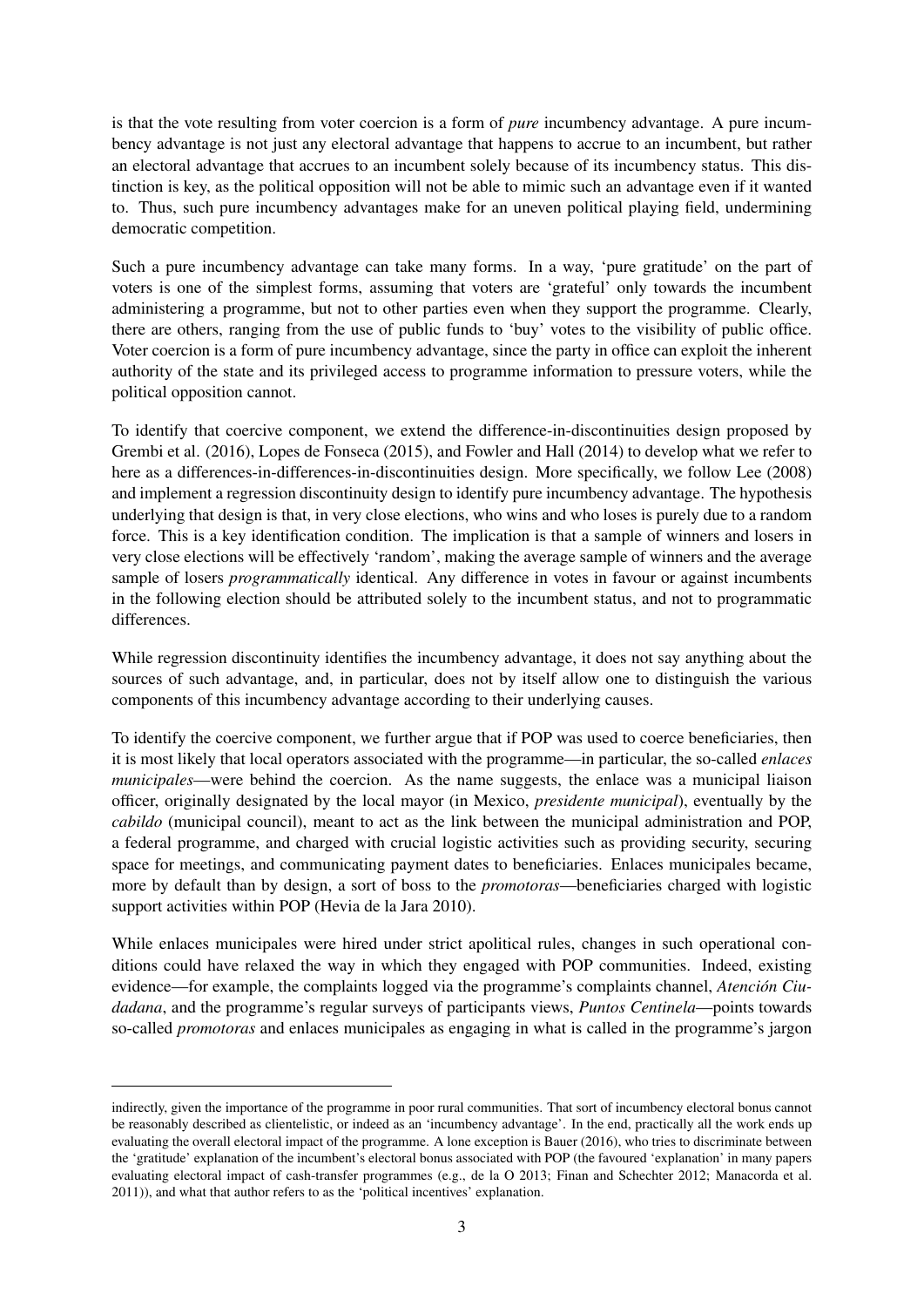'political proselytism'—that is, trying to pressure or convince beneficiaries to vote for a specific party (see Hevia de la Jara 2009b: 263, 2010: 48).

As part of our identification strategy, we exploit the fact that enlaces municipales were discontinued in 2008, but then restored in 2010. If these local agents that served as liaison officers suddenly became free to act as the privileged conduit for mayors to coerce POP beneficiaries, then we would expect their discontinuation to increase the (pure) incumbency advantage of mayors in communities with POP compared to similar communities where POP was not operating, and then expect their restoration to revert that reduction. That change can be taken as a measure of the coercive activities of enlaces when programmatic rules were relaxed.

While in our empirical strategy we compare communities with POP and without POP with similar indices of deprivation, we cannot directly control for a host of other unobserved factors that can conceivably affect voting decisions. Therefore, we resort to a differences-in-differences framework, comparing how regression discontinuities of election results in competitive electoral districts before and after the discontinuation of enlaces differ between communities with POP and those without POP. This is what we define as difference-in-differences-in-discontinuities.<sup>[11](#page-2-0)</sup>

Overall, we find that in close elections, defined as those with a less than 3 per cent margin of victory, the discontinuation of enlaces *increased* the vote share to the incumbent by approximately 10.5 per cent, while their restoration decreased that vote share by 6.4 per cent, suggesting a consistent pattern. At the same time, since in Mexico elections are really three-way contests, we run the model by the party of the local mayor. In that exercise, we find that only the vote of the ruling party (PAN) showed the same pattern as the overall sample.

The results suggest that even though enlaces were officially discontinued in 2008 (going by the 'rules of operation' of POP for that year), the POP implementing agency did not make alternative arrangements to take care of the logistical functions that enlaces previously performed. In effect, it is conceivable that the 'discontinuation' of enlaces only created a rules-free environment that allowed municipal authorities to pressure beneficiaries even more.<sup>[12](#page-2-0)</sup> A review of previous POP beneficiaries' satisfaction surveys as well as the existing ethnographic literature on the role of enlaces in POP's operations provides evidence that supports our findings.

The rest of the paper is organized as follows: Section 2 presents a brief survey of POP's operations. Section 3 discusses the data used in the analysis, while Section 4 presents the difference-in-differencesin-discontinuities design implemented for the empirical analysis. Section 5 presents the results, and Section 6 discusses the findings and presents some concluding remarks.

<sup>&</sup>lt;sup>11</sup> Other studies have applied differences-in-discontinuities (e.g. Grembi et al. 2016; Lopes de Fonseca 2017), but not differences-in-differences-in-discontinuities.

<sup>12</sup> Apparently the enlaces functions were meant to be taken over by the so-called *Centros de Atencion y Registro* (CAR), created previously to centralize control of the process of incorporation, which hitherto had been very much under the control of enlaces. This suggests to us that a great normative vacuum must have arisen as the number of *Centros de Atencion y Registros* was limited (130 in the whole country), and most were located in the principal municipal towns.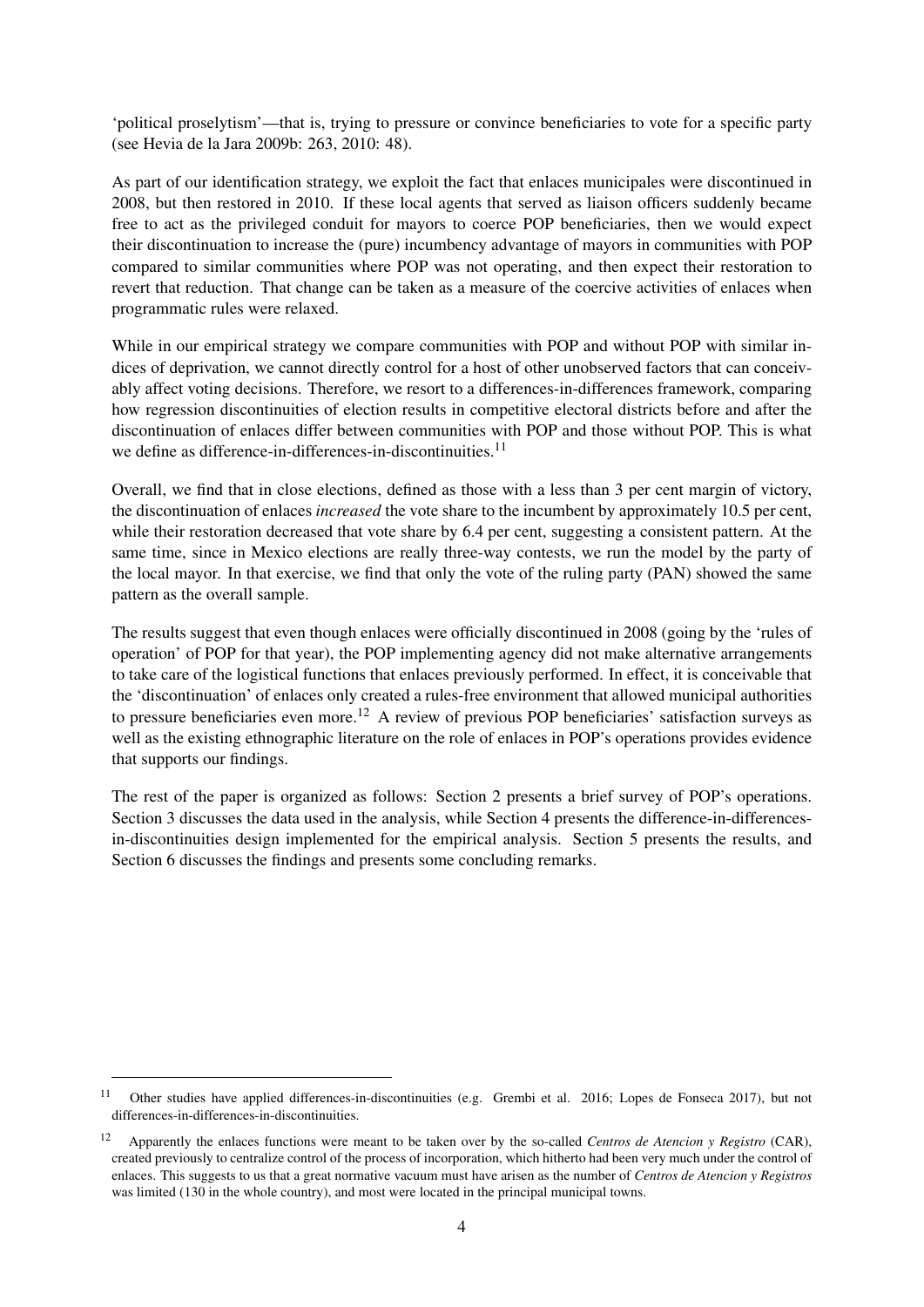# 2 A brief survey of POP's operations

# 2.1 Municipal enlaces, promotoras, and Comités de Promoción Comunitaria

From its beginning in 1997, POP contemplated that at each locality a beneficiary (the so-called *promotora*) would operate as a channel of communication between programme personnel<sup>[13](#page-2-0)</sup> and beneficiaries in the locality. Eventually, the arrangement proved too onerous for the beneficiary charged (without remuneration) with this task, and around 1999 (Hevia de la Jara 2010: 126), a new go-between was activated, the enlace municipal ('municipal liaison'). $^{14}$  $^{14}$  $^{14}$ 

As the name suggests, the enlace was a municipal employee, designated by the local mayor and eventually ratified by the municipal council, meant to act as a liaison between the municipal administration and the programme in charge of logistical operations.[15](#page-2-0)

In 2002, the so-called *Comités de Promoción Comunitaria* were contemplated in the first POP's operating rules (*Reglas de Operación*, or simply RO) that the new Fox administration issued. Instead of only one promoter, in larger communities at least two, often three, and sometimes more promoters were elected by the beneficiaries to ensure communication with the programme personnel. After 2002, both promoters and enlaces attained greater involvement in the local operation of the programme (Hevia de la Jara 2010: 126) As we discussed below, the clauses on the role of enlaces in the RO were subject to constant changes until 2008, when they were (temporarily) discontinued.

## 2.2 Constant rule changes aimed at constraining political activity by municipal enlaces

In the RO, which the federal government was obliged to issue each year as a precondition set by Congress to receive funding, the role of enlaces was first introduced explicitly in 2004 (see Diario Oficial de la Federación (2004) in Appendix).

The RO between 1998 and 2001 assigned a role to municipal authorities in logistical support (e.g. in setting up payment modules and helping to organize the so-called 'incorporation assemblies').<sup>[16](#page-2-0)</sup>

Within the new Fox administration, the so-called *Corriente Cívica* (a group of pro-democratic NGOs advocating for the expansion of programmatic politics in Mexico) assumed an important role in POP. The group originated in NGOs actively involved in the fight to open up the political system in Mexico. Naturally, one of its main concerns was neutralizing the threat of political clientelism in POP.

<sup>13</sup> Programme personnel were based only in the state capital and 8–12 other main towns. In each of these a permanent CAR later UAR (*Unidad de Atención y Registro*)—was set up; temporary *Mesas de Atención y Pago* (MAPs) were set up at smaller localities every two months (the payment cycle duration); for a detailed description of the territorial organization of *Prospera*, see Dávila Lárraga (2016: 54).

<sup>&</sup>lt;sup>14</sup> This 'go-between' was not originally contemplated in the rules of operation, though from the start the cooperation with the municipal administration was. In 2002, in the first set of rules of operation attributable to the Fox administration, the designation of 'support personnel' is mentioned for the first time; in 2003, it is required that the municipal council (*cabildo*) ratifies the designation; only in 2004 is the municipal liaison referred to explicitly in the rules of operation, and right from the start made subject to a host of caveats aimed at preventing the use of the position for electoral purposes—see Appendix.

 $15$  In the rules of operation of 2004, it is explicitly prohibited that enlaces and municipal authorities remove or name the *vocales* of the *Comités de Promoción Comunitaria*, suggesting that the enlaces had abrogated authority over the *promotoras*. This clause was kept in one form or another (there was a change in the phrasing in 2008) in the rules until the end of POP in 2018. See Appendix.

<sup>&</sup>lt;sup>16</sup> The RO contemplated that after identifying beneficiaries, beneficiaries and other members of the community would be invited to take part in a 'community assembly' during which the operation of the programme was explained, and the 'beneficiary registry' was made public. During these assemblies, community members could object to inclusion of beneficiaries or point out omissions (see, e.g. RO of 2000 in Appendix).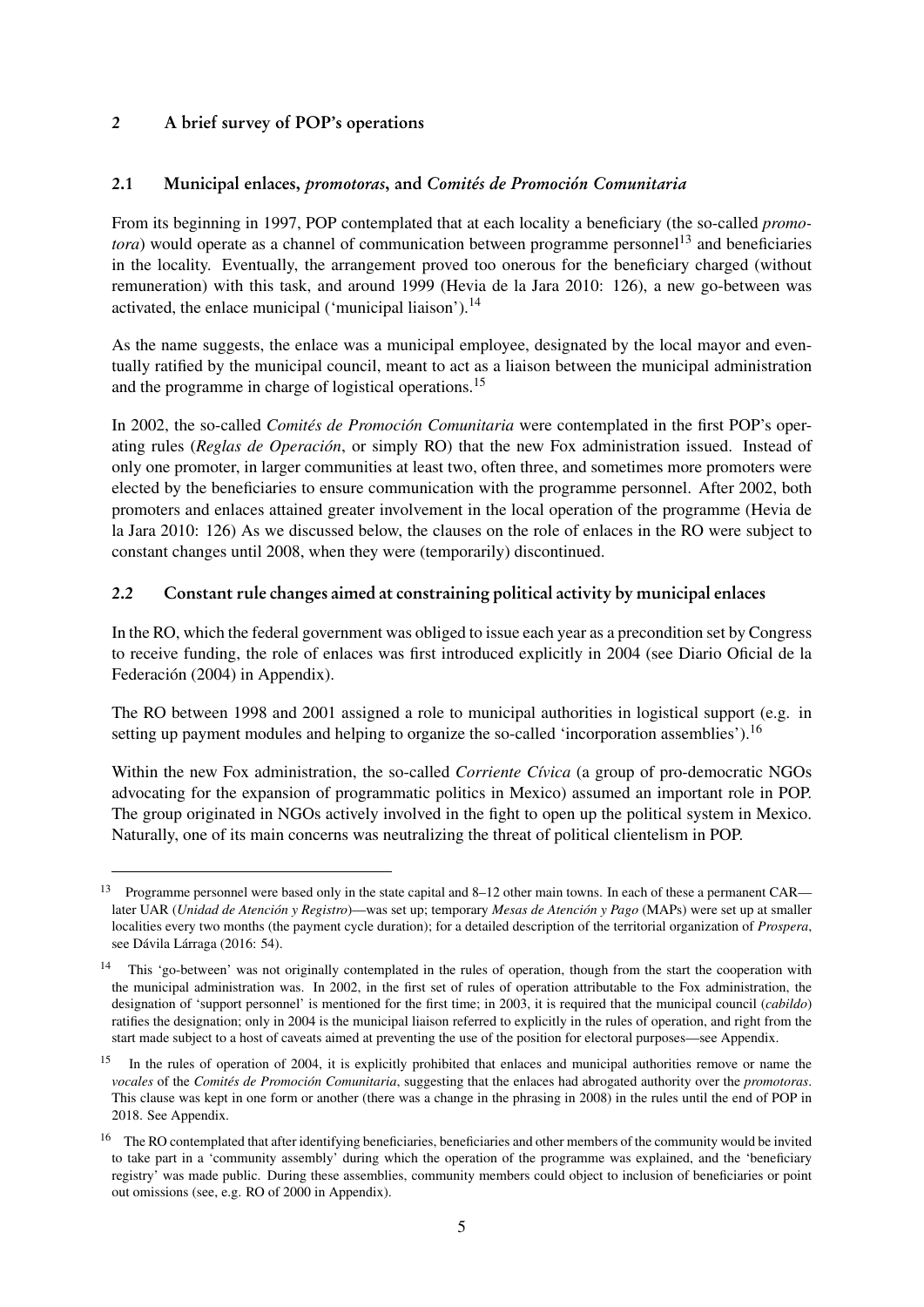As mentioned earlier, one change that the new administration did implement in 2002, and which impinged on the role of enlaces, was to establish the *Comités de Promoción Comunitaria*. In part, this move was meant to monitor enlaces, which by then had evolved into quite dominant local figures. In the end, anecdotal evidence suggests that this did not make much of a difference, as the *promotoras* continued to exercise influence, particularly via their connections with the municipality enlaces (see Hevia de la Jara 2009a).

The RO of 2004 marked a substantial change in the regulation of enlaces, with the introduction of a series of rules trying to prevent them from playing an electoral role. Some of these rules were generically worded, amounting to almost moralistic exhortations, but two articles were more relevant, and in our view also informative about what might have been occurring on the ground. One rule specifies that:

The municipal government and the municipal liaison (enlace) cannot, under any circumstances, take credit for the operation of the Program, nor can they appoint or remove members of the Comités de Promoción Comunitaria.

Another rule states that:

The municipal liaison (enlace) cannot convene meetings or take actions which are not stipulated in the operating rules of the Program.

These rules were specifically introduced to prevent the use of POP for electoral purposes (both by convening meetings and claiming credit for the programme), as well as indirectly hinting at the ascendance that enlaces, who had acquired over *promotoras*. From then on until 2008, every second year or so the RO attempted to restrict the potential electoral role of enlaces further.

In the RO of 2005 it was specified that the enlace could not be the representative of political or religious organizations, nor could he or she stand accused in electoral crime investigations. It is also specified that their work would be supervised by the *Comité Técnico Estatal*, which was made up of federal, state, and municipal authorities from the health, education, and social development sectors, as well as representatives of institutions involved in the operation of the programme.<sup>[17](#page-2-0)</sup>

In 2007, further reforms to the RO were introduced. Enlaces could not simultaneously be a municipal councillor or a municipal legal counsel (*regidor*, *sín dico*). It also stated that the programme federal office could remove any official from the programme who had engaged in political campaigning. Further, it specified that any official who took over political functions should be separated from the programme. This process culminated, in 2008, a few years after the transition from the Fox to the Calderón adminis-tration, when enlaces were dropped from the RO (see the RO of 2008 in Appendix).<sup>[18](#page-2-0)</sup>

From the discussion above, it becomes apparent that enlaces were, first, crucial in the implementation of POP at the local level, and, second, they probably were subject to political pressure from local incumbent parties, although their political influence was contained by the programmatic principles outlined in the RO. Also, it seems that enlaces exercised control over local *promotoras*, and that there was a constant need to rein them in, lest they assumed full control of the local programme operation. At the same time, the prohibition that municipal authorities perform as enlaces only 'on the side' and the emphasis on

<sup>17</sup> Among the main prerogatives of the *Comité Técnico Estatal* was the formalization of the results of the validation of health and education services, as well as the gathering and analysis of the outcomes of the MSO (*Modelo de Seguimiento Operativo* (Operational Monitoring Model)). Finally, it implemented actions to fine-tune POP's operations (see Dávila Lárraga 2016).

<sup>&</sup>lt;sup>18</sup> It seems that after Calderón took over from Fox in 2006, the control of POP passed from the more civic-oriented, almost non-partisan group *Corriente Cívica*, to one of the most conservative and partisan factions of the ruling conservative party, PAN.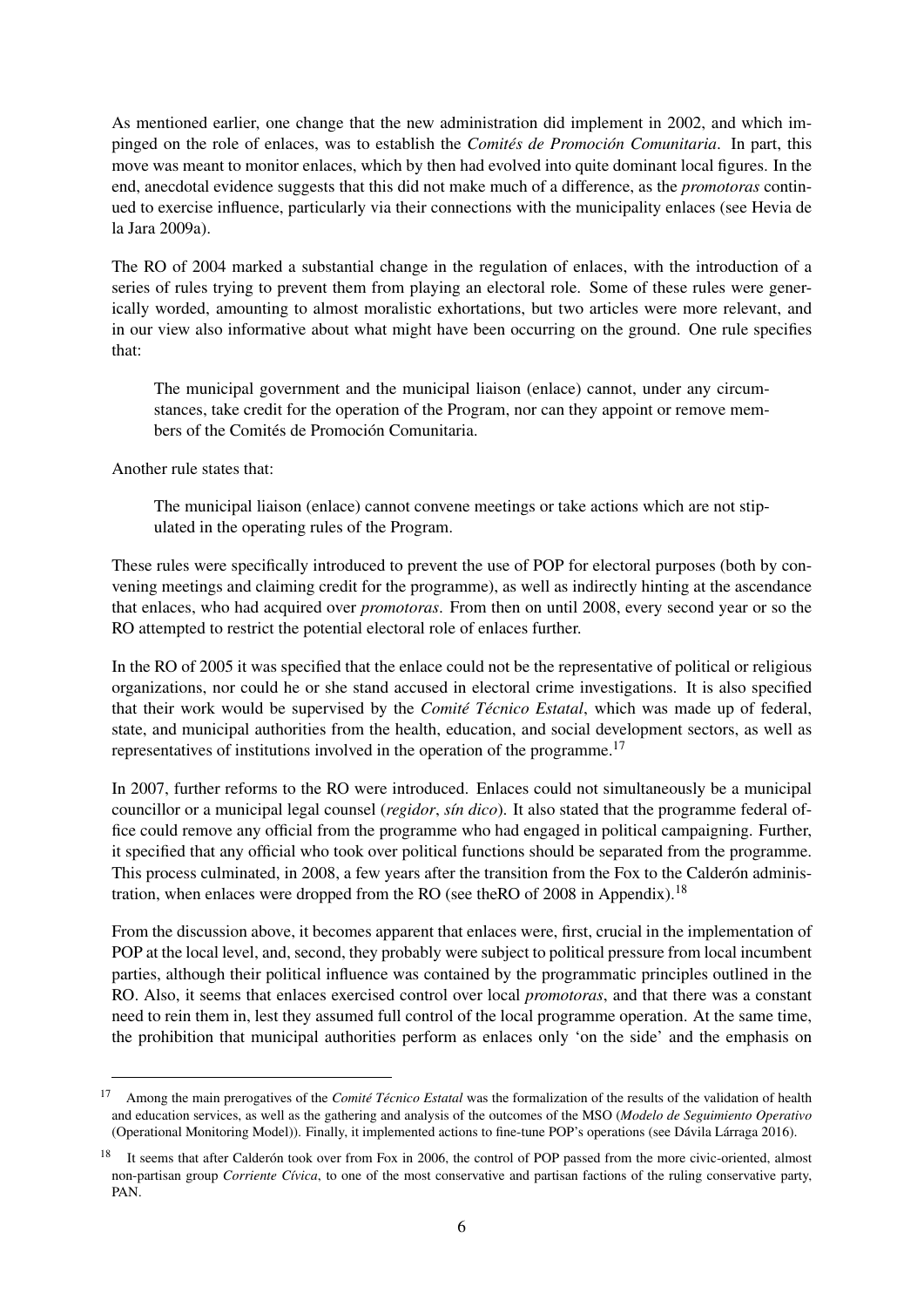enlaces being on the payroll suggest that in some instances enlaces were at risk of being co-opted by local incumbents, given the privileged information and knowledge they had about POP communities.<sup>[19](#page-2-0)</sup>

Of course, RO can hardly substitute for actual observation, as in many contexts (certainly in Mexico) real practice can differ quite substantially from its statutory regulation. In the case of POP, we think the RO were actually relevant for the practical operation of the programme, given the punitive measures that federal POP officers could exercise against enlaces due to misconduct.

# 3 Data

The data used in this study come from three main sources: (1) the National Population Council (CONAPO); (2) administrative records of POP's National Co-ordination Unit; and (3) the State Electoral Institute of 12 states.[20](#page-2-0) From CONAPO we obtained population data at the locality level, the lowest administrative unit, as well as the marginality index for 2010. The marginality index—which was used by POP to identify poor localities—is calculated by a linear combination of standardized indicators, using principal component analysis (PCA), that measure well-being (or lack thereof) in three main dimensions: (1) education, (2) housing conditions, and (3) income (CONAPO 2013). For the analysis, we restricted the sample to localities with a high and very high marginality index, as defined by CONAPO, as well as those having between 50 and 2,499 inhabitants.

We used administrative records from POP to calculate the number of beneficiaries in each locality. Since POP and CONAPO use a unique locality identifier (ID), we were able to merge all the aforementioned data sets straightforwardly.

Local elections for mayors and other municipal authorities take place every three years and do not take place simultaneously in all states. The states we include in our sample are those that held local elections in 2005–06, 2008–09, and 2011–13.<sup>[21](#page-2-0)</sup> We list the electoral years in detail for each state in Table [1.](#page-9-0)

Election data came from the State Electoral Institute of Baja California Sur, Campeche, Coahuila, Colima, Guanajuato, Hidalgo, Jalisco, Morelos, Nayarit, Querétaro, Sonora, and Tabasco. The data we use are the electoral results of the elections for mayor and governors. With that information we identified the political party in power at the municipal and state levels, as well as the political party that obtained the second-highest vote total (the 'main challenger').[22](#page-2-0) On the basis of this information, we established the vote share of the municipal incumbent and the main challenger.

<sup>&</sup>lt;sup>19</sup> This tension is to be expected as, in a way, POP was 'piggybacking' on municipal budgets to sustain its local logistics.

<sup>20</sup> *Instituto Estatal Electoral de Baja California Sur* (IEEBCS), *Instituto Electoral del Estado de Campeche* (IEEC), *Instituto Electoral de Coahuila* (IEC), *Instituto Electoral del Estado de Colima* (IEE), *Instituto Electoral del Estado de Guanajuato* (IEEG), *Instituto Estatal Electoral de Hidalgo* (IEEH), *Instituto Electoral y de Participación Ciudadana de Jalisco*, *Instituto Morelense de Procesos Electorales y Participación Ciudadana* (IMPEPAC), *Instituto Estatal Electoral de Nayarit* (IEEN), *Instituto Electoral del Estado de Querétaro* (IEEQ), *Instituto Estatal Electoral y de Participación Ciudadana* (IEE SONORA), and *Instituto Electoral y de Participación Ciudadana de Tabasco* (IEPCT).

<sup>&</sup>lt;sup>21</sup> The states of Guerrero, México, and Nuevo León y Quintana Roo also held elections in those years; however, the results were not available at the electoral section level.

<sup>&</sup>lt;sup>22</sup> The incumbent in year *t* was the political party with most votes in the election in  $t - 1$ . The main challenger in year *t* is the party that obtained the second-highest vote total in *t*.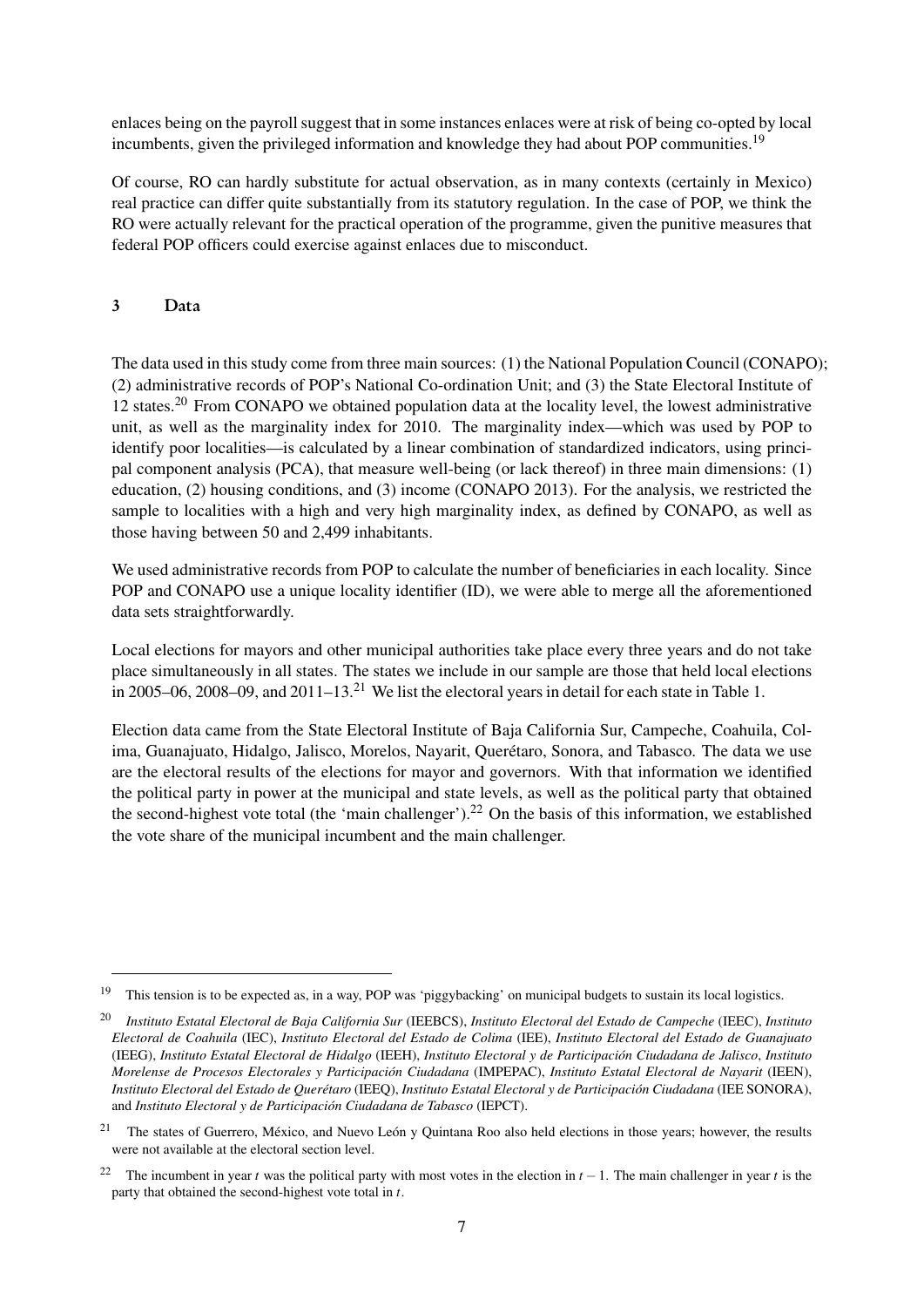<span id="page-9-0"></span>Table 1: Years of local elections for municipal mayors before and after the discontinuation and restoration of enlaces

|                     | 2003 | 2006 | 2009 | 2012 |
|---------------------|------|------|------|------|
| Baja California Sur | 2002 | 2005 | 2008 | 2011 |
| Campeche            | 2003 | 2006 | 2009 | 2012 |
| Coahuila            | 2002 | 2005 | 2009 | 2013 |
| Colima              | 2003 | 2006 | 2009 | 2012 |
| Guanajuato          | 2003 | 2006 | 2009 | 2012 |
| Hidalgo             | 2002 | 2005 | 2008 | 2011 |
| Jalisco             | 2003 | 2006 | 2009 | 2012 |
| Morelos             | 2003 | 2006 | 2009 | 2012 |
| Navarit             | 2002 | 2005 | 2008 | 2011 |
| Querétaro           | 2003 | 2006 | 2009 | 2012 |
| Sonor               | 2003 | 2006 | 2009 | 2012 |
| Tabasco             | 2003 | 2006 | 2009 | 2012 |

Source: authors' compilation.

As in previous studies (de la O 2013; Filipovich et al. 2018; Green 2005; Imai et al. 2020), we encountered two problems: first, electoral precincts, which are by Mexican electoral law the smallest unit at which aggregate election outcomes are measured, do not match exactly with the geographical boundaries of localities, which in our case help us identify POP and non-POP localities; second, the unique locality identifier used by INEGI and other federal agencies, including POP, do not correspond to the ones used by state electoral institutes.

To overcome these constraints, we resorted to cartographic electoral data at district and precinct levels from INE-INEGI's Census Statistics on Geo-electoral Scales (INE-INEGI 2012), the geographical coordinates of which were matched with the corresponding locality identifiers from INEGI's Geo-statistical Framework (INEGI 2016), which is a census-based digital mapping system that divides the country into geo-statistical areas, including rural localities. Through this procedure, we were able to match 17,989 poor rural localities (Table [2\)](#page-10-0).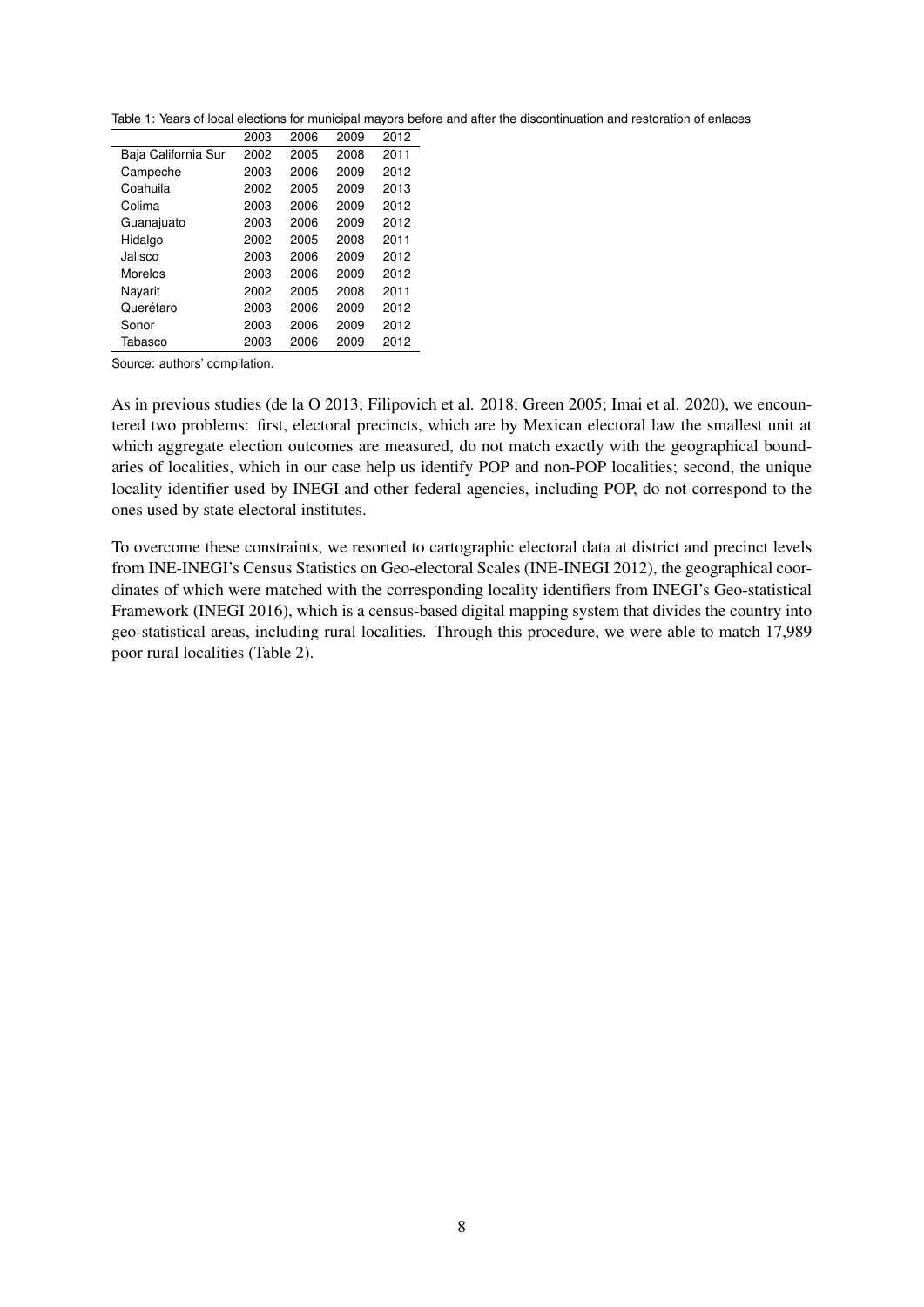<span id="page-10-0"></span>

|  |  | Table 2: Percentage of localities by party affiliation of the incumbent major and its main challenger by election year |
|--|--|------------------------------------------------------------------------------------------------------------------------|
|--|--|------------------------------------------------------------------------------------------------------------------------|

|               | 2006                      |            | 2009      |                       | 2012      |            |
|---------------|---------------------------|------------|-----------|-----------------------|-----------|------------|
|               | Incumbent                 | Challenger | Incumbent | Challenger            | Incumbent | Challenger |
|               | <b>Overall sample</b>     |            |           |                       |           |            |
| <b>PAN</b>    | 39.99                     | 30.11      | 44.31     | 27.49                 | 43.07     | 24.69      |
| <b>PRD</b>    | 13.1                      | 22.47      | 16.07     | 13.47                 | 53.24     | 10.88      |
| PRI           | 42.44                     | 42.64      | 37.28     | 46.82                 | 40.22     | 50.61      |
| PAN-PRD       |                           |            |           |                       | 0.08      | 4.92       |
| <b>Others</b> | 4.47                      | 4.78       | 2.34      | 12.21                 | 6.46      | 8.89       |
| Localities    |                           |            |           | 17,989                |           |            |
|               |                           |            |           | <b>POP localities</b> |           |            |
| <b>PAN</b>    | 38.41                     | 30.14      | 42.48     | 26.87                 | 42.22     | 22.99      |
| <b>PRD</b>    | 13.18                     | 23.79      | 17.11     | 14.53                 | 10.78     | 12.02      |
| PRI           | 43.89                     | 41.06      | 37.95     | 46.03                 | 40.22     | 50.23      |
| PAN-PRD       |                           |            |           |                       | 0.09      | 5.66       |
| Others        | 4.52                      | 5.01       | 2.46      | 12.57                 | 6.69      | 9.1        |
| Localities    | 13,090<br>13,879          |            |           | 14,883                |           |            |
|               | <b>Non-POP localities</b> |            |           |                       |           |            |
| <b>PAN</b>    | 44.23                     | 30.03      | 50.49     | 29.61                 | 47.13     | 32.84      |
| <b>PRD</b>    | 12.89                     | 18.96      | 12.55     | 9.9                   | 7.24      | 5.44       |
| PRI           | 38.56                     | 46.87      | 35.01     | 49.49                 | 40.24     | 52.48      |
| PAN-PRD       |                           |            |           |                       | 0.03      | 1.35       |
| <b>Others</b> | 4.32                      | 4.14       | 1.95      | 11                    | 5.34      | 7.89       |
| Localities    | 4,899                     |            | 4,110     |                       | 3,106     |            |

Note: the incumbent is identified at the municipal level and is the political party that obtained the highest number of votes in the previous election. The competitor is identified as the political party with the second highest number of votes. The sample is restricted to localities classified as having a high or very high marginality index in 2010. POP localities are those that have households benefiting from POP in the following states that held local elections in 2006, 2009, and 2012: Baja California Sur, Campeche, Coahuila, Colima, Guanajuato, Hidalgo, Jalisco, Morelos, Nayarit, Querétaro, Sonora, and Tabasco. Source: authors' compilation.

## 4 Difference-in-differences-in-discontinuities design

Our empirical strategy relies on an innovative difference-in-differences-in-discontinuities design, which exploits the suspension of enlaces reflected in the RO for the years 2008 and 2009, and their subsequent restoration in 2010.<sup>[23](#page-2-0)</sup> The incumbency advantage in 2007 is measured following Lee's (2008) method, and compared with the incumbency advantage measured some time between 2008 and 2009, after the discontinuation of enlaces in communities with POP and without POP. Finally, the differences in discontinuities in POP and non-POP municipalities are differenced. The same exercise is repeated in reverse between 2009 and 2012. Our design can be seen as an extension of Grembi et al.'s (2016) and Lopes de Fonseca's (2017) implementation of a difference-in-discontinuity design.

## 4.1 Measuring voter coercion

The unit of analysis is incumbent party, resp. main challenger (that is, the party that obtained the second highest vote share in the preceding election), in a given municipality at a given election, denoted by the time at which it took place. Hence, the subscript *it* attached to a variable refers to a 'main candidate' (that

 $23$  There is a question as to how this change in the RO translated into actual POP practice. It is highly unlikely that paid enlaces that do not live in the communities they serve would continue to support beneficiaries of their own initiative after being dismissed. We interviewed POP's operations director at that time and she confirmed that, in effect, enlaces were no longer employed in 2008 and 2009.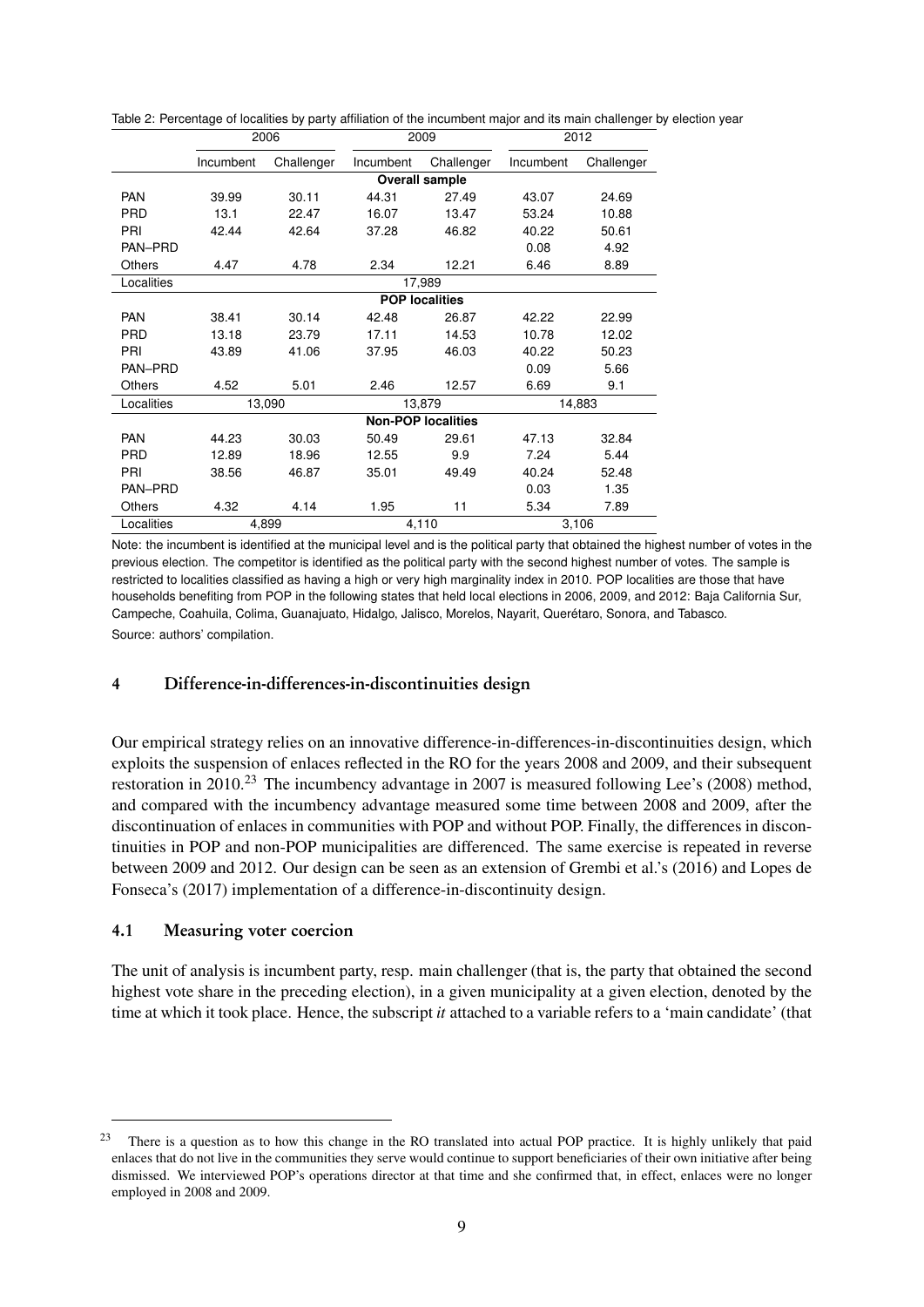is, the candidate of the incumbent party or the candidate of its main challenger in a given municipality in the election at *t*. [24](#page-2-0)

Our outcome of interest,  $Y_{it}$ , is the vote share of either the incumbent or its main challenger in a given municipality in the election for mayor at time *t*. We work with three indicator variables,  $I_{it}$ ,  $E_{it}$ , and  $P_{it}$ .

The first indicator  $I_{it}$  takes the value 1 if the outcome variable  $Y_{it}$  corresponds to the incumbent's share in the municipal election in municipality *i* at time *t*. The second indicator  $E_i$  takes the value 1 if the outcome variable  $Y_{it}$  corresponds to an election in which the enlace municipal was operating (according to the RO). Finally, the third indicator  $P_{it}$  takes the value 1 if the outcome variable  $Y_{it}$  corresponds to an election in a municipality in which POP is operating.

Let  $Y_i(I, E, P)$  be the vote share of agent *i* at election *t*, as a function of the three indicators. Leaving out the *i* index as we measure an average effect across municipalities and incumbents, and just keeping the *t* subscript, the magnitude we measure can be expressed as:

$$
[(Y_1(1,0,1) - Y_1(0,0,1)) - (Y_0(1,1,1) - Y_0(0,1,1))] -
$$
  

$$
[(Y_1(1,0,0) - Y_1(0,0,0)) - (Y_0(1,1,0) - Y_0(0,1,0))]
$$

In order to interpret this, consider the various components of this expression one at a time, so that

$$
(Y_1(I = 1, E = 0, 0, P = 1) - Y_1(I = 0, E = 0, P = 1))
$$

This is the difference in vote shares obtained from the regression discontinuity, comparing the vote share of the incumbent with the vote share of the challenger at time  $t = 1$  in municipalities with POP and no enlace.

$$
(Y_0(1,1,1)-Y_0(0,1,1))
$$

This is the difference in vote shares obtained from the regression discontinuity, comparing the vote share of the incumbent with the vote share of the challenger at time  $t = 0$  in municipalities with POP and with enlace. In what follows we simply refer to these differences as 'discontinuities'.

Thus,

$$
[(Y_1(1,0,1)-Y_1(0,0,1))-(Y_0(1,1,1)-Y_0(0,1,1))]
$$

This is the difference-in-discontinuities between time 1 and time 0 in municipalities with POP, without and with enlaces. This is the kind of magnitude that Grembi et al. (2016) and Lopes de Fonseca (2017) capture with their estimators.

What we do over and above this approach is to take difference-in-differences between these discontinuities differences, as between municipalities with POP and those without.

In practical terms, we do two exercises: in one we compare differences-in-discontinuities between municipalities with enlaces and those without (2006–09), and in the other we compare differences-indiscontinuities between municipalities without enlaces and those with enlaces (2009–12). The formulas presented above would correspond to the second exercise.

In order to implement our design, let *mvi*,*t*−<sup>1</sup> be the 'margin of victory' in the preceding municipal election. The sample of municipalities is chosen so as to try to make this margin as small as possible, in line with Lee's (2008) regression discontinuity design to identify 'pure' incumbency advantage.

<sup>&</sup>lt;sup>24</sup> In Mexico at the time there was no reelection of mayors. This changed in 2013, but that reform only came into effect in the elections of 2018.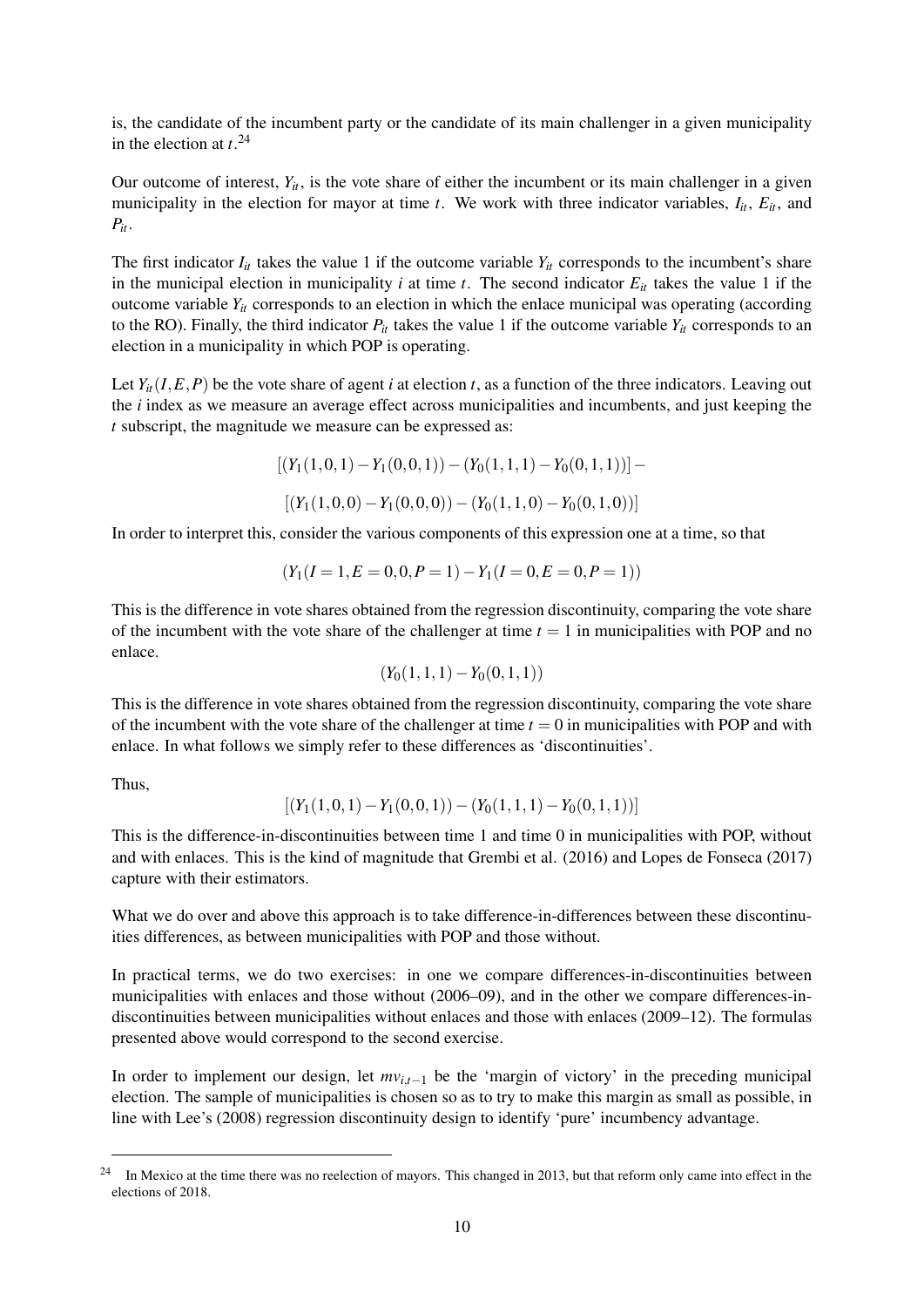The linear regression we estimate takes the following form:

$$
y_{it} = \gamma_0 + \gamma_1 m v_{i,t-1} +
$$
  
\n
$$
I_{it}(\rho_0 + \rho_1 m v_{i,t-1})
$$
  
\n
$$
+ E_t \times [\alpha_0 + \alpha_1 m v_{i,t-1} + I_{it}(\beta_0 + \beta_1 m v_{i,t-1})] +
$$
  
\n
$$
P_{it}[\omega_0 + \omega_1 m v_{i,t-1} + I_{it}(\psi_0 + \psi_1 m v_{i,t-1}) + E_t \times [\nu_0 + \nu_1 m v_{i,t-1} + I_{it}(\lambda_0 + \lambda_1 m v_{i,t-1})]]
$$
  
\n
$$
+ \varepsilon_{it}
$$

with

$$
\hat{\rho}_0 = Y_0(1,0,0) - Y(0,0,0)
$$

$$
\hat{\beta}_0 = [Y_1(1,0,0) - Y_1(0,0,0)] - [Y_0(1,1,0) - Y_0(0,1,0)]
$$

$$
\hat{\lambda}_0 = [[Y_1(1,0,1) - Y_1(0,0,1)] - [Y_0(1,1,1) - Y_0(0,1,1)]] - [[Y_1(1,0,0) - Y_1(0,0,0)] - [Y_0(1,1,0) - Y_0(0,1,0)]]
$$

To see how these correspondences come about, we just set the indicator variables equal to 1 consecutively, as follows:  $I_{it} = 1$ ,  $E_{it} = 0$ , and  $P_{it} = 0$ , so the regression equation reduces to

$$
y_{it} = \gamma_0 + \gamma_1 m v_{i,t-1} +
$$
  
\n
$$
\rho_0 + \rho_1 m v_{i,t-1} =
$$
  
\n
$$
(\gamma_0 + \rho_0) + (\gamma_1 + \rho_1) m v_{i,t-1} =
$$
  
\n
$$
Y_{it}(1,0,0)
$$

Setting all indicators to zero,

$$
y_{it} = \gamma_0 + \gamma_1 m v_{i,t-1} =
$$
  

$$
Y_{it}(0,0,0)
$$

Thus,

$$
Y_{it}(1,0,0) - Y_{it}(0,0,0) =
$$
  

$$
(\gamma_0 + \rho_0) + (\gamma_1 + \rho_1)mv_{i,t-1} - \gamma_0 + \gamma_1mv_{i,t-1} =
$$
  

$$
\rho_0 + \rho_1mv_{i,t-1}
$$

As  $mv_{i,t-1}$  goes to zero,  $\rho_0$  can be interpreted as the effect of incumbency on vote share. All the other interpretations of the estimated coefficients follow by an analogous procedure. The sample is then restricted to a bandwidth *h* around the 0 per cent threshold. Thus,  $mv_i$ , which can be interpreted as the margin of victory by this candidate's party in the prior election, must be between −*h* and *h*.

#### 4.2 Potential issues with the differences-in-differences-in-discontinuities design

#### *Controlling for potential programmatic impacts of enlaces*

Discontinuing the enlaces might have had a 'programmatic' impact on the incumbent's vote stemming from beneficiaries' discontent with the lower level of programme support that such a change might have entailed. In principle, such an impact has nothing to do with incumbency advantage, certainly not in the very narrow sense in which we are using the term here (voter coercion/offers of incorporation).

Though, as argued before, it might well be that this programmatic effect is minimal (should the decision be correctly attributed by beneficiaries), it might still be desirable to 'control' for this by adding a partisan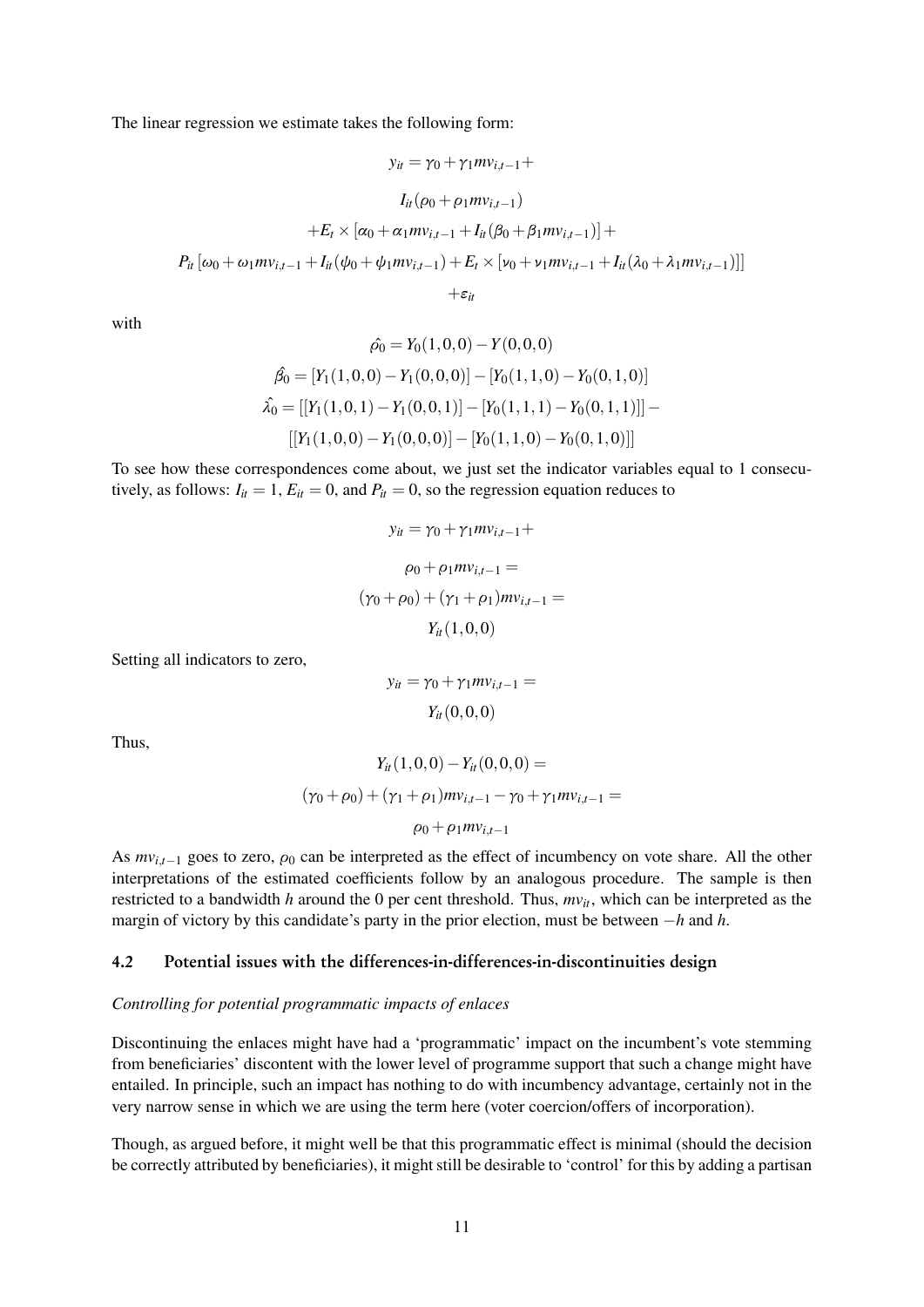alignment term to the regressions above, capturing whether the party in power at the municipal level is also the party in power at the federal level.[25](#page-2-0)

A problem with introducing such a control is that the party alignment term might capture also the greater scope for coercion that eventual complicity between municipal authorities and their party comrades at the federal level—an effect that we do want to capture in our measurement of the change in incumbency advantage.

## *Controlling for coincidental events*

For our design, an inevitable problem is that during the period we consider (2006–12) other changes happened that might have impacted our measurements. One particularly concerning one is the Great Recession of 2008 and some policy reforms that were introduced to mitigate this and other aggregate shocks that occurred within our time period.

For example, POP introduced three additional payments between 2007 and 2010. Already in 2007, an additional payment was introduced to counter energy price increases. As part of the government's response to the 2008 crisis, during the first half of 2009 an additional food subsidy was created (*Vivir Mejor*) to counter food price increases. Finally, in 2010 yet another payment was introduced aimed at families with small children. Thus, starting in 2007 there was an increase in the payments associated with POP. These additional payments persisted throughout the period we look at (2006–12) (see Hernández Licona et al. 2019). Our empirical strategy allows us to control indirectly for these events since we look both at the discontinuation of enlaces in 2008 and their restoration in 2010. As mentioned, in 2010 all those additional payments were still in place and hence any changes post-2010 cannot possibly be attributed to them.

## *Controlling for coercion at the randomization stage*

Finally, one of the key identification assumptions in Lee (2008) is that the outcome of close elections are random. It could of course be that voter coercion itself invalidates this assumption, making it much more likely that incumbent parties win reelection and thus unbalancing the incumbent–challenger pool. We use two elections for randomization, the intermediate election of 2003, the 'main' (federal and local) election of 2006, and, finally, the 2009 intermediate election.

We believe it unlikely that the 2003 and 2006 elections were deeply tainted by voter coercion, as both took place under the first post-PRI, reformist, and relatively civic-minded PAN government of President Vicente Fox. However, the situation might have changed quite drastically from 2006 onward, after PAN's narrow win in that year's presidential election. There is evidence that the Calderón government was much more 'partisan' than its predecessor, and that this partisanship did affect POP, with a civicminded POP leadership (associated with the so-called *Corriente Cívica* within PAN) being replaced by PAN's political operatives (see Hevia de la Jara 2010).

Using the election of 2009 to randomize the sample for the 2012 election is thus problematic. Thus, we tackled this problem by relying on the randomization of 2006 for the 2012 election as well, and the overall results did not qualitatively change.

<sup>25</sup> Rodríguez-Chamussy (2015), within a different but related framework aimed at establishing an electoral impact of POP enrolment levels on municipal incumbent parties (using a standard vote share on enrolment regression with fixed effects), interacted such a control with enrolment and found no effect. The author did find an effect conditional on covariates of the non-interacted variable, however (p. 14).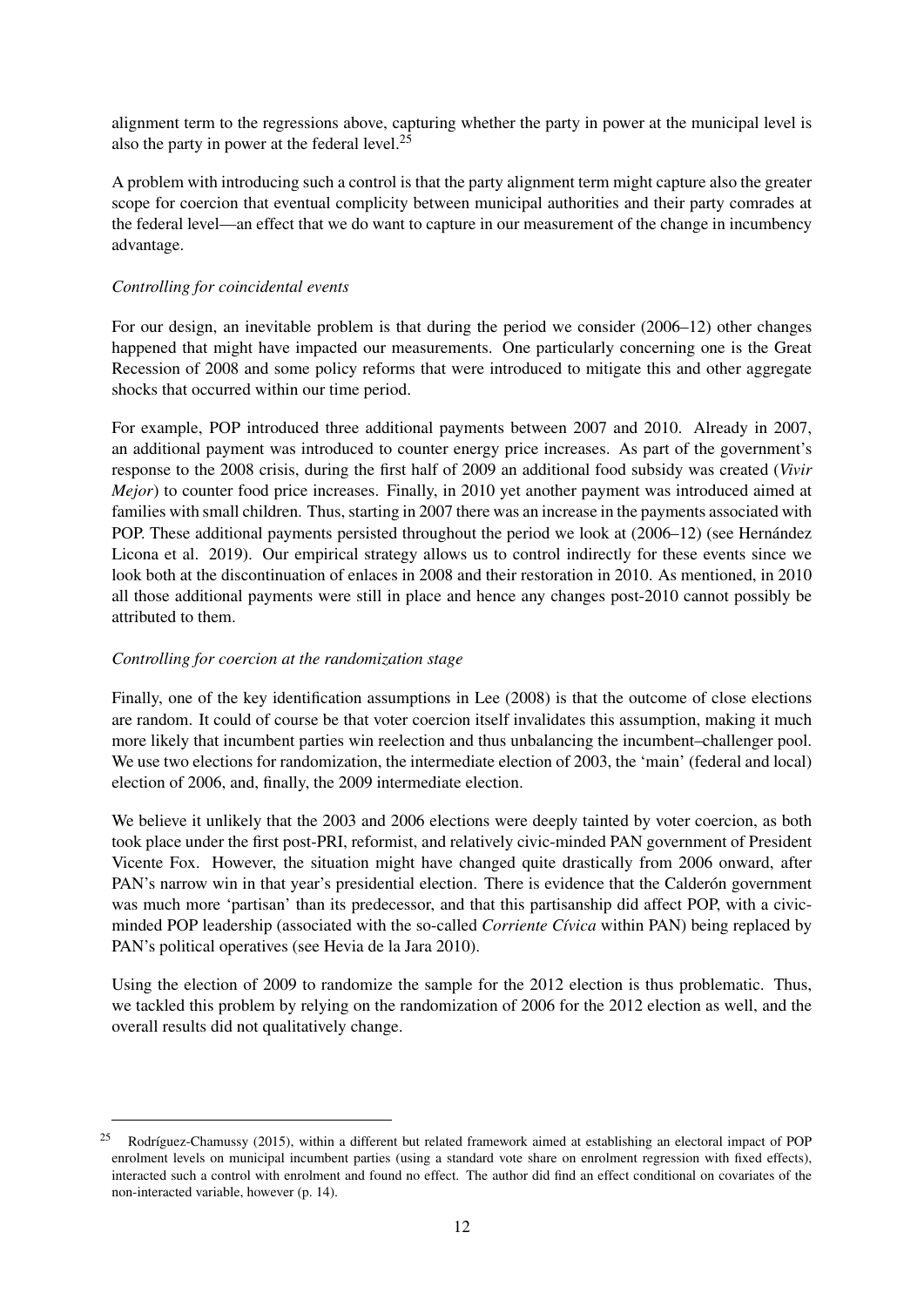#### 5 Results

To begin the discussion, we present the results from the difference-in-differences-in-discontinuities estimators, which are denoted by the  $\hat{\lambda}_0$  parameter in Table [3.](#page-14-0) We present the results based on alternative assumptions about the level of political competition in rural localities. The second column of Table [3](#page-14-0) presents the results based on an optimal bandwidth of political competition that is produced synthetically following the robust bias-corrected method proposed by Calonico et al. (2020). The third column presents the results based on bandwidth that is produced based on the cross-validation method proposed by Ludwig and Miller (2007). Columns 4, 5, and 6 present results based on more competitive municipal elections, which resulted, respectively, in differences of  $\pm 10$ ,  $\pm 5$ , and  $\pm 3$  per cent between vote shares received by the incumbent party, relative to the vote shares received by the main political opponent.

Taking as baseline the differences-in-differences-in-discontinuities estimators based on the most competitive local elections—that is, those with a margin of victory for the incumbent below 5 and 3 per cent—we find that discontinuation of enlaces in 2008 led to an increase in the vote share to the municipal incumbent party in the subsequent local election of 2009 by approximately 7.5 and 10.5 per cent, respectively, while the restoration of enlaces in 2010 led to a decrease in the vote share to the incumbent by approximately 6.3 and 6.4 per cent, respectively, in the local elections of 2012. The results are robust and qualitatively similar with and without the inclusion of controls for the effect of instances in which the party of the municipal mayor is the same party as the governor of the corresponding state, if the incumbent municipal mayor belongs to the PAN, PRI, or PRD, and indicators that are expected to influence voting decisions at the locality level, such as the average level of education, housing conditions, and population density.

|                   | $CCT^a$     | $CV^b$          | 10          | 5          | 3         |
|-------------------|-------------|-----------------|-------------|------------|-----------|
|                   |             | Sample: 2006-09 |             |            |           |
| $\hat{\lambda}_0$ | 1.715       | $2.644**$       | $-0.304$    | 7.561***   | 10.487*** |
|                   | (1.487)     | (1.206)         | (1.845)     | (2.529)    | (3.118)   |
| <b>Bandwidth</b>  | 16.79       | 30.48           | 10.00       | 5.00       | 3.00      |
| Observations      | 16,432      | 25,126          | 10,612      | 5.094      | 3,016     |
| R-squared         | 0.176       | 0.171           | 0.181       | 0.187      | 0.179     |
| Sample: 2009-12   |             |                 |             |            |           |
| $\hat{\lambda}_0$ | $-4.168***$ | $-4.281***$     | $-5.642***$ | $-6.324**$ | $-6.446*$ |
|                   | (1.487)     | (1.527)         | (1.817)     | (2.491)    | (3.341)   |
| <b>Bandwidth</b>  | 16.83       | 16.25           | 10.00       | 5.00       | 3.00      |
| Observations      | 16,636      | 16,100          | 10,362      | 5.064      | 2,976     |
| R-squared         | 0.121       | 0.121           | 0.133       | 0.164      | 0.181     |

<span id="page-14-0"></span>

|  | Table 3: Estimation results of the difference-in-differences-in-discontinuities model |
|--|---------------------------------------------------------------------------------------|
|  |                                                                                       |

Note: estimates based on a sample of rural localities that are classified by CONAPO as having a high or very high marginality index in 2010. Localities included come from the states of Baja California Sur, Campeche, Coahuila, Colima, Hidalgo, Morelos, Nayarit, Querétaro, Sonora, and Tabasco, which held elections in the period under analysis. We include the following control variables: (1) an indicator that measures whether the party of the municipal mayor is the same party as the governor of the corresponding state; (2) an indicator that measures whether the incumbent party at the municipal level is the National Action Party, PAN, PRI, or PRD. We include states fixed effects. *<sup>a</sup>* bandwidth selector proposed by Calonico et al. (2020). *<sup>b</sup>* Cross-validation method proposed by Ludwig and Miller (2007). Robust standard errors in parentheses. \*\*\* *p* < 0.01, \*\*  $p < 0.05$ ,  $\frac{*}{p} < 0.1$ .

Source: authors' compilation.

The jump in vote shares to the incumbent in 2009, due to the discontinuation of enlaces, and the subsequent drop observed in the 2012 local elections can be graphically observed in Figure [1.](#page-15-0) It shows the relationship between the difference in the vote share to the incumbent and main contender in competitive elections, and the vote margin between the incumbent and the main contender observed in competitive elections over the two periods of interest: between the two local elections of 2006 and 2009, which took place immediately before and immediately after the discontinuation of enlaces (Figure [1\(](#page-15-0)a)), and be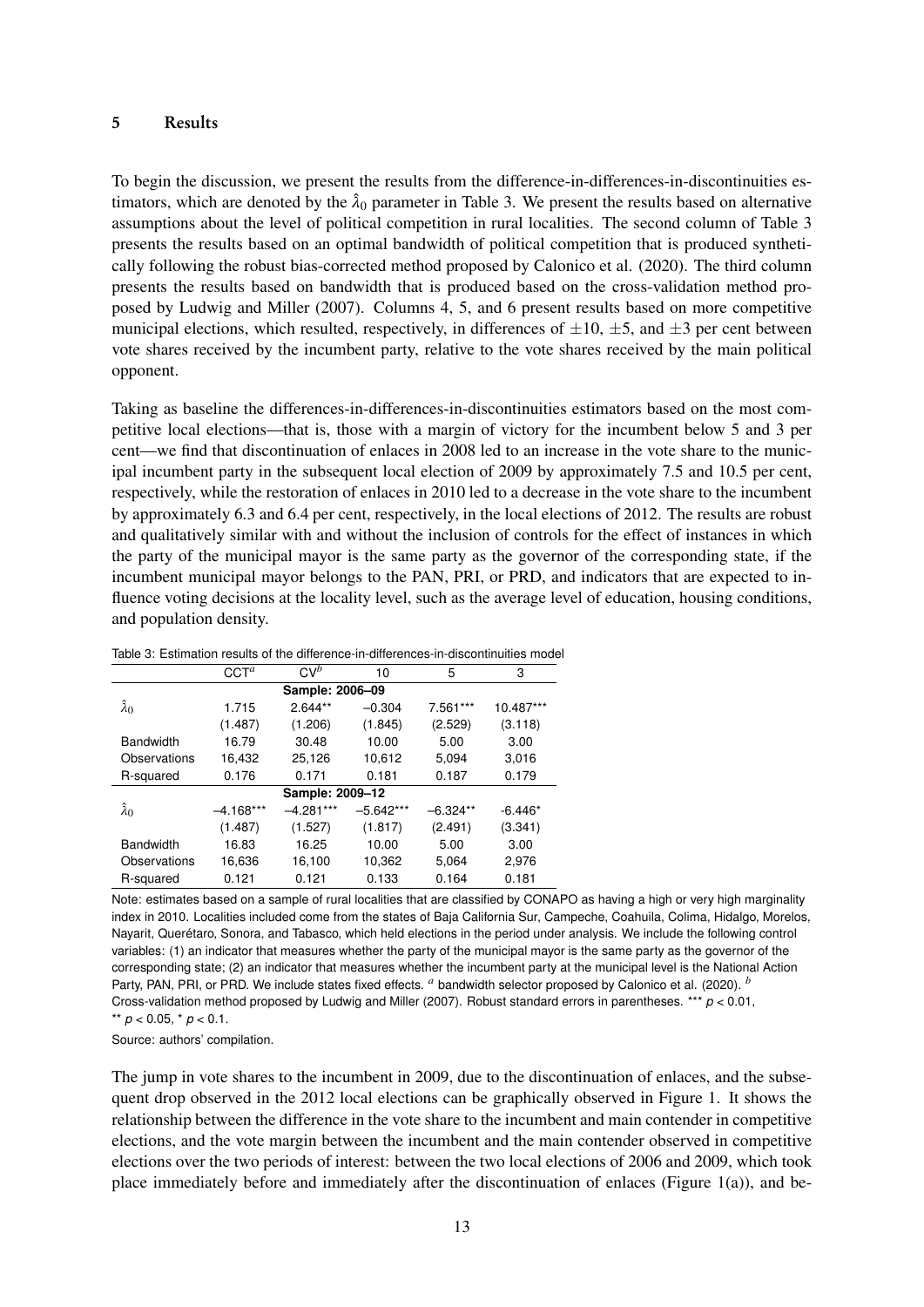tween the two local elections of 2009 and 2012, which took place immediately before and immediately after the restoration of enlaces (Figure [1\(](#page-15-0)b)). Dots show the mean values of POP localities, whereas circles show the mean values of control localities.



<span id="page-15-0"></span>Figure 1: Relationship between the vote share to the incumbent and the vote margin below 3 per cent in 2009

Note: treated localities are those with households covered by POP in 2009. The sample is restricted to localities classified with high and very high marginality indices in 2010. Localities of Baja California Sur, Campeche, Coahuila, Colima, Guanajuato, Hidalgo, Jalisco, Morelos, Nayarit, Querétaro, Sonora, and Tabasco. Sample restricted to localities that in 2009 had a difference between the incumbent and the competitor between –3 and 3 percentage points. The competitor is the political party with the highest number of votes, of all the political parties that compete in the election with the exception of the incumbent. The difference in the vote share for the incumbent party in two periods of time and the difference between the incumbent party and the competitor (vote margin) are plotted within each bin of size 0.15. The dots measure treated localities, whereas hollow circles represent the control groups. Both solid and dashed lines are fitted means of locally weighted polynomial regressions for treated and control localities.

Source: authors' compilation.

The solid regression line in Figure [1\(](#page-15-0)a) clearly shows a jump in vote shares to the incumbent in POP (treated) localities in the enlace *post-discontinuation* period, this around the cut-off point that in our case measures local competitive elections  $(\pm 3$  per cent), vis-á-vis a drop in vote shares to the incumbent in control localities, which is measured by the dotted line. Conversely, we observe in Figure [1\(](#page-15-0)b) a drop in vote shares to the incumbent in POP localities in the enlace *post-restoration* period, relative to a small increase in vote shares to the incumbent in control localities.

Our results indicate that in the most competitive political battlefields (in those with a margin of victory for the incumbent  $\pm 3$  per cent), presumably where incumbents have strong incentives to mobilize resources and resort to coercive tactics, the regulatory vacuum left by the discontinuation of enlaces seems to have yielded a larger electoral return to the incumbent when compared with less competitive elections (e.g. within a  $\pm$ 5 per cent margin). The effect of this vacuum was exacerbated by the sudden availability of a large number of out-of-work (and probably resentful) former enlaces, whose deep knowledge and information about POP communities is likely to have attracted the interest of the party operators to facilitate clientelist tactics in favour of the incumbent.

In Table [4](#page-16-0) we present the results by incumbent party. Interestingly, we notice that the results for the local election of 2009 was largely driven by the incumbent PAN, which at the time was also the party of the president. The fact that the PAN was seen as the standard bearer of the programme, a kind of national benefactor, is likely to have boosted vote coercion, especially so in a period characterized by a regulatory vacuum, in which those on the ground, now in charge of the logistical tasks that the enlaces used to performed, did so with no fear of any sanctions for engaging in political proselytism. The competitive advantage for the PAN is in particular evident against the PRD, a rival that at the time questioned POP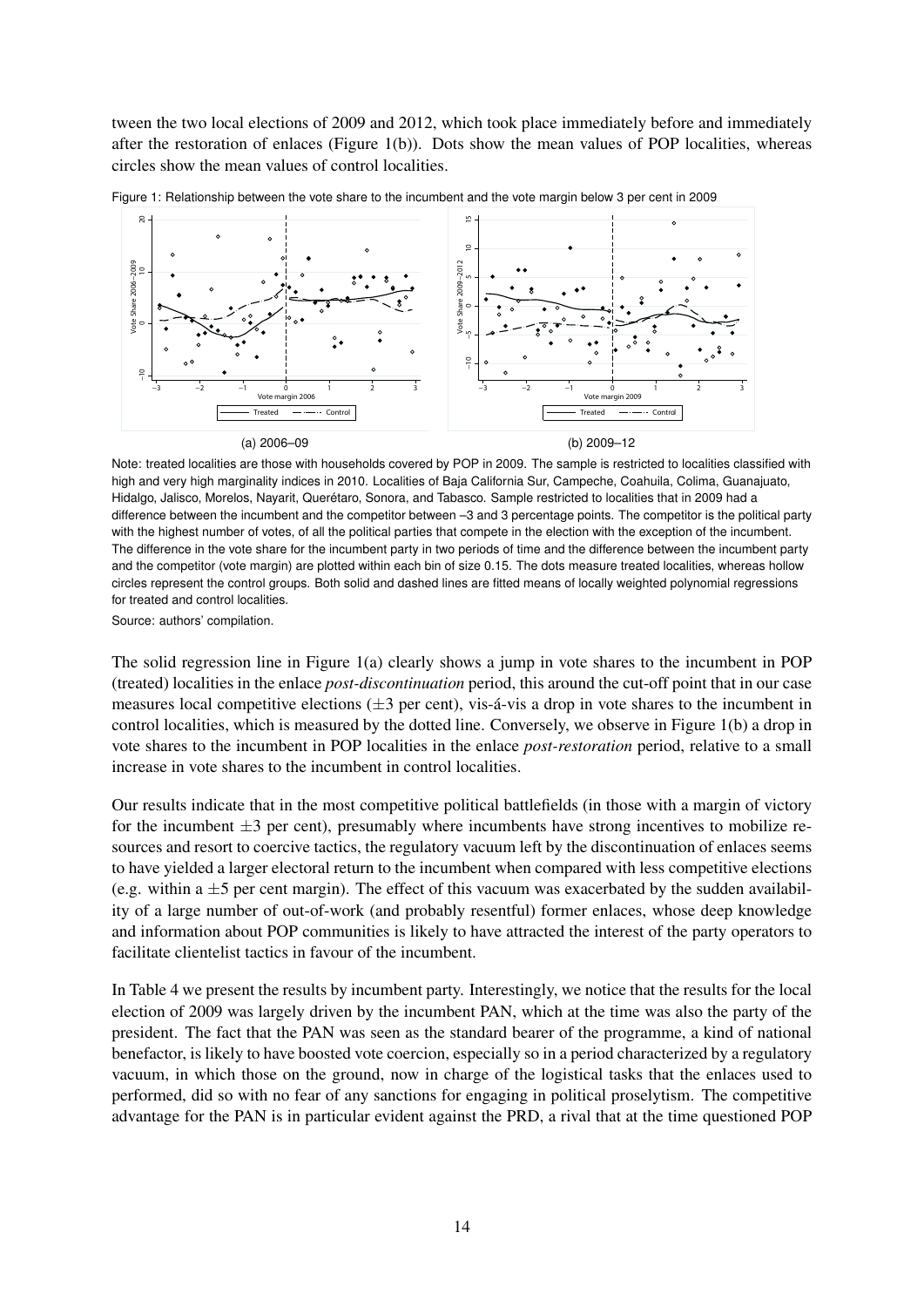as 'clientelistic', and did so with special emphasis after the 2006 loss.[26](#page-2-0) Those denunciations likely resonated with POP beneficiaries, which is likely to be reflected in the negative parameter estimate for vote shares to the PRD.

|                  | $CCT^a$     | $CV^{\overline{b}}$ | 10          | 5           | 3            |
|------------------|-------------|---------------------|-------------|-------------|--------------|
|                  |             | Sample: 2006-09     |             |             |              |
| <b>PAN</b>       | 2.163       | 1.905               | 2.962       | 12.916***   | 23.196***    |
|                  | (2.764)     | (2.039)             | (3.550)     | (4.951)     | (6.043)      |
| PRI              | $-1.891$    | 1.450               | $-1.945$    | 5.208       | 6.262        |
|                  | (2.442)     | (1.985)             | (3.044)     | (4.084)     | (5.183)      |
| <b>PRD</b>       | 6.287       | 3.744               | $-0.023$    | $-9.631$    | $-2.481$     |
|                  | (4.233)     | (3.289)             | (5.463)     | (7.394)     | (11.205)     |
| <b>Bandwidth</b> | 16.79       | 30.48               | 10.00       | 5.00        | 3.00         |
| Observations     | 16,122      | 24,672              | 10,279      | 5,170       | 3,131        |
| R-squared        | 0.209       | 0.204               | 0.215       | 0.223       | 0.259        |
|                  |             | Sample: 2009-12     |             |             |              |
| <b>PAN</b>       | $-7.143***$ | $-7.689***$         | $-9.555***$ | $-11.989**$ | $-19.408***$ |
|                  | (2.690)     | (2.753)             | (3.398)     | (4.682)     | (5.941)      |
| PRI              | $-0.652$    | $-0.359$            | $-0.904$    | $-0.742$    | $-6.106$     |
|                  | (2.461)     | (2.499)             | (3.086)     | (4.505)     | (6.308)      |
| <b>PRD</b>       | $-10.736*$  | $-10.679$           | $-5.133$    | $-19.340*$  | $-23.326*$   |
|                  | (6.475)     | (6.533)             | (7.953)     | (10.316)    | (13.490)     |
| <b>Bandwidth</b> | 16.83       | 16.25               | 10.00       | 5.00        | 3.00         |
| Observations     | 16,350      | 15,933              | 10,356      | 5,016       | 2,945        |
| R-squared        | 0.146       | 0.147               | 0.157       | 0.177       | 0.179        |

<span id="page-16-0"></span>Table 4: Estimation results of the difference-in-differences-in-discontinuities model by the incumbent party at municipality level

Note: estimates based on a sample of rural localities that are classified by CONAPO as having a high or very high marginality index in 2010. Localities included come from the states of Baja California Sur, Campeche, Coahuila, Colima, Hidalgo, Morelos, Nayarit, Querétaro, Sonora, and Tabasco, which held elections in the period under analysis. We include the following control variables: (1) an indicator that measures whether the party of the municipal mayor is the same party as the governor of the corresponding state; (2) an indicator that measures whether the incumbent party at the municipal level is the National Action Party, PAN, PRI, or PRD. We include states fixed effects. <sup>*a*</sup> Bandwidth selector proposed by Calonico et al. 2020. <sup>*b*</sup> Cross-validation method proposed by Ludwig and Miller (2007). Robust standard errors in parentheses. \*\*\* *p* < 0.01, \*\*  $p < 0.05$ , \*  $p < 0.1$ .

Source: authors' compilation.

The results in Table [4](#page-16-0) also indicate that after POP administrators reinstated the enlaces in 2010 with clearer operating rules,  $27$  the PAN experienced in 2012 a significant drop in vote shares in competitive local elections.

In sum, the discontinuation of enlaces seems to have backfired against the original aim of curtailing municipal political interference with POP, leading to increased coercion. This effect was only reversed when the figure of the enlace was restored and, thus, became regulated again.

<sup>&</sup>lt;sup>26</sup> One of the three grounds the PRD presidential candidate, Lopez Obrador, formally invoked after 2006 to question the result of the presidential election was precisely the use of POP for electoral purposes, along with the proselytism by the incumbent President Fox (PAN), and irregularities in the vote count. It is not surprising, thus, that one of the first executive actions by Lopez Obrador as newly elected president was to discontinue POP, only on the basis of anecdotal accounts of its clientelistic features.

<sup>&</sup>lt;sup>27</sup> The 2010 RO stated for the first time that municipal enlaces 'must abide by the principles of nonpartisanism, transparency and honesty'. In addition, the 2010 Expenditure Budget of the Federation established that 'municipal authorities, representatives of political or religious organizations, or persons who have blood or political relations, directors or referred representatives cannot act as municipal enlaces'.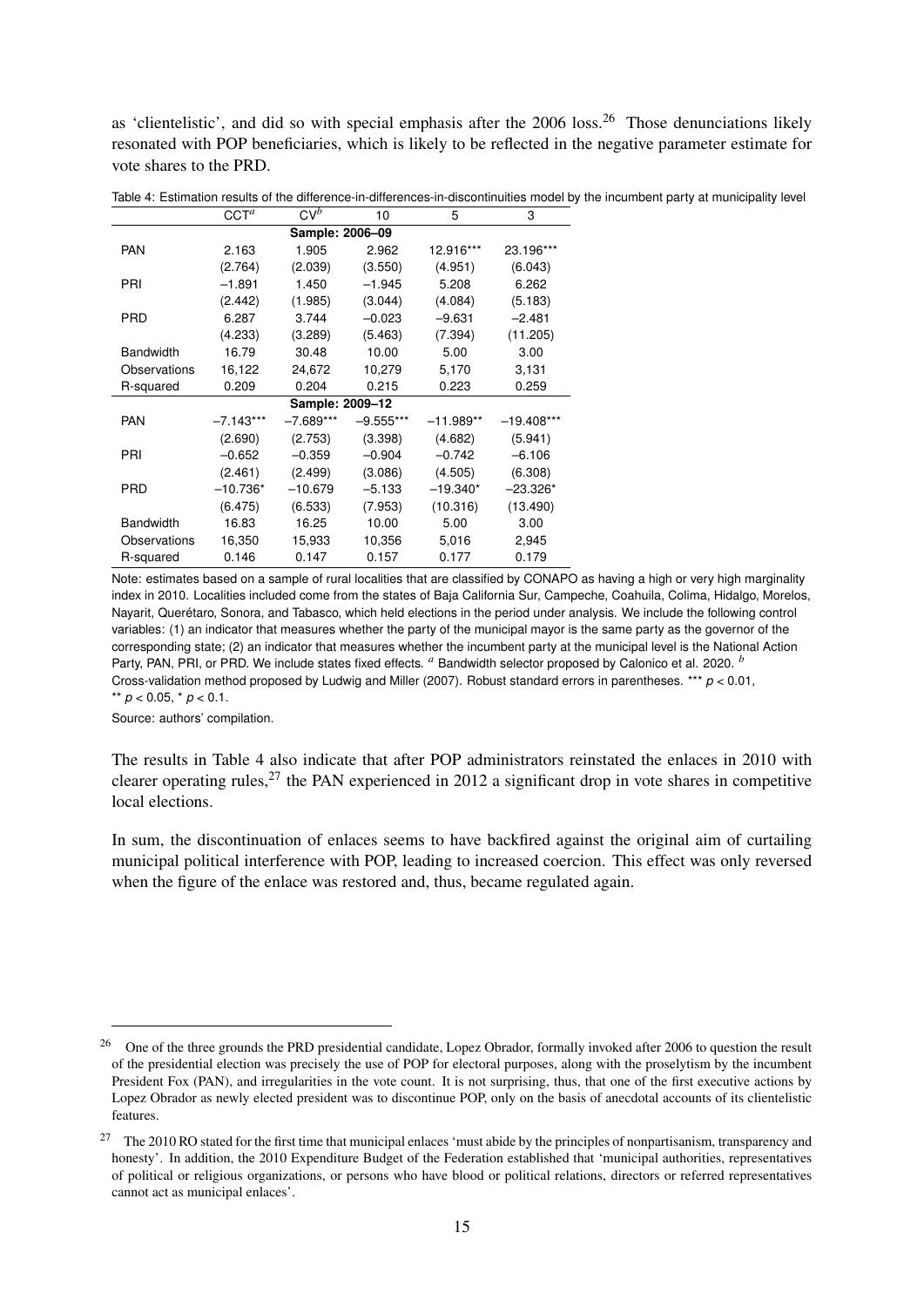## 6 Discussion and concluding remarks

How do our results compare to the existing evidence on the role of enlaces? Previous qualitative studies have pointed out the role of enlaces in clientelistic practices. Hevia de la Jara (2010) conducted an ethnographic study on POP's operation in a few municipalities of the Veracruz state between 2004 and 2005. Though he points out that 'voter coercion' is 'ever less used' compared to other programmes, his observations clearly point to local actors (specifically enlaces) as politically active agents in localities where POP operated. In particular, many enlaces were candidates for various municipal positions either before or after their participation in POP (Hevia de la Jara 2010: 128).

Other relevant studies on the role of enlaces came from a series of qualitative analyses conducted by Agustín Escobar Latapí (2000) and Mercedes González de la Rocha (2000). In particular, Escobar Latapí underscores the importance of 'enlaces' for the operation of Progresa.<sup>[28](#page-2-0)</sup>

Based on focus groups interviews conducted in eight communities (half of which were urban), Garrocho-Rangel and Brambila-Paz (2008: 953) conclude that there was no political conditionality whatsoever in POP's *modus operandi*. [29](#page-2-0) On the other hand, even in 2008 the overall picture those authors paint is one of beneficiaries operating under considerable uncertainty regarding exact amounts of payments, dates and places of payment, the location of enlaces, etc. This uncertainty is only intensified by the lack of easy access to programme personnel, and more generally information—especially in rural locations.

A follow-up 2004 study covering six localities by Escobar Latapí and González de la Rocha (2005b: 253) notes that after the introduction of the *Comités de Promoción Comunitaria* (CPC) in 2002, *promotoras* retained considerable influence (formally as a *vocal* in the CPC, or informally without forming part of the CPC), by virtue of their knowledge of the programme. Particularly relevant is the observation that the densification and recertification processes of POP were based on lists provided by *promotoras* (p.256).[30](#page-2-0) Since enlaces controlled *promotoras*, this provides a very important potential channel through which local incumbent parties could exercise political pressure upon POP beneficiaries, especially in the absence of rules that could oversee and contain enlaces' tendencies for political proselytism.

Cayero-Diaz et al. (2016: 16), for example, report an instance during the 2012 presidential election in which *promotoras* were offered 40,000 pesos (around US\$3,000) to campaign in the name of a political party.[31](#page-2-0)

<sup>&</sup>lt;sup>28</sup> Just how important is illustrated by the case of the enlace in Coyachique, Chihuahua, where POP was suspended because the enlace's radio ran out of battery and for three consecutive times he did not notify the beneficiaries of the place and time for programme payments. Also, he points out that some enlaces are responsible for giving POP an electoral or political gist (Escobar Latapí 2000: 16).

<sup>&</sup>lt;sup>29</sup> Basically, the conclusion seems to be based on asking beneficiaries whether someone is entitled to condition their access to POP on the way the beneficiary votes. Not surprisingly, given the considerable effort invested by POP in making it clear that no one is entitled to do so, and moreover (as those same authors themselves note in the same passage), given that any beneficiary attempting to tie POP to party politics was threatened with expulsion, the authors get, in public, 'the right answer', namely the one taught to beneficiaries by POP.

<sup>&</sup>lt;sup>30</sup> In communities where POP was already active, during the first years of the Fox administration, POP was expanded to include a larger share of the inhabitants. This process was referred to as *densificación*. Recertification was the process by which beneficiaries' socio-economic conditions were periodically assessed to establish whether they could continue to be eligible for programme benefits.

<sup>&</sup>lt;sup>31</sup> Diaz-Cayeros et al. (2016: 16) also illustrate just how aggressive political interference can be: in the indigenous town of San Juan Chamula, Chiapas, in 2012 two *Oportunidades* officials were actually jailed on the basis of spurious charges of attempting to extract vote pledges from beneficiaries in favour of the POP regional coordinator.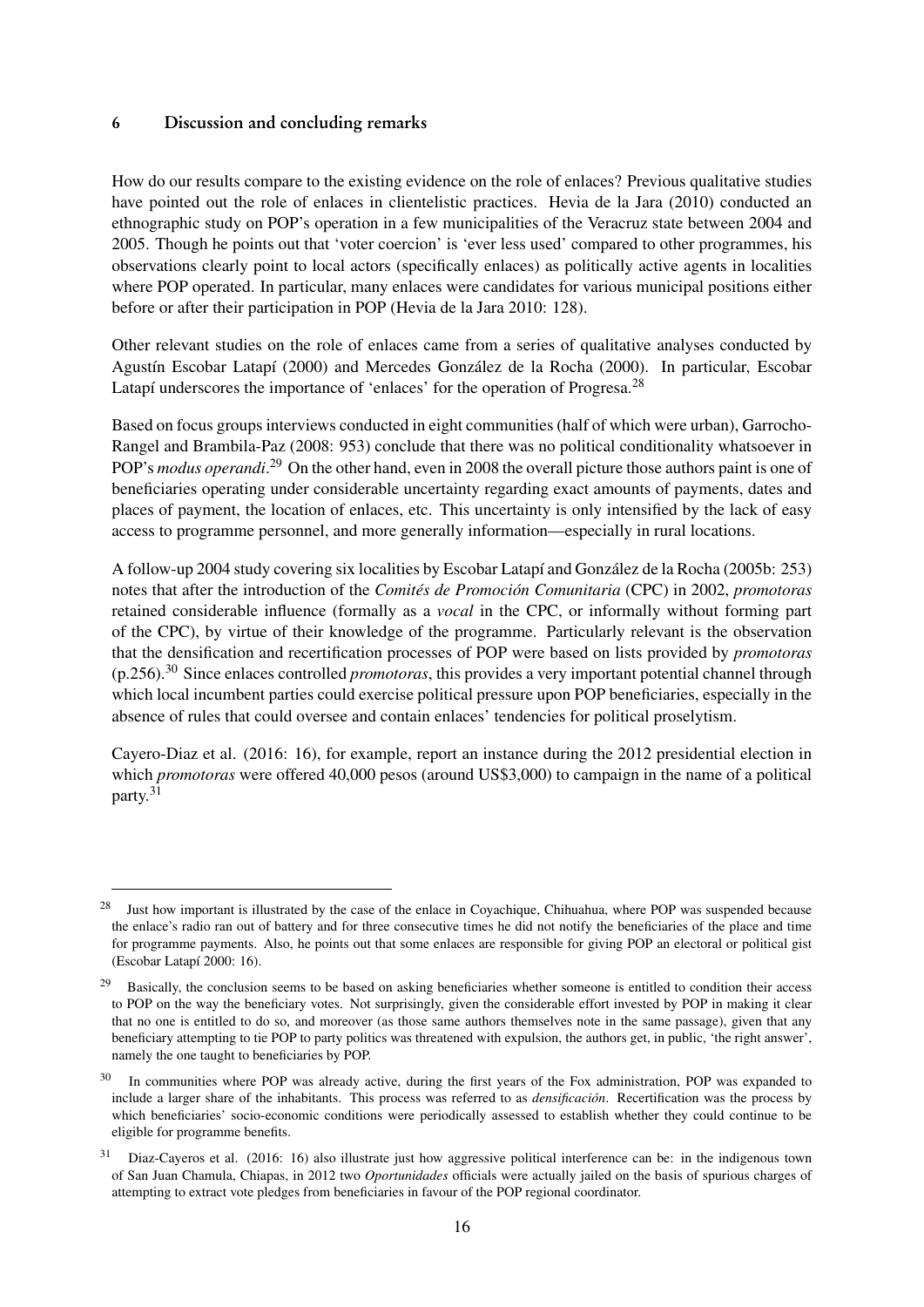# 6.1 Anecdotal evidence of vote coercion associated with POP conditionality

It is fair to say that the federal agency in charge of POP implementation was aware of the potential of conditionality to be misused for electoral gain—the existence of complaints channels and satisfaction surveys (*Sistema de Atención Ciudadana* and *Puntos Centinela*, respectively), as well as the repeated exhortations in the RO for impartial and apolitical handling, bear witness to that. Yet, we are not aware of previous attempts to quantitatively assess whether conditionality was exploited in this way.[32](#page-2-0) What exists are anecdotal accounts, none directly focused on the electoral aspect, that describe how conditionality was often exploited to cajole beneficiaries into performing a variety of tasks, mostly of a non-political nature.

A common occurrence described time and again in case studies are constant 'requests' by *promotoras*, enlaces, and other local actors (especially, health personnel; Adato et al. 2000: 135) to 'contribute' money to support expenses, and/or requests to take part in collective tasks (*faenas*) more or less associated with POP. It seems that such collective work is a common occurrence in small rural communities. Typical *faenas* are street cleaning, tending community orchards, and cutting grass. POP beneficiaries were, for example, asked to participate in the painting and cleaning of clinics and schools.

Adato et al. (2000: 127) state that nearly 37 per cent of beneficiaries in a June 1999 survey report being asked to 'contribute' money. The authors also inquired whether this was a 'forced' payment, and only around 14 per cent of contributors answered that they were being 'forced'. *Promotoras* claim they need the money mostly to cover travel expenses, even though POP did give them money for this purpose. Adato et al. also report that *promotoras* often get blamed when someone fails to make it onto the beneficiaries' roll (Adato et al. 2000: 132). This perception, whether factually true or not, can potentially provide a basis to pressure beneficiaries.

Diaz-Cayeros et al. (2016) describe an instance in which a health provider requested a bribe to hide the fact that some beneficiaries had not performed a pap smear test due to fear of being sterilized. Escobar Latapí and González de la Rocha (2005b: 295) document how a beneficiary was excluded because of a conflict with the local nurse, who retaliated by claiming that the beneficiary did not comply with the health conditionalities. Abarbanell (2019) also provides a thorough ethnographic analysis of the interactions between beneficiaries and health personnel in an indigenous community in Chiapas. The author describes the use of (false) claims of non-compliance with POP conditionalities as a threat to enforce contraceptive measures aimed at reducing maternal mortality, although such a reduction was not a health metric used by POP. This clearly documents the manipulation of POP conditionalities, and the considerable power that it puts in the hands of its local operators. Abarbanell (2019: 12) notes that,

Notably, such practices are difficult to document, and therefore difficult to change. They are not written in official policies and some women I spoke with reported feeling uncomfortable speaking out or filing complaints—either for fear of being dropped from the program and/or because they lacked the social capital to do so, including Spanish language and literacy skills.

We conjecture that a similar situation arises around political coercion practices—a delicate matter that beneficiaries are aware can lead to their exclusion from POP. However, even in the absence of conditionalities, those agents that play the role of enlaces would retain the ability to coerce beneficiaries—for

 $32$  Coincidentally or not, while the impact on health and education outcomes was assessed regularly and rigorously (indeed the programme is obligated to do so by its RO), the impact of conditionality as such on those outcomes in POP is surely under-evaluated. Though there are a few academic papers that try to evaluate the impact of conditionality as such (e.g. Brouw and Hodinott 2008), it is striking that the programme itself never felt the need to do so systematically, or at least to make such evaluation public.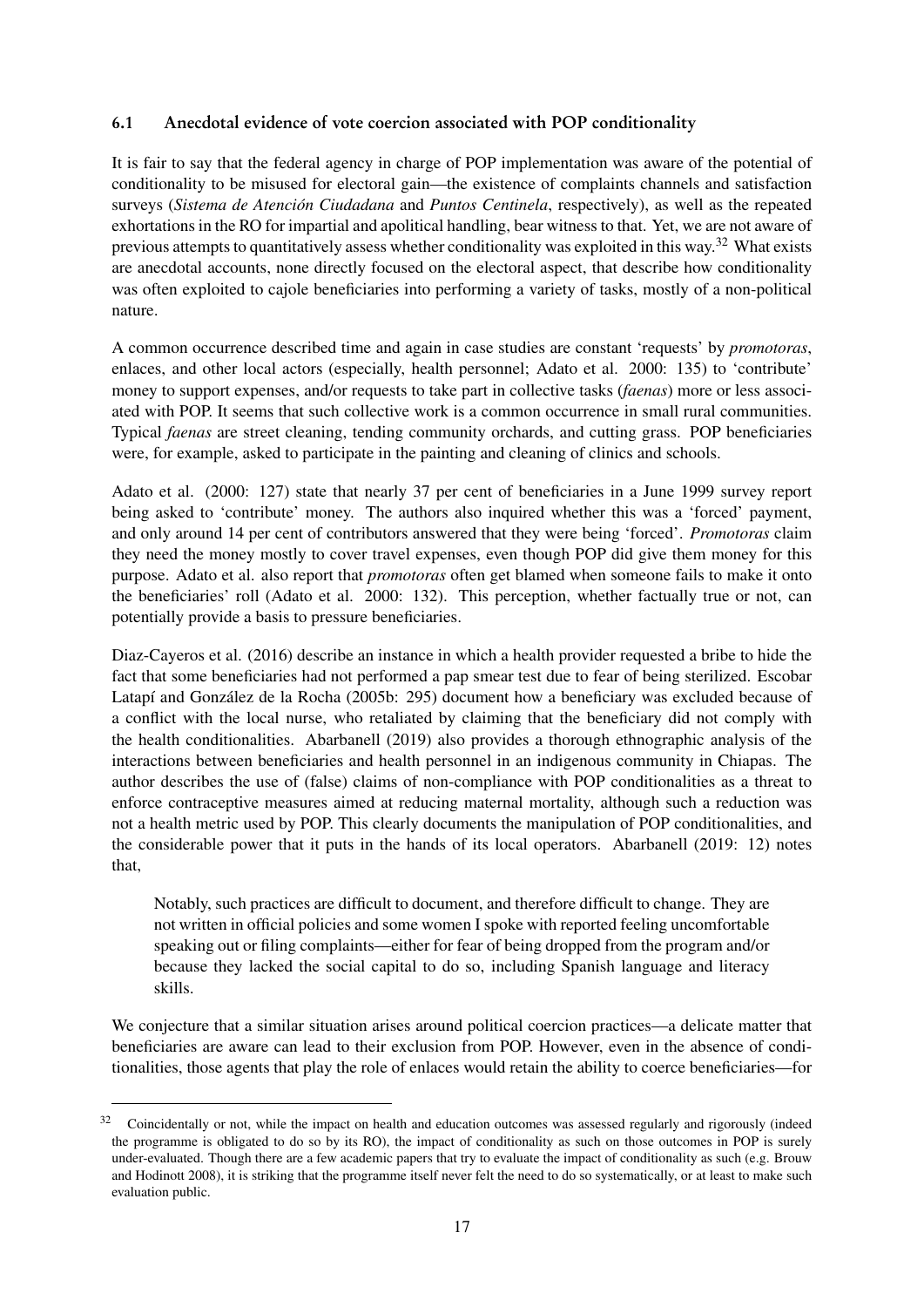example, by withholding information on the time and place of payments, and, more generally, information on the basic administrative requisites for accessing POP.

# 6.2 Other survey evidence

Case studies such as the ones discussed above, while excellent at identifying instances of coercive behaviour, do not allow us to judge the extent of the problem. Registries based on voluntary complaints within institutional information systems, such as *Atención Ciudadana*, are potentially subject to self-selection bias. Monitoring surveys such as *Puntos Centinela* might be, on the other hand, less prone to biases, although they may also suffer from reluctance of beneficiaries to answer delicate ques-tions.<sup>[33](#page-2-0)</sup>

Aparicio and Corrochano (2005), using results from an IFE-Flacso survey of voters in the 2000 presidential election, find that just 15.7 per cent of respondents in rural precincts had experienced 'vote buying and coercion' as compared to 11.3 per cent in urban precincts. The evidence arising from this study confirms the view that poorer, and less educated, rural voters were more likely to experience 'vote buying and coercion', although this phenomenon did not appear to be systematic when enlaces operated under POP's RO.

Similarly, Fox (2007a) presents the results of a survey conducted in 2005 among 830 *vocales* in 22 states. One feature stands out: only 22 per cent of *vocales* considered access to the programme to be independent of how one votes, although in a follow-up survey in 2006 among 589 *vocales* the result was quite different, with 97 per cent of beneficiaries now considering their vote to be independent of POP. So, while 'voter coercion' was a recurring, though not common, practice, particularly in poor, rural communities, it came through as a latent threat, time and again in voters' surveys.

Aparicio and Corrachano (2005) also ask beneficiaries of social programmes whether they had experienced 'vote buying and coercion', and compare their answers with those of non-beneficiaries. For the case of POP, they find that the share of POP beneficiaries that experienced vote buying minus the share of those that experienced vote buying outside POP, was approximately 8 per cent.

Perhaps the most important survey in this regard is ENAPP 2006 (*Encuesta Nacional sobre la Protección* de los Programas Sociales),<sup>[34](#page-2-0)</sup> an extensive survey of beneficiaries and non-beneficiaries of federal social programmes regarding their views and experiences of those programmes. That survey also identifies local operators of programmes as the main channel through which clientelistic practices took place. Nevertheless, it finds that while 15–25 per cent of beneficiaries of social programmes claimed local operators attempted to coerce their vote, the authors of ENAPP (2006) conclude that the use of federal programmes for electoral purposes was not systematic and widespread.

Fox and Haight (2009) review the survey evidence on the political conditioning of access to social programmes. They report the results from a large survey commissioned by SEDESOL that looked at elections for governor in the states of México, Nayarit, Tlaxcala, and Veracruz in 2004 and 2005. The authors note that 'Incorporation into social programs has become an important clientelistic offer. When we measure it anchored to recent elections, we find that between 2% and 3% of the total population in each state received clientelistic offers of incorporation' (Fox and Haight 2009: 84).

<sup>33</sup> *Puntos Centinela* were conceived as periodic surveys aimed to monitor key processes of POP by collecting information about beneficiaries' perceptions oF the quality of services provided by the programme.

<sup>&</sup>lt;sup>34</sup> The ENAPP 2006 was commissioned by the Fox administration to counter claims by the left-wing opposition as well as some NGOs that federal social programmes were being used to pressure voters.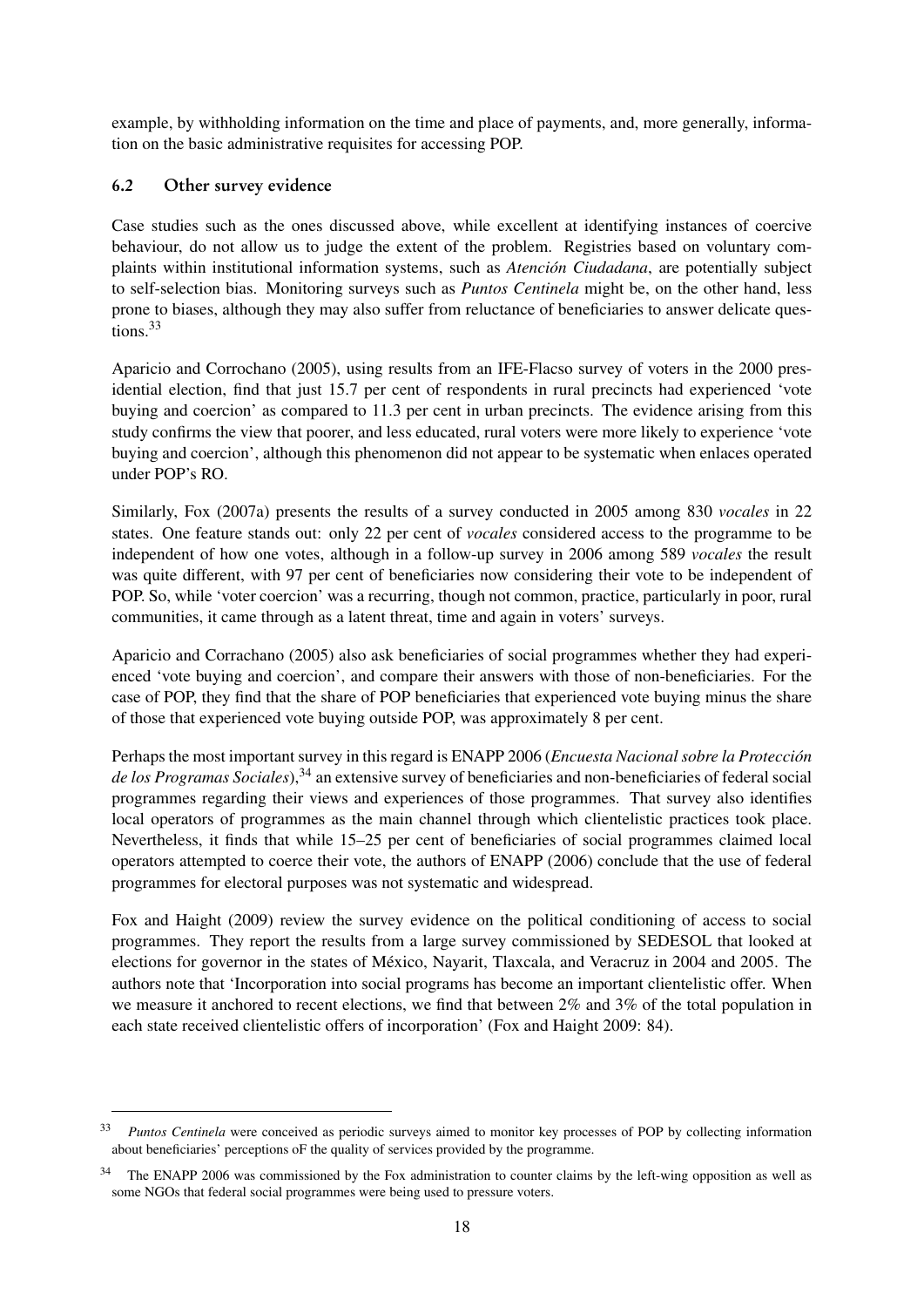Another piece of evidence on POP comes from the work by Diaz-Cayeros et al. (2016: 6+) in 48 poor rural communities in Oaxaca, in which POP beneficiaries reported that their benefits did not depend on their political choices. Thus, the existing evidence seems to suggest that while conditioning the vote of POP beneficiaries either positively (via offers of programme incorporation) or negatively (threats of expulsion) was a present threat, it was generally a marginal occurrence.

## 6.3 Concluding remarks

It would seem that POP's centralized management was committed to keeping POP apolitical, certainly up to 2006. By and large, POP federal leadership managed to restrain, although not fully, as discussed above, the political activity of POP's local operators. However, the *potential* for political coercion that attaches to a programme like POP cannot be negligible. In our case, the temporary discontinuation of enlaces in 2008 was certainly not intended to relax the programmatic functions of the programme, although vote coercion seem to have followed automatically from the regulatory vacuum created by the discontinuation of enlaces without installing an effective replacement.

The fact that our results indicate that the incumbent's vote increased only when enlaces were deregulated, and thus were placed outside the control of POP's management, and decreased again when they were regulated again, gives robust evidence of the importance of having in place clear and well-designed rules that prevent social policies from becoming captured by political interests.

# References

- Abarbanell, L. (2019). 'Mexico's Prospera Program and Indigenous Women's Reproductive Rights'. *Qualitative Health Research*, 30: 745–59. <https://doi.org/10.1177/1049732319882674>
- Adato, M. (2000). 'The Impact of Progresa on Community Social Relationships'. Report. Washington, DC: International Food Policy Research Institute.
- Adato, M., D. Coady, and M. Ruel (2000). 'An Operations Evaluation of Progresa from the Perspective of Beneficiaries, Promotoras, School Directors, and Health Staff'. Report. Washington, DC: International Food Policy Research Institute.
- Aparicio, R., and D.H. Corrachano (2005). 'El perfil del votante clientelar en México durante las elecciones del 2005'. *Estudios Sociológicos*, 22: 375–96.
- Baez Camargo, C., and R. Megchún Rivera (2015). 'Old Regime Habits Die Hard: Challenges to Participatory Governance in Post-Authoritarian Mexico'. Working Paper. Basel: Basel Institute on Governance.
- Bauer, A. (2016). 'Political Rewards from Progresa-Oportunidades: Only Gratitude?'. *Latin American Policy Journal*, 5: 125–37.
- Behrman, J., and P.E. Todd (1999). 'Randomness in the Experimental Samples of Progresa (Education, Health, and Nutrition Program)'. IFPRI Discussion Paper. Washington, DC: International Food Policy Research Institute.
- Brouw, A., and J. Hodinott (2008). 'Must Conditional Cash Transfer Programs be Conditioned to be Effective: The Impact of Conditioning Transfers on School Enrollment in Mexico'. Discussion Paper. Washington, DC: International Food Policy Research Institute.
- Calonico, S., M.D. Cattaneo, and M.H. Farrell (2020). 'Optimal Bandwidth Choice for Robust Bias-Corrected Inference in Regression Discontinuity Designs'. *Econometrics Journal*, 23(2): 192–210. [https://doi.org/10.](https://doi.org/10.1093/ectj/utz022) [1093/ectj/utz022](https://doi.org/10.1093/ectj/utz022)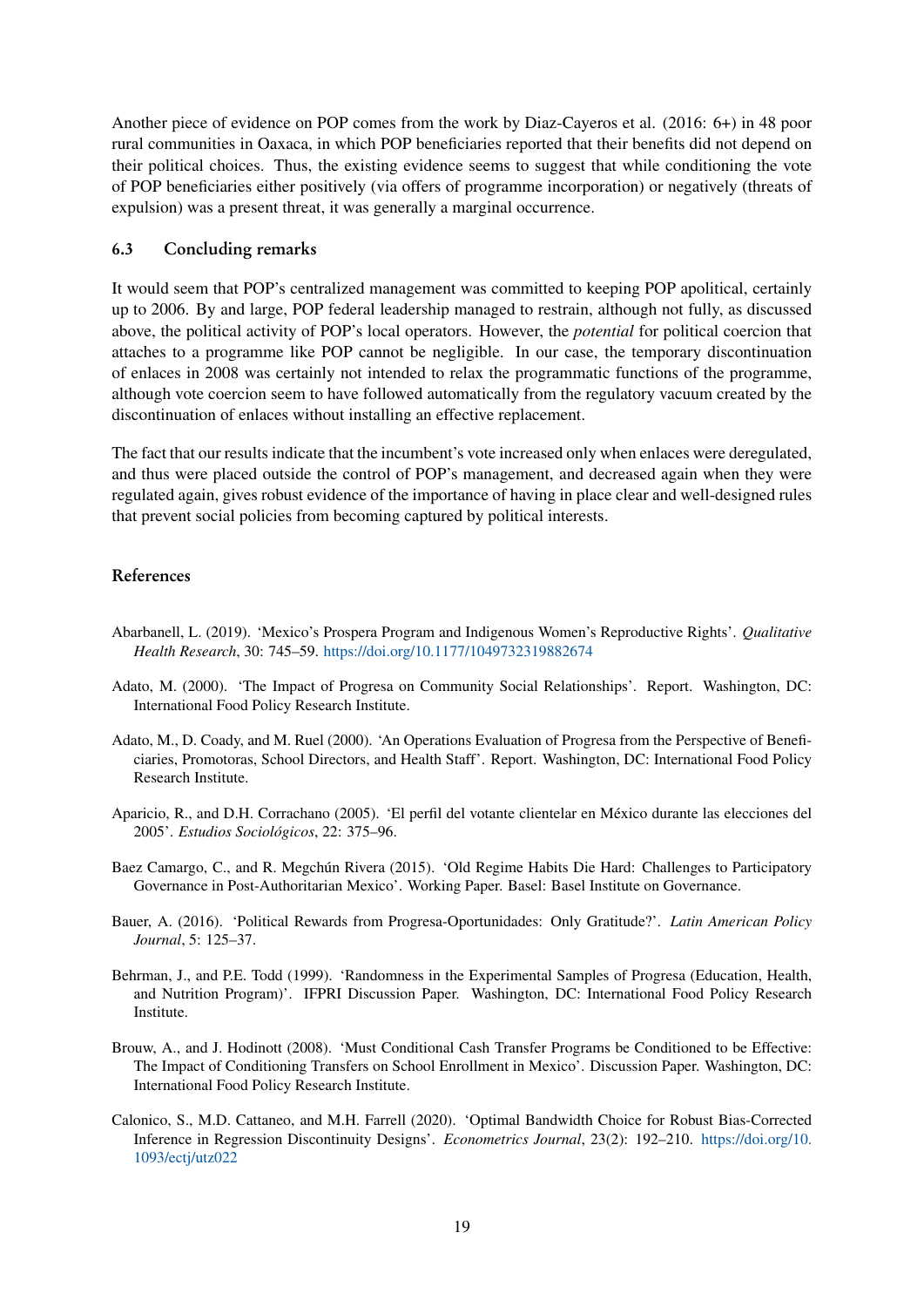- Coady, D.P., and S.W. Parker (2004). 'Cost-Effectiveness Analysis of Demand- and Supply-Side Education Interventions: The Case of PROGRESA in Mexico'. *Review of Development Economics*, 8(3): 440–51. <https://doi.org/10.1111/j.1467-9361.2004.00244.x>
- CONAPO, National Population Council. (2013). 'Indice absoluto de marginación 2000–2010'. Report. Available at <http://siceef.ine.mx/atlas.html?p%C3%A1gin=1#siceen> (accessed 10 August 2021).
- Dávila Lárraga, L.G. (2016). 'How Does Prospera Work? Best Practices in the Implementation of Conditional Cash Transfer Programs in Latin America and the Caribbean'. *Technical Note IDB-TN-971*. Washington, DC: Inter-American Development Bank.
- De La, O., Ana L. (2013). 'Do Conditional Cash Transfers Affect Electoral Behavior? Evidence from a Randomized Experiment in Mexico'. *American Journal of Political Science*, 57(1): 1–14. [https://doi.org/10.1111/j.](https://doi.org/10.1111/j.1540-5907.2012.00617.x) [1540-5907.2012.00617.x](https://doi.org/10.1111/j.1540-5907.2012.00617.x)
- Diaz-Cayeros, A., F. Estévez, and B. Magaloni (2016). *The Political Logic of Poverty Relief: Electoral Strategies and Social Policy in Mexico*. Cambridge: Cambridge University Press. <https://doi.org/10.1017/CBO9781316492710>
- ENAPP (2006). *Encuesta Nacional sobre la Protección de los Programas Sociales*. México: Program de las Naciones Unidas para el Desarollo.
- Erikson, R.S., and K. Rader (2017). 'Much Ado about Nothing: RDD and the Incumbency Advantage'. *Political Analysis*, 25: 269–75. <https://doi.org/10.1017/pan.2017.1>
- Erikson, R.S., and R. Tituinik (2015).'Using Regression Discontinuity to Uncover the Personal Incumbency Advantage'. *Quarterly Journal of Political Science*, 10: 101–19. <https://doi.org/10.1561/100.00013137>
- Escobar Latapí, A. (2000). 'Progresa y el bienestar de las familias: los hallazgos. Evaluación de resultados del PROGRESA: impacto a nivel comunitario'. In: A. Escobar Latapí and M. González de la Rocha (eds). *Progresa. Programa de Educación, Salud y Alimentación. Más oportunidades Para las Familias Pobres. Evaluación de Resultados del Programa de Educación, Salud y Alimentación. Impacto a nivel Comunitario*. Mexico City: Centro de Investigaciones y Estudios Superiores en Antropología Social (CIESAS).
- Escobar Latapí, A., and M. González de la Rocha (2005a). *Evaluación cualitativa del Programa Oportunidades en zonas urbanas, 2003*. Mexico City: Instituto Nacional de Salud Pública.
- Escobar Latapí, A., and de la Rocha, M. G. (2005b). *Evaluación cualitativa de mediano plazo del Programa Oportunidades en zonas rurales. Evaluación externa de impacto del Programa Oportunidades 2004*. Mexico City: Instituto Nacional de Salud Publica.
- Filipovich, D., M. Niño-Zarázua, and A. Santillán (2018). 'Campaign Externalities, Programmatic Spending, and Voting Preferences in Rural Mexico: The Case of Progresa-Oportunidades-Prospera Programme'. WIDER Working Paper 2018/27. Helsinki: UNU-WIDER. <https://doi.org/10.35188/UNU-WIDER/2018/469-8>
- Finan, F., and L. Schechter (2012). 'Vote-Buying and Reciprocity'. Econometrica, 80(2): 863–81. [https://doi.org/](https://doi.org/10.3982/ECTA9035) [10.3982/ECTA9035](https://doi.org/10.3982/ECTA9035)
- Fowler, A., and A.B. Hall (2014). 'Disentangling the Personal and Partisan Incumbency Advantage: Evidence from Close Elections and Term Limits'. *Quarterly Journal of Political Science*, 9: 501–31. [https://doi.org/10.](https://doi.org/10.1561/100.00014013) [1561/100.00014013](https://doi.org/10.1561/100.00014013)
- Fox, J. (2007a). 'Accessing Accountability: Individual versus Collective Voices'. In: *Accountability Politics: Power and Voice in Rural Mexico*. Oxford: Oxford University Press.
- Fox, J. (2007b). *Accountability Politics: Power and Voice in Rural Mexico*. Oxford: Oxford University Press. <https://doi.org/10.1093/acprof:oso/9780199208852.003.0009>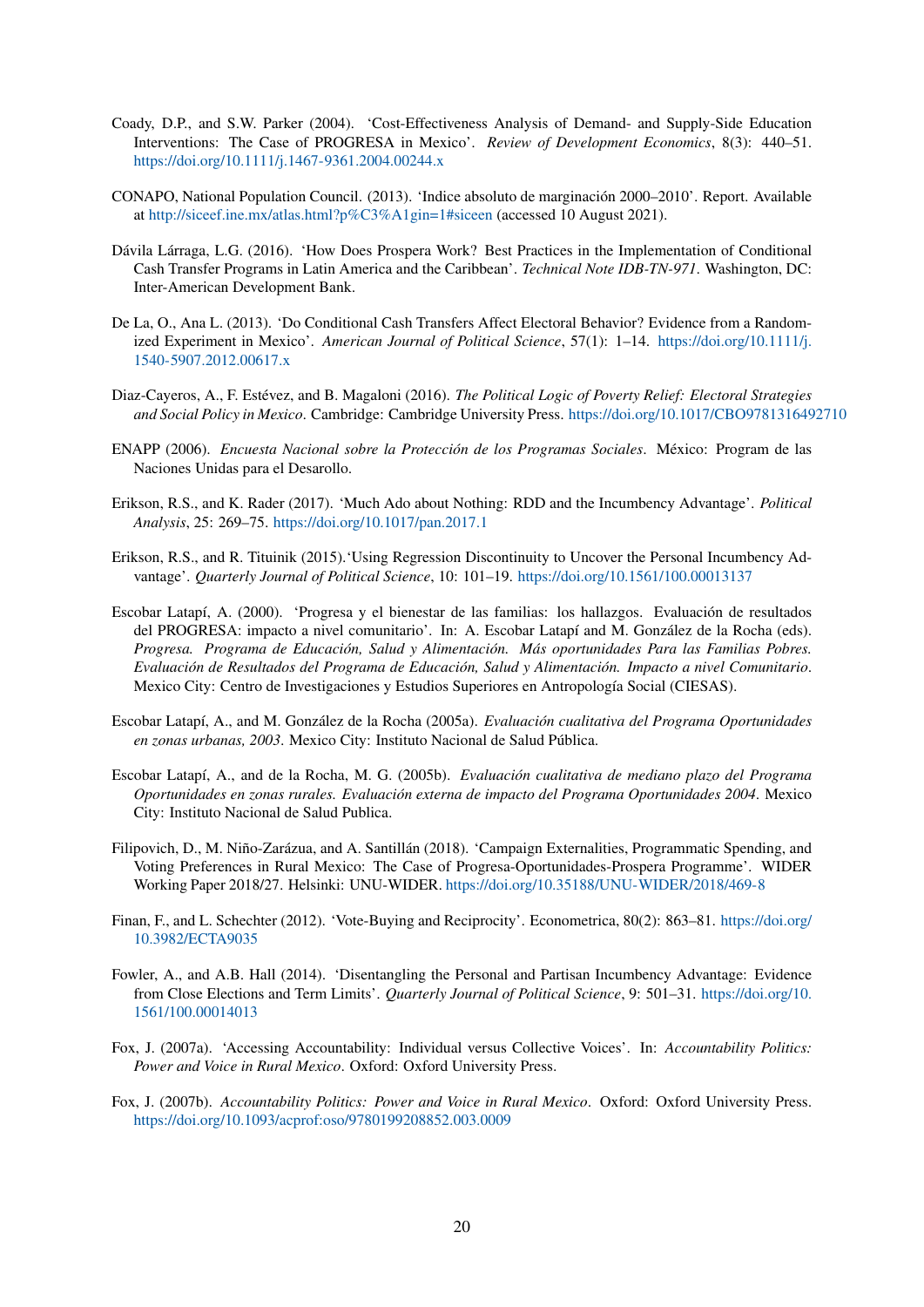- Fox, J., and L. Haight (2009). 'El condicionamiento político del acceso a programas sociales en México'. In D. Gómez Álvarez (ed.), *Candados y contrapesos: la protección de los programas, políticas y derechos sociales en México y América Latina*. Guadalajara: ITESO.
- Garrocho-Rangel, C.F., and C. Brambila-Paz (2008). 'Satisfacción de las beneficiarias con el Programa de Desarrollo Humano Oportunidades: Una evaluación cualitativa'. *Economía, sociedad y territorio*, 8(28): 921–64. <https://doi.org/10.22136/est002008222>
- Gelman, A., and G. King (1990). 'Estimating Incumbency Advantage without Bias'. *American Journal of Political Science*, 34: 1142–64. <https://doi.org/10.2307/2111475>
- González de la Rocha, M. (2000). 'Lo vigente y lo emergente. Tendencias recientes en la política social en México'. In: A. Escobar Latapí and M. González de la Rocha (eds), *Progresa. Programa de Educación, Salud y Alimentación. Más oportunidades Para las Familias Pobres. Evaluación de Resultados del Programa de Educación, Salud y Alimentación. Impacto a nivel Comunitario*. Mexico City: Centro de Investigaciones y Estudios Superiores en Antropología Social (CIESAS).
- Green, T. (2005). 'Do Social Transfer Programs Affect Voter Behavior? Evidence from PROGRESA in Mexico, 1997–2000'. Mimeo.
- Grembi, V., T. Nannicini, and U. Troiano (2016). 'Do Fiscal Rules Matter'. *American Economic Journal: Applied Economics*, 8(3): 1–30. <https://doi.org/10.1257/app.20150076>
- Hernández Licona, G., T. De la Garza, J. Zamudio, and I. Yaschine (2019). 'El Progresa-Oportunidades-Prospera, a 20 años de su creación'. Report. Mexico City: CONEVAL.
- Hevia de la Jara, F. (2009a). 'De Progresa a Oportunidades: efectos y límites de la corriente cívica en el gobierno de Vicente Fox'. *Sociológica*, 24: 43–81.
- Hevia de la Jara, F. (2009b). 'Contraloría Social y Control Ciudadano en los Programas Sociales'. In D. Gómez Álvarez (ed.), *Candados y contrapesos: la protección de los programas, políticas y derechos sociales en México y América Latina*. Guadalajara: ITESO.
- Hevia de la Jara, F. (2010). 'Uso político de programas sociales y nuevos intermediarios institucionales: el programa Progresa/Oportunidades en el sur de Veracruz'. *Desacatos*, 34: 119–32.
- Imai, K., G. King, and C. Velasco-Rivera (2020). 'Do Nonpartisan Programmatic Policies Have Partisan Electoral Effects? Evidence from Two Large-Scale Experiments'. *Journal of Politics*, 82(2), 714–30. [https://doi.org/10.](https://doi.org/10.1086/707059) [1086/707059](https://doi.org/10.1086/707059)
- INEGI (National Institute of Statistics and Geography) (2016). 'Geo-statistical Framework'. Database. Available at: [www.beta.inegi.org.mx/temas/mapas/mg.](www.beta.inegi.org.mx/temas/mapas/mg)
- INE-INEGI (2012). 'Census Statistics on Geo-electoral Scales'. Database. Available at [http://siceef.ine.mx/atlas.](http://siceef.ine.mx/atlas.html?p%C3%A1gin=1#siceen) [html?p%C3%A1gin=1#siceen.](http://siceef.ine.mx/atlas.html?p%C3%A1gin=1#siceen)
- Larreguy, H., J. Marshall, and L. Trucco (2018). 'Breaking Clientelism or Rewarding Incumbents? Evidence from an Urban Titling Program in Mexico'. Mimeo.
- Lee, D.S. (2008). 'Randomized Experiments from Non-random Selection in U.S. House Elections'. *Journal of Econometrics*, 142: 675–97. <https://doi.org/10.1016/j.jeconom.2007.05.004>
- Levitt, S., and C. Wolfram (1997). 'Decomposing the Sources of Incumbency Advantage in the U. S. House'. *Legislative Studies Quarterly*, 22(1): 45–60. [https://doi.org/10.2307/440290](https://doi.org/10.2307/440290 )
- Lopes de Fonseca, M. (2017). 'Identifying the Source of Incumbency Advantage through a Constitutional Reform'. *American Journal of Political Science*, 61(3): 657–70. <https://doi.org/10.1111/ajps.12287>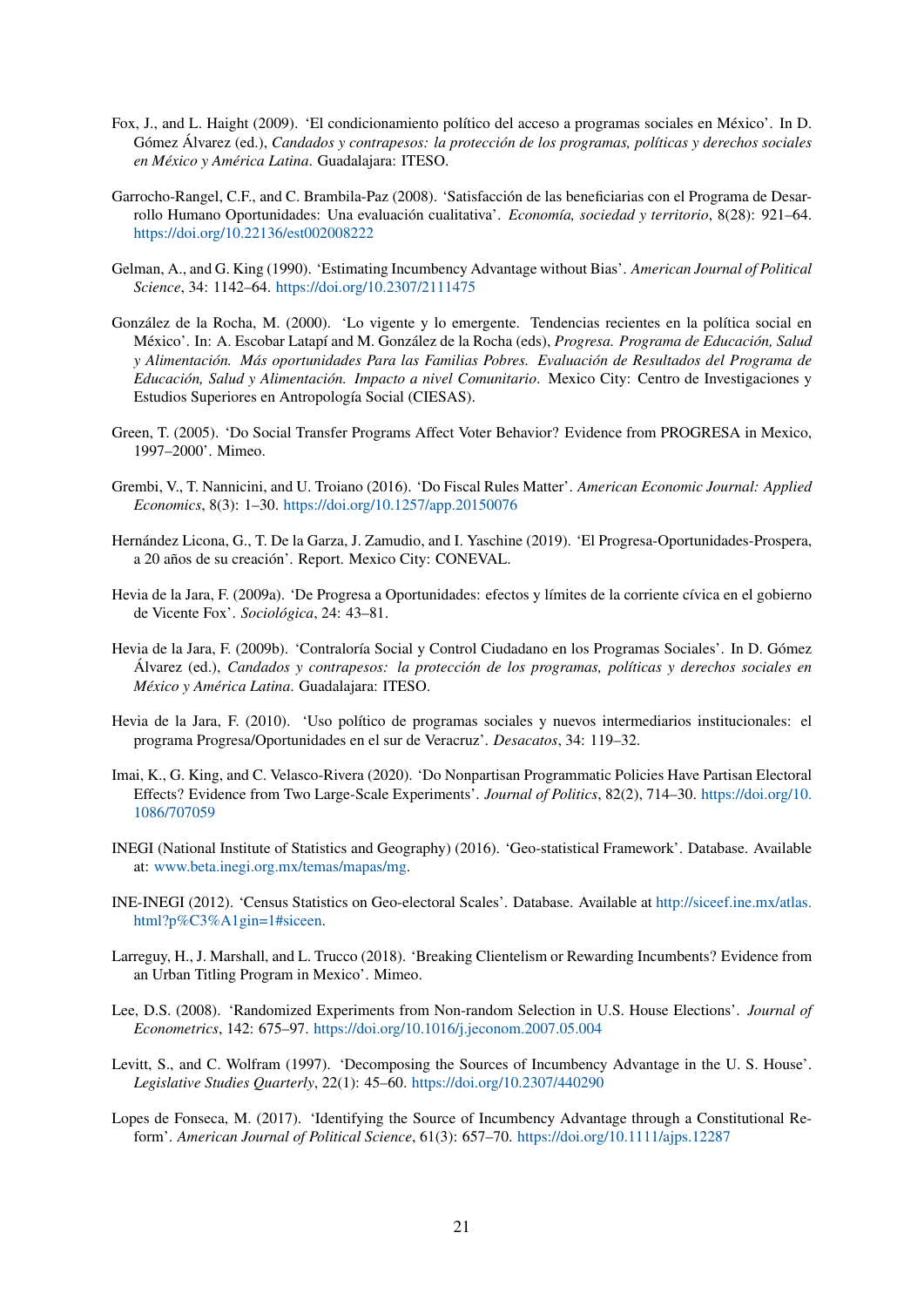- Ludwig, L., and D. Miller (2007). 'Does Head Start Improve Children's Life Chances? Evidence from a Regression Discontinuity Design'. *Quarterly Journal of Economics*, 122(1): 159–208. [https://doi.org/10.1162/qjec.](https://doi.org/10.1162/qjec.122.1.159) [122.1.159](https://doi.org/10.1162/qjec.122.1.159)
- Manacorda, M., E. Miguel, and A. Vigorito (2011). 'Government Transfers and Political Support'. *American Economic Journal: Applied Economics*, 3(3): 1–28. <https://doi.org/10.1257/app.3.3.1>
- Rodríguez-Chamussy, L. (2015). 'Local Electoral Rewards from Centralized Social Programs: Are Mayors Getting the Credit?'. IDB Working Paper 550. Washington, DC: Inter-American Development Bank.
- Stokes, S.C., T. Dunning, M. Nazareno, and V. Brusco (2013). *Brokers, Voters, and Clientelism: The Puzzle of Distributive Politics*. Cambridge: Cambridge University Press. <https://doi.org/10.1017/CBO9781107324909>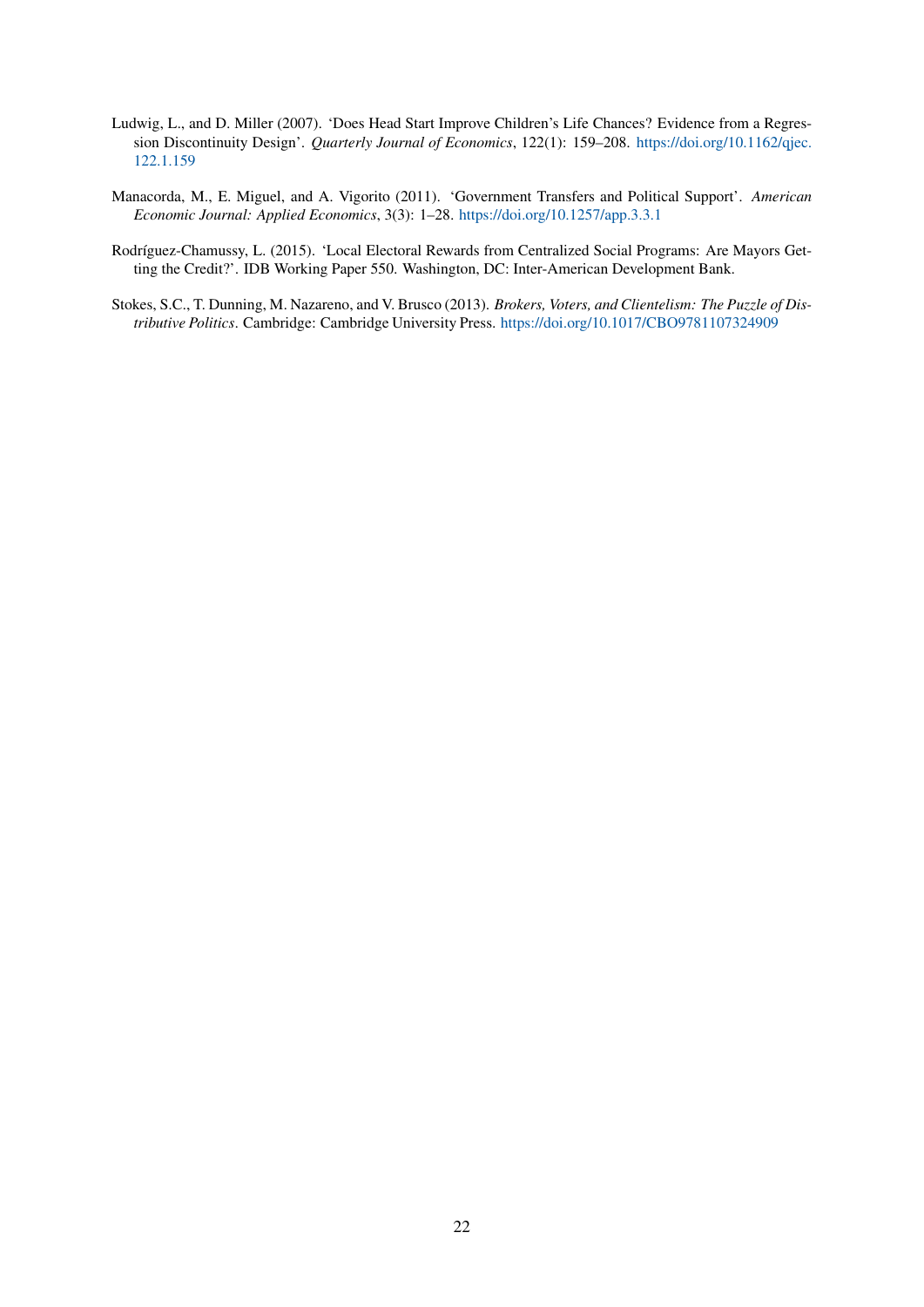# Appendix<sup>[35](#page-2-0)</sup>

# Chronology of Enlaces Municipales in POP's Operating Rules

The role of municipal authorities, especially that of the municipal mayor, is only loosely described in the text below. The main source of information is *Diario Oficial de la Federación* for each of the reference fiscal year. The text is in Spanish.

## Progresa

1998 2.2.7 En todas las localidades donde opera, Progresa busca y fomenta el apoyo de la comunidad, siempre respetando la pluralidad y las particularidades sociales y culturales.

En todos los casos, para la incorporación de las familias beneficiarias del Programa en una localidad se realiza una asamblea, convocada con el apoyo de las autoridades municipales y en su presencia, para explicar los propósitos y características del Programa y obtener su apoyo para velar por sus objetivos.

La participación de los presidentes municipales es fundamental en varios aspectos importantes de Progresa, destacando, entre otras acciones, su colaboración para la realización de los trabajos de campo para identificar a las familias beneficiarias, para efectuar las asambleas de incorporación al Programa de dichas familias, así como para la instalación de los módulos de entrega de los apoyos económicos.

Por otro lado, en prácticamente todas las localidades donde opera, se cuenta con una promotora voluntaria (elegida por la comunidad) que se constituye en un valioso apoyo para asegurar la adecuada operación de Progresa, y que junto con las autoridades locales, municipales y estatales, da seguimiento a las acciones, asumiendo el papel de Contraloría Social.

1999 2.2.7 En todas las localidades donde opera, Progresa busca y fomenta el apoyo de la comunidad, siempre respetando la pluralidad y las particularidades sociales y culturales.

En todos los casos, para la incorporación de las familias beneficiarias del Programa en una localidad se realiza una asamblea, convocada con el apoyo de las autoridades municipales y en su presencia, para explicar los propósitos y características del Programa y obtener su apoyo para velar por sus objetivos.

La participación de los presidentes municipales es fundamental en varios aspectos importantes de Progresa, destacando, entre otras acciones, su colaboración para la realización de los trabajos de campo para identificar a las familias beneficiarias, para efectuar las asambleas de incorporación al Programa de dichas familias, así como para la instalación de los módulos de entrega de los apoyos económicos.

Por otro lado, en prácticamente todas las localidades donde opera, se cuenta con una promotora voluntaria (elegida por la comunidad) que se constituye en un valioso apoyo para asegurar la adecuada operación de Progresa, y que junto con las autoridades locales, municipales y estatales, da seguimiento a las acciones, asumiendo el papel de Contraloría Social

2000 2.2.7 En todas las localidades donde opera, Progresa busca y fomenta el apoyo de la comunidad, siempre respetando la pluralidad y las particularidades sociales y culturales.

En todos los casos, para la incorporación de las familias beneficiarias del Programa en una localidad se realiza una asamblea, convocada con el apoyo de las autoridades municipales y en su presencia, para explicar los propósitos y características del Programa y obtener su apoyo para velar por sus objetivos.

<sup>35</sup> The appendix was not copy-edited nor checked before publication.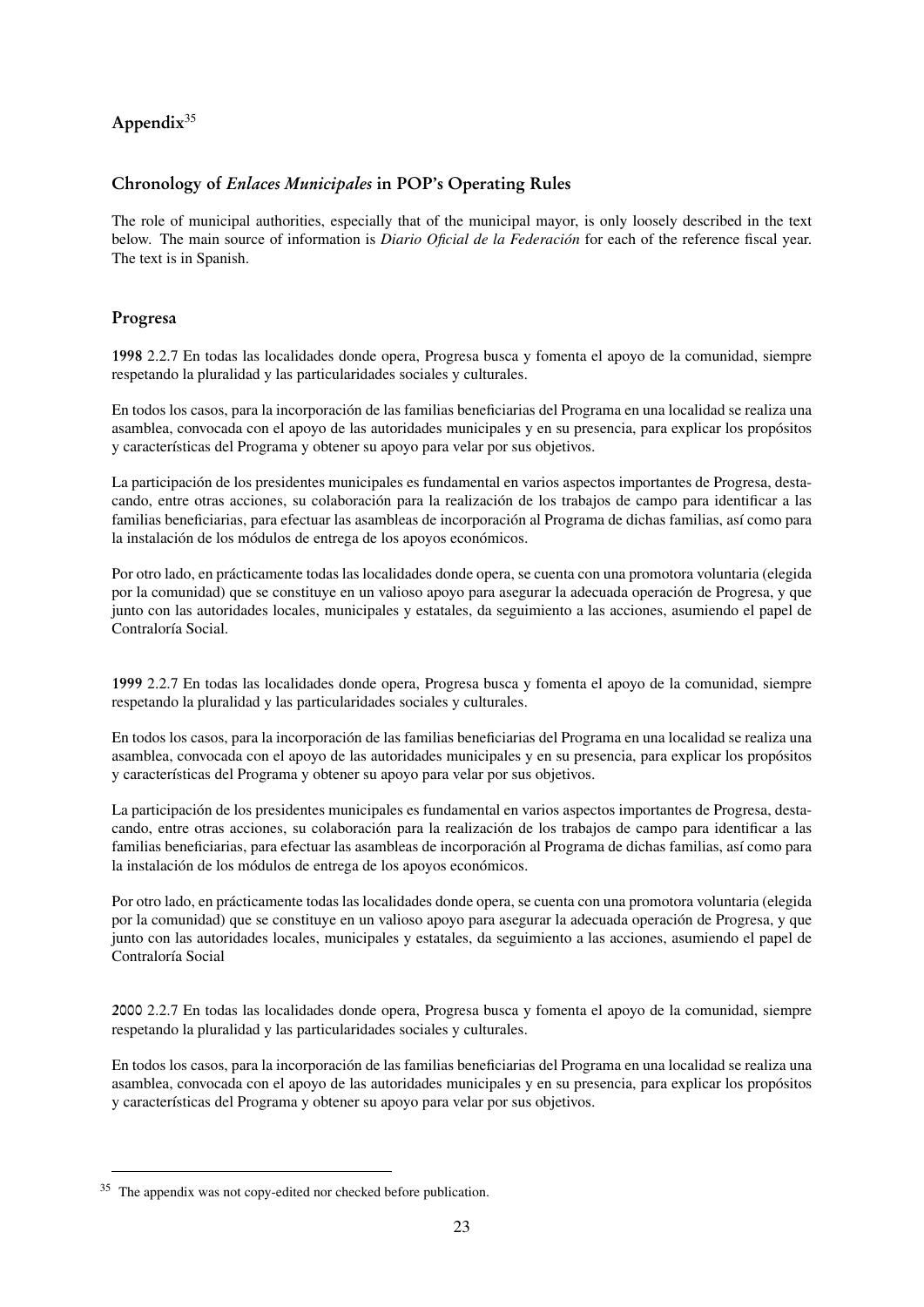La participación de los presidentes municipales es fundamental en varios aspectos importantes de Progresa, destacando, entre otras acciones, su colaboración para la realización de los trabajos de campo para identificar a las familias beneficiarias, para efectuar las asambleas de incorporación al Programa de dichas familias, así como para la instalación de los módulos de entrega de los apoyos económicos.

Por otro lado, en prácticamente todas las localidades donde opera, se cuenta con una promotora voluntaria (elegida por la comunidad) que se constituye en un valioso apoyo para asegurar la adecuada operación de Progresa, y que junto con las autoridades locales, municipales y estatales, da seguimiento a las acciones, asumiendo el papel de Contraloría Social.

2001 2.2.7 En todas las localidades donde opera, Progresa busca y fomenta el apoyo de la comunidad, siempre respetando la pluralidad y las particularidades sociales y culturales.

En todos los casos, para la incorporación de las familias beneficiarias del Programa en una localidad se realiza una asamblea, convocada con el apoyo de las autoridades municipales y en su presencia, para explicar los propósitos y características del Programa y obtener su apoyo para velar por el cumplimiento de sus objetivos.

La participación de los gobiernos municipales es fundamental en varios aspectos importantes de Progresa, destacando, entre otras acciones, su colaboración para la realización de los trabajos de campo para identificar a las familias beneficiarias, para efectuar las asambleas de incorporación al Programa de dichas familias, así como para la instalación de los módulos de entrega de los apoyos económicos.

Por otro lado, en prácticamente todas las localidades donde opera, se cuenta con una promotora voluntaria (elegida por la comunidad) que se constituye en un valioso apoyo para asegurar la adecuada operación de Progresa, y que junto con las autoridades locales, municipales y estatales, da seguimiento a las acciones, asumiendo el papel de Contraloría Social, como se señala en el apartado 15.1.1.

# Oportunidades/Fox

Note that, while the presidential election took place in July 2000, the first year the incoming administration can change the rules of operation is 2002. This since it takes over in December of 2000, and, by then, the rules of operation for 2001 must already be in place.

It is remarkable how loosely the Fox administration describes the role of municipal authorities initially, and how the description becomes substantially more precise and restrictive, specially after 2004 (note that, at the time, most mayors in POP communities were affiliated with PRI or PRD, not PAN?). Perhaps as a consequence of the 2003 intermediate election?

## *Oportunidades/Fox I*

2002 5.1 Las autoridades municipales también participan en la revisión de las zonas de atención identificadas por Oportunidades verificando el acceso a los servicios de educación y salud; asimismo, designan al personal que sirve de apoyo y enlace para dar seguimiento a la operación de Oportunidades a nivel local; y, en general, contribuyen para facilitar la logística operativa.

## *Oportunidades/Fox II*

2003 5.1 Las autoridades municipales, preferentemente mediante acuerdo de Cabildo, designan al personal que servirá de apoyo y enlace para dar seguimiento a la operación del Programa a nivel local y, en general, para facilitar la logística operativa.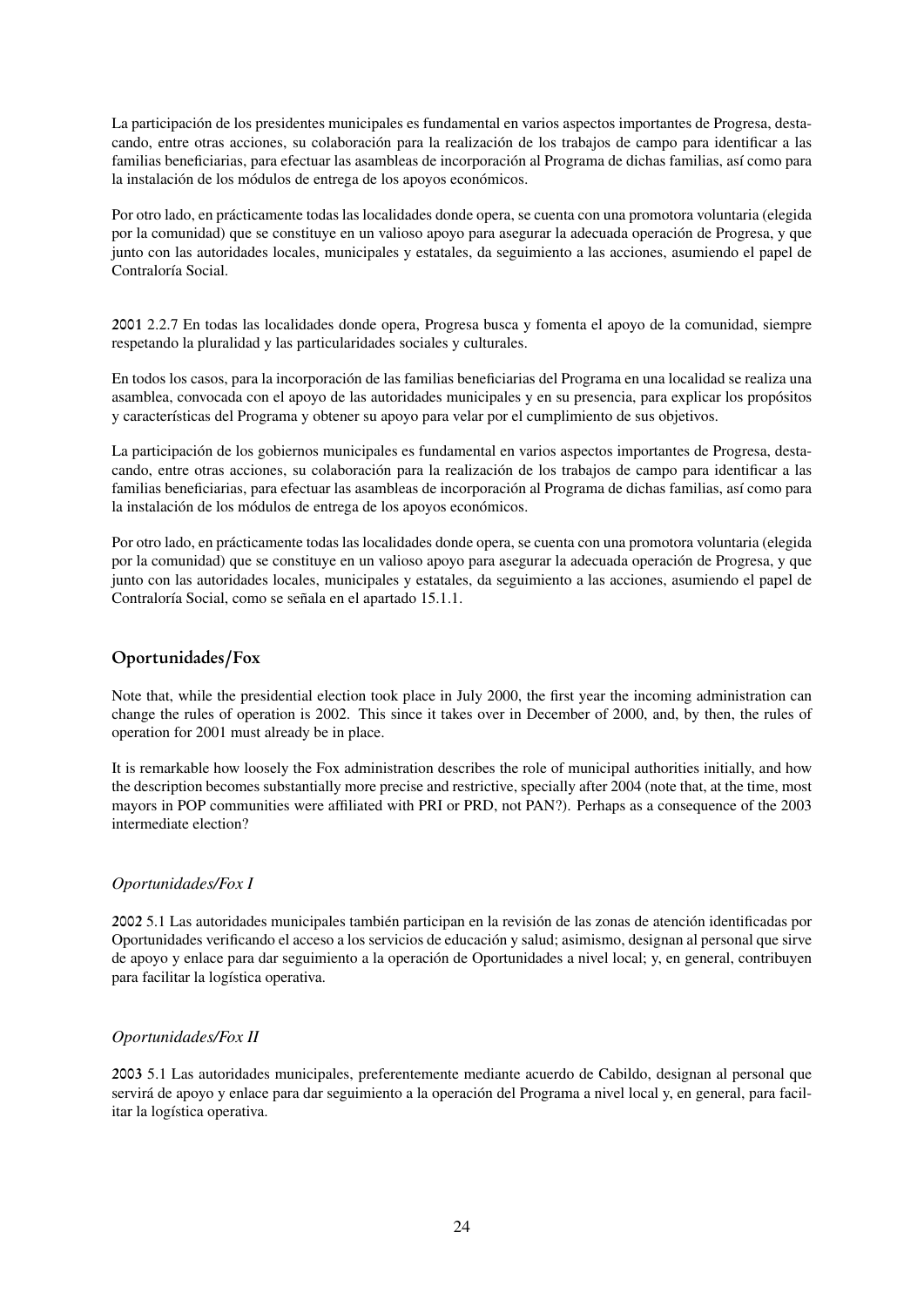## *Oportunidades/Fox III*

2004 5.1. En los municipios que se incluyan en la cobertura de atención del Programa y al inicio de cada administración municipal, los ayuntamientos por acuerdo de cabildo y en su caso, las autoridades municipales, nombrarán a un enlace para el Programa, quien debe ser una persona adscrita y con cargo presupuestal al municipio, y cuyas funciones de apoyo operativo, logístico y de seguridad pública, deberán regirse por los principios de apartidismo, transparencia y honestidad.

La participación del enlace municipal en la operación del Programa deberá ser imparcial y estará en el marco de la transparencia y conforme a lo establecido en el Decreto de Presupuesto de Egresos de la Federación, las presentes Reglas de Operación y Procesos Generales para la Operación así como los demás lineamientos establecidos por la Coordinación Nacional.

Para lograr los mejores resultados del Programa, se buscará que los enlaces municipales preferentemente dispongan del tiempo suficiente para realizar las tareas inherentes al Programa, que aseguren un alto compromiso social, vocación de servicio a favor de la comunidad, aptitudes para promover procesos de organización social y sentido de honestidad y responsabilidad, que les facilite ser interlocutores con la población a atender, y no podrán ser representantes de alguna organización política o religiosa.

Los apoyos, la atención y la orientación a la población sobre el Programa por parte del gobierno municipal y/o el enlace municipal, no podrán utilizarse con fines políticos, electorales, de lucro u otros distintos a los establecidos en estas Reglas de Operación.

El gobierno municipal y el enlace municipal no podrán, en ningún caso, adjudicarse la operación del Programa ni podrán nombrar o remover a las vocales de los Comités de Promoción Comunitaria.

El enlace no podrá realizar convocatorias a reuniones ni acciones no previstas en las reglas de operación del Programa.

La Coordinación Nacional notificará al orden estatal las situaciones relacionadas con los enlaces municipales que afecten o lesionen la operación y transparencia del Programa, a fin de que tomen acciones inmediatas para corregir dicha situación.

Modificación Sept. 2004 (diferencia con el anterior?) En los municipios que se incluyan en la cobertura de atención del Programa y al inicio de cada administración municipal, los ayuntamientos por acuerdo de cabildo o, en su caso, las autoridades municipales, nombrarán a un enlace para el Programa, quien debe ser una persona adscrita y con cargo presupuestal al municipio, y cuyas funciones de apoyo operativo, logístico y de seguridad pública, deberán regirse por los principios de apartidismo, transparencia y honestidad.

La participación del enlace municipal en la operación del Programa deberá ser imparcial y estará en el marco de la transparencia y conforme a lo establecido en el Decreto de Presupuesto de Egresos de la Federación, las presentes Reglas de Operación y Procesos Generales para la Operación así como los demás lineamientos establecidos por la Coordinación Nacional.

Para lograr los mejores resultados del Programa, se buscará que los enlaces municipales preferentemente dispongan del tiempo suficiente para realizar las tareas inherentes al Programa, que aseguren un alto compromiso social, vocación de servicio a favor de la comunidad, aptitudes para promover procesos de organización social y sentido de honestidad y responsabilidad, que les facilite ser interlocutores con la población a atender, y no podrán ser representantes de alguna organización política o religiosa.

Los apoyos, la atención y la orientación a la población sobre el Programa por parte del gobierno municipal y/o el enlace municipal, no podrán utilizarse con fines políticos, electorales, de lucro u otros distintos a los establecidos en estas Reglas de Operación.

El gobierno municipal y el enlace municipal no podrán, en ningún caso, adjudicarse la operación del Programa ni podrán nombrar o remover a las vocales de los Comités de Promoción Comunitaria.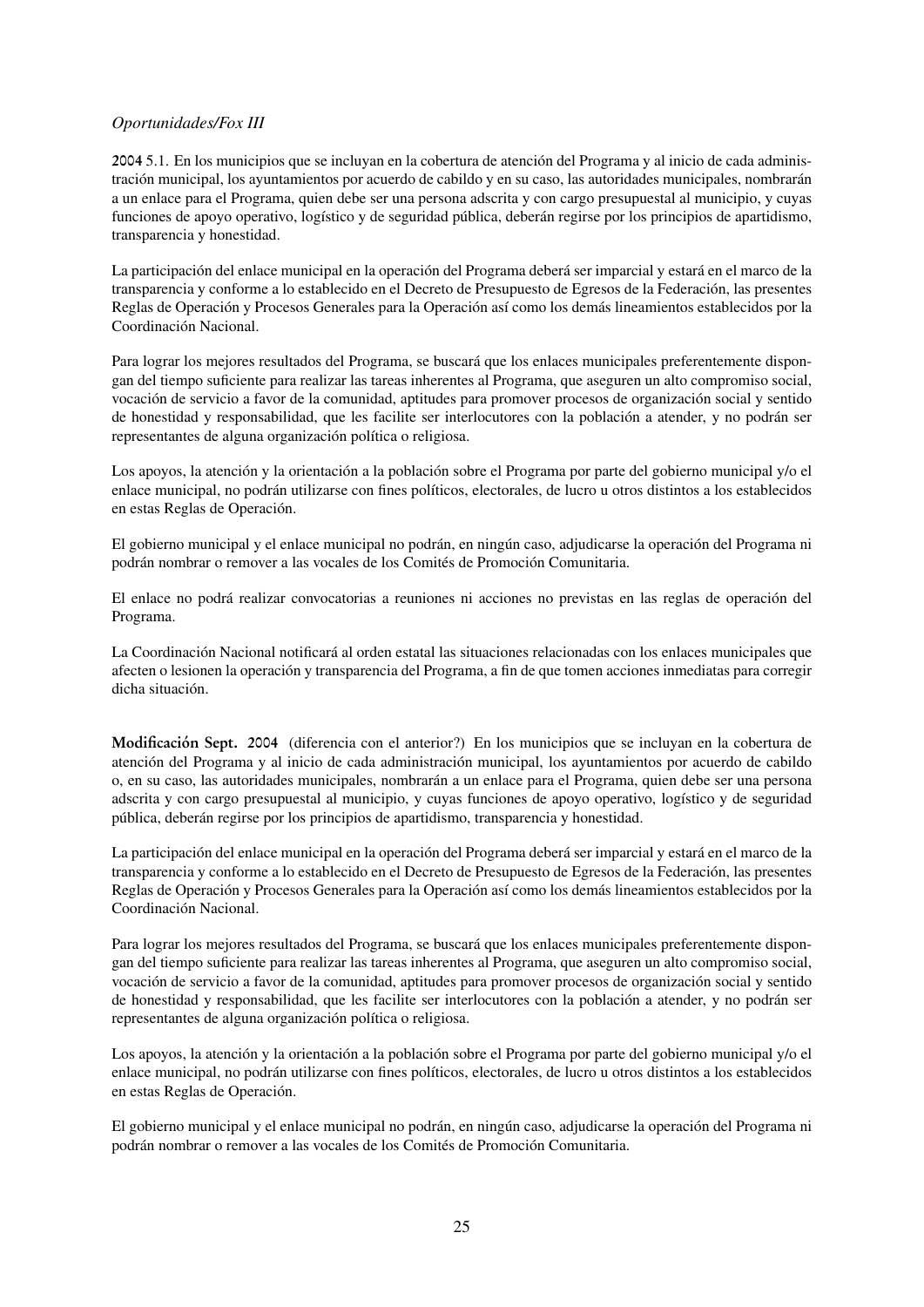El enlace no podrá realizar convocatorias a reuniones ni acciones no previstas en las Reglas de Operación del Programa.

La Coordinación Nacional notificará al orden estatal las situaciones relacionadas con los enlaces municipales que afecten o lesionen la operación y transparencia del Programa, a fin de que tomen acciones inmediatas para corregir dicha situación.

#### *Progresa/Fox IV*

2005 5.1 En los municipios que se incluyan en la cobertura de atención del Programa y al inicio de cada administración municipal, los Ayuntamientos por acuerdo de Cabildo y en su caso, las autoridades municipales regidas por usos y costumbres, nombrarán a un enlace para el Programa. Éste debe ser una persona adscrita y con cargo presupuestal al municipio, cuyas funciones de apoyo operativo, logístico y de seguridad pública, *así como de promoción del desarrollo social local*, deberán regirse por los principios de apartidismo, transparencia y honestidad, *y no podrán ser representantes de alguna organización política o religiosa, ni ser designados cuando hayan sido relacionados con indagaciones de delitos electorales.*(esta salvedad se omite más abajo y se mueve para acá; además, se agrega "ni ser designados cuando hayan sido relacionados con indagaciones de delitos").

La participación del enlace municipal en la operación del Programa *y en la promoción de acciones de articulación con proyectos de desarrollo local para la población beneficiaria del Programa* deberá ser imparcial y estará en el marco de la transparencia *y conforme a lo establecido en el Decreto de Presupuesto de Egresos de la Federación para el Ejercicio Fiscal 2005* y en las presentes Reglas de Operación.

Para lograr los mejores resultados del Programa, se buscará que los enlaces municipales preferentemente dispongan del tiempo suficiente para realizar las tareas conferidas en el Programa, que aseguren un alto compromiso social, vocación de servicio a favor de la comunidad, aptitudes para promover procesos de organización y desarrollo social y sentido de honestidad y responsabilidad, que les facilite orientar a la población.(se omite "y no podrán ser representantes de alguna organización política o religiosa")

Los apoyos, la atención y la orientación a la población sobre el Programa por parte del gobierno municipal y/o el enlace municipal, no podrán utilizarse con fines políticos, electorales, de lucro u otros distintos a los establecidos en estas Reglas de Operación.

El gobierno municipal y el enlace municipal, en ningún caso, podrán adjudicarse la operación del Programa. Tampoco podrán nombrar o remover a las vocales de los Comités de Promoción Comunitaria.

El enlace no podrá realizar convocatorias a reuniones ni acciones no previstas en las reglas de operación del Programa.

La Coordinación Nacional notificará al orden estatal las situaciones relacionadas con los enlaces municipales que afecten o lesionen la operación y transparencia del Programa, a fin de que tomen acciones inmediatas para corregir dicha situación. *La Coordinación Estatal del Programa promoverá la capacitación de los Enlaces Municipales y su desempeño podrá ser supervisado por el Comité Técnico Estatal*.

2006 5.1. En los municipios que se incluyan en la cobertura de atención del Programa y al inicio de cada administración municipal, los Ayuntamientos por acuerdo de Cabildo y en su caso, las autoridades municipales regidas por usos y costumbres, nombrarán a un enlace para el Programa. Este debe ser una persona adscrita y con cargo presupuestal al municipio, cuyas funciones de apoyo operativo, logístico y de seguridad pública, así como de promoción del desarrollo social local, deberán regirse por los principios de apartidismo, transparencia y honestidad, y no podrán ser representantes de alguna organización política o religiosa, ni ser designados cuando hayan sido relacionados con indagaciones de delitos electorales.

La participación del enlace municipal en la operación del Programa y en la promoción de acciones de articulación con proyectos de desarrollo local para la población beneficiaria del Programa deberá ser imparcial y estará en el marco de la transparencia y conforme a lo establecido en el PEF06 y en las presentes Reglas de Operación.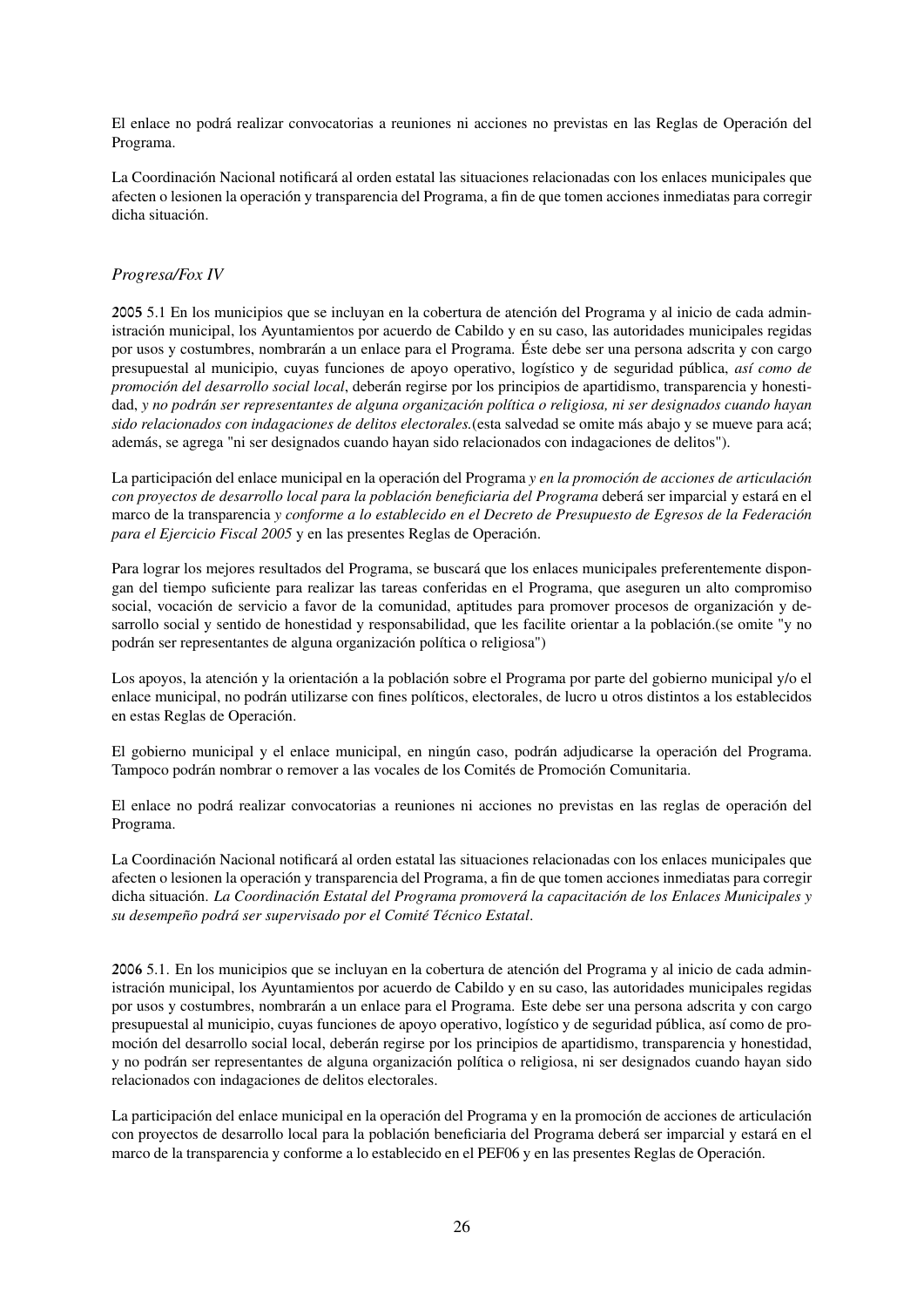Para lograr los mejores resultados del Programa, se buscará que los enlaces municipales preferentemente dispongan del tiempo suficiente para realizar las tareas conferidas en el Programa, que aseguren un alto compromiso social, vocación de servicio a favor de la comunidad, aptitudes para promover procesos de organización y desarrollo social y sentido de honestidad y responsabilidad, que les facilite orientar a la población.

Los apoyos, la atención y la orientación a la población sobre el Programa por parte del gobierno municipal y/o el enlace municipal, no podrán utilizarse con fines políticos, electorales, de lucro u otros distintos a los establecidos en estas Reglas de Operación.

El gobierno municipal y el enlace municipal, en ningún caso, podrán adjudicarse la operación del Programa. Tampoco podrán nombrar o remover a las vocales de los Comités de Promoción Comunitaria.

El enlace municipal no podrá realizar convocatorias a reuniones ni acciones no previstas en las reglas de operación del Programa.

La Coordinación Nacional notificará al orden estatal las situaciones relacionadas con los enlaces municipales que afecten o lesionen la operación y transparencia del Programa, a fin de que tomen acciones inmediatas para corregir dicha situación.

La Coordinación Estatal del Programa promoverá la capacitación de los Enlaces Municipales y su desempeño podrá ser supervisado por el Comité Técnico Estatal.

## *Oportunidades/Fox V*

2007 5.1 En el caso de los municipios que se incluyan en la cobertura de atención del Programa y al inicio de cada administración municipal, corresponde a los ayuntamientos {de acuerdo a sus normas internas}, por acuerdo de Cabildo y en su caso, las autoridades municipales regidas por usos y costumbres, nombrar a un enlace para el Programa, *que preferentemente no sea síndico o regidor del Ayuntamiento.* Dicho enlace es una persona adscrita al Municipio de que se trate, cuyas funciones de apoyo operativo, logístico y de seguridad pública, así como de promoción del desarrollo social local, deberán regirse por los principios de apartidismo, transparencia y honestidad, por lo que no podrán ser representantes de alguna organización política o religiosa, ni ser designados cuando hayan sido relacionados con indagaciones de delitos electorales.

*Cuando algún funcionario federal, estatal o municipal realice acciones de proselitismo político o de promoción de algún partido político, o que contravenga las disposiciones de estas Reglas de Operación, la Coordinación Nacional o Estatal realizará la denuncia ante las instancias correspondientes para que procedan conforme a derecho. En este sentido y con el propósito de dar claridad y transparencia a la operación del Programa, la Coordinación Nacional podrá solicitar ante la instancia correspondiente, la sustitución del funcionario federal, estatal o municipal del manejo del Programa.*

La participación del enlace municipal en la operación del Programa y en la promoción de acciones de articulación con proyectos de desarrollo local para la población beneficiaria del Programa deberá ser imparcial y estará en el marco de la transparencia y conforme a lo establecido en el artículo 28 del PEF y en las presentes Reglas de Operación.

Para lograr los mejores resultados del Programa, se buscará que los enlaces municipales preferentemente dispongan del tiempo suficiente para realizar las tareas conferidas en el mismo, que aseguren un alto compromiso social, vocación de servicio a favor de la comunidad, aptitudes para promover procesos de organización y desarrollo social y sentido de honestidad y responsabilidad, que les facilite orientar a la población.

Los apoyos, la atención y la orientación a la población sobre el Programa por parte del gobierno municipal y/o el enlace municipal, no podrán utilizarse con fines políticos, electorales, de lucro u otros distintos a los establecidos en estas Reglas de Operación. *En caso de que al enlace municipal, en el ejercicio de sus funciones le sea asignada una comisión relacionada con actividades de carácter partidista o solicite licencia temporal para retirarse de su cargo en los periodos de procesos electorales, la Coordinación Estatal solicitará ante las instancias correspondientes la sustitución del mismo en el manejo del Programa, con el propósito de dar transparencia y certidumbre a su operación.*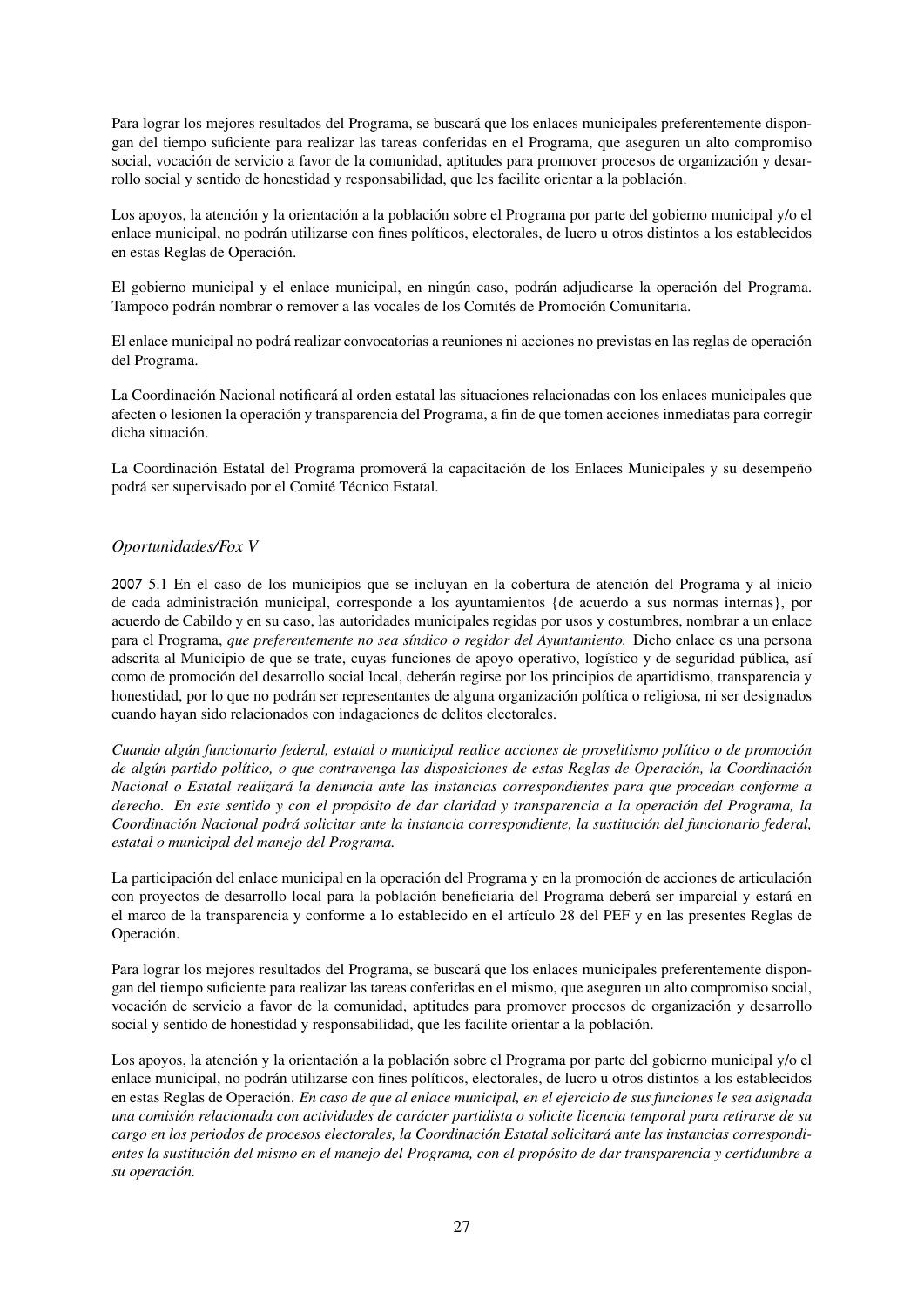El gobierno municipal y el enlace municipal, en ningún caso, podrán adjudicarse la operación del Programa. Tampoco podrán nombrar o remover a las vocales de los Comités de Promoción Comunitaria.

El enlace municipal no podrá realizar convocatorias a reuniones ni acciones no previstas en las Reglas de Operación del Programa.

La Coordinación Estatal notificará al Organo de Control Estatal, a la Coordinación Nacional y a la instancia municipal las situaciones relacionadas con los funcionarios estatales o municipales y con enlaces municipales que puedan afectar o lesionar la operación y transparencia del Programa, a fin de que conforme a derecho se tomen las acciones inmediatas necesarias para corregir dicha situación.

La Coordinación Estatal del Programa promoverá la capacitación de los Enlaces Municipales y su desempeño podrá ser supervisado por el Comité Técnico Estatal.

#### Oportunidades/Calderón

At the beginning of the Calderón admnistration, the 'enlance' is not mentioned at all in the rules of operation. According to Hevia de la Jara ? (p.?), this omission was meant to weaken the figure of the 'enlace'.

This position is reestablished in the rules of operation of 2010, with most of the caveats included in the latest Fox rules, as well as a rather detailed description of the tasks to be performed by the 'enlace'.

#### *Oportunidades/Calderón I*

2008 (se elimina la mención del enlace y su nombramiento y una serie de advertencias relacionadas directamente con la posición de 'enlace') 5.1 *En el caso de los municipios que se incluyan en la cobertura de atención del Programa se solicitará la colaboración de los ayuntamientos* para que brinden apoyo logístico y seguridad pública, rigiéndose por los principios de apartidismo, transparencia y honestidad.

Cuando algún funcionario federal, estatal o municipal realice acciones de proselitismo político o de promoción de algún partido político utilizando el Programa, o que contravenga las disposiciones de estas Reglas de Operación, la Coordinación Nacional o Estatal lo hará del conocimiento de las instancias correspondientes para que procedan conforme a derecho. (se omite "En este sentido y con el propósito de dar claridad y transparencia a la operación del Programa, la Coordinación Nacional podrá solicitar ante la instancia correspondiente, la sustitución del funcionario federal, estatal o municipal del manejo del Programa.")

La colaboración del gobierno municipal al Programa deberá ser imparcial y estará en el marco de la transparencia y conforme a lo establecido en el artículo 27 del PEF y en las presentes Reglas de Operación.

Los apoyos logísticos y de seguridad pública, brindados al Programa por parte del gobierno municipal, no podrán utilizarse con fines políticos, electorales, de lucro u otros distintos a los establecidos en estas Reglas de Operación.

En ningún caso, los gobiernos estatal y municipal podrán adjudicarse la operación del Programa. En ningún caso los gobiernos federal, estatal y municipal podrán nombrar, remover o condicionar a las titulares beneficiarias y las vocales de los Comités de Promoción Comunitaria.

El gobierno municipal no podrá realizar convocatorias a reuniones con las titulares beneficiarias o vocales de los Comités de Promoción Comunitaria.

La Coordinación Estatal notificará a las instancias correspondientes las situaciones relacionadas con los funcionarios federales, estatales o municipales que puedan afectar o lesionar la operación y transparencia del Programa, a fin de que conforme a derecho, se tomen las acciones inmediatas necesarias para corregir dicha situación. Asimismo, inmediatamente deberá informar el caso a la Coordinación Nacional.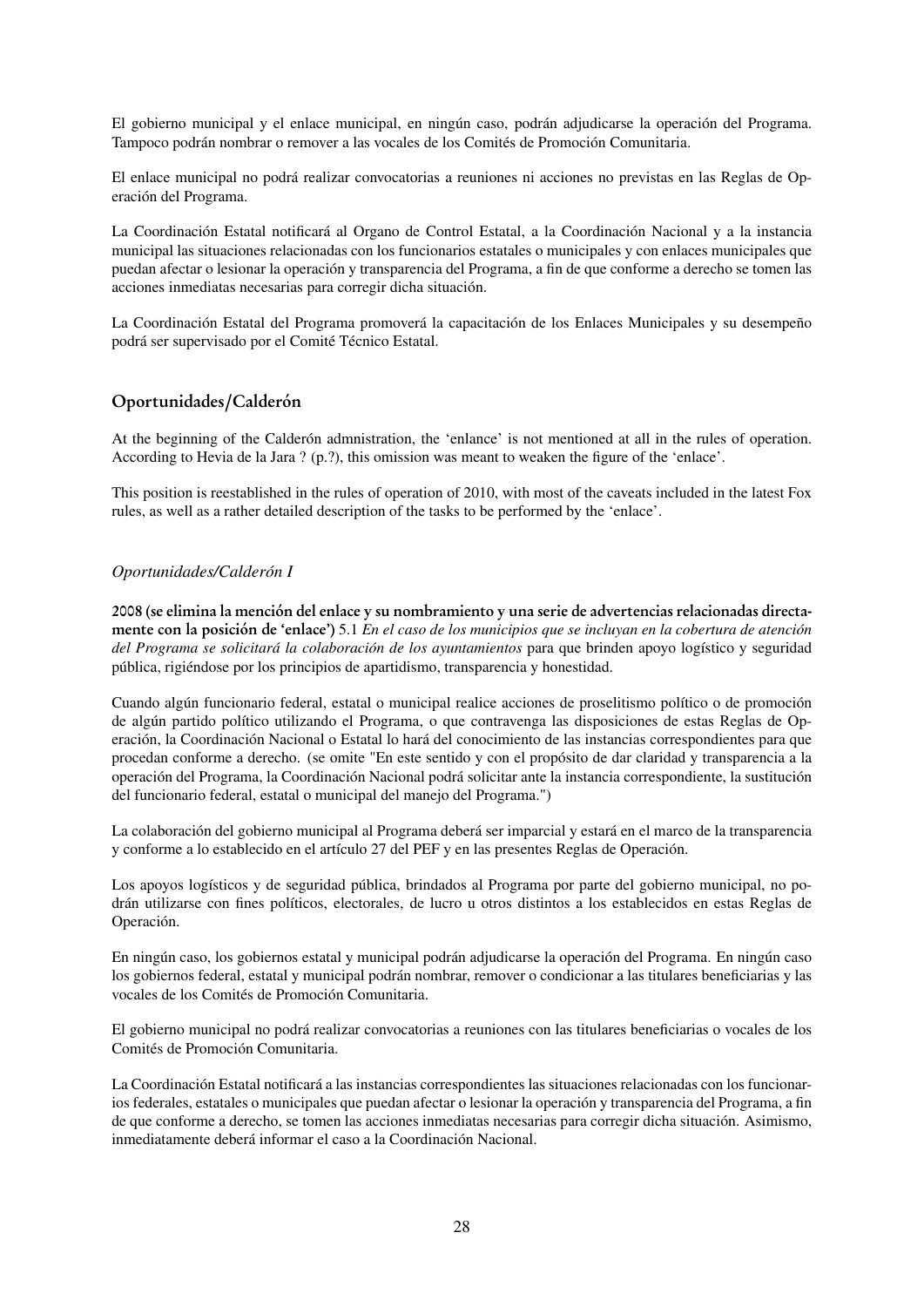#### *Oportunidades/Calderón II*

2009 3.7 En el caso de los municipios que se incluyan en la cobertura de atención del Programa se solicitará la colaboración de los ayuntamientos *para que brinden apoyo logístico, consistente en la provisión de espacios, mobiliario y otros apoyos que requieran los Coordinadores Estatales para poder otorgar servicios de calidad a las titulares beneficiarias,* así como para que proporcionen la seguridad pública para salvaguardar su integridad, debiendo regirse por los principios de apartidismo, transparencia y honestidad.

*En caso de que las condiciones particulares de algún municipio lo requieran, las Coordinaciones Estatales del Programa podrán celebrar acuerdos de colaboración con la autoridad local, en los que se especifiquen los apoyos y compromisos de ambas partes para asegurar la debida operación del Programa.*

Cuando algún funcionario federal, estatal o municipal realice acciones de proselitismo político o de promoción de algún partido político utilizando el Programa, o que contravenga las disposiciones de estas Reglas de Operación, la Coordinación Nacional o Estatal lo hará del conocimiento de las instancias correspondientes para que procedan conforme a derecho.

La colaboración del gobierno municipal al Programa deberá ser imparcial y estará en el marco de la transparencia y conforme a lo establecido en las presentes Reglas de Operación.

En ningún caso los gobiernos estatales y municipales podrán condicionar a las titulares beneficiarias y a las vocales de los Comités de Promoción Comunitaria, en forma unilateral, así como adjudicarse la operación del Programa.

#### *Oportunidades/Calderón III*

2010(se reestablece la posición de 'enlace', con caveats familiares, políticos y de delitos electorals -sentenciados, no solo asociados) 3.7.3 *Las autoridades municipales, a través de su Cabildo, podrán nombrar un enlace municipal con el Programa. Dicho enlace coadyuvará con la Coordinación Nacional en la identificación de las zonas en que se requiera ampliar la cobertura, de acuerdo con los criterios de selección establecidos en las presentes Reglas de Operación y los universos liberados por la Coordinación Nacional. Dicho enlace podrá acompañar al personal del Programa en el levantamiento de la información en campo para la selección de posibles beneficiarios sin interferir en los procedimientos establecidos por la Coordinación Nacional. Adicionalmente apoyará en la logística general del programa en el municipio, consistente en la provisión de espacios, mobiliario y otros apoyos que requieran los Coordinadores de las Delegaciones Estatales para poder otorgar servicios de calidad a las titulares beneficiarias, así como para proporcionar seguridad pública para salvaguardar su integridad, debiendo regirse por los principios de apartidismo, transparencia y honestidad.*

*De acuerdo a lo establecido en el PEF 2010, no podrán fungir como enlace municipal, directivos representantes de partidos políticos y organizaciones políticas o religiosas o personas que tengan parentesco consanguíneo o político, hasta el cuarto grado, con alguno de dichos directivos o representantes. Tampoco podrán ser designados quienes hayan sido sentenciados por delitos electorales.*

Cuando algún funcionario de cualquier nivel de gobierno realice acciones de proselitismo político o de promoción de algún partido político utilizando el Programa, o que contravenga las disposiciones de estas Reglas de Operación, la Coordinación Nacional o la Delegación Estatal lo hará del conocimiento de las instancias correspondientes para que procedan conforme a derecho.

La colaboración del gobierno municipal u otro orden de gobierno equivalente con el Programa deberá ser imparcial y estará en el marco de la transparencia y conforme a lo establecido en las presentes Reglas de Operación.

Ninguna autoridad de cualquier orden de gobierno federal estatal o municipal, podrá establecer condicionamientos no previstos en estas Reglas a las titulares beneficiarias. Los gobiernos estatales y municipales no podrán adjudicarse la operación del Programa.

2011 3.7.3 Las autoridades municipales, a través de su Cabildo, podrán nombrar un enlace municipal con el Programa. Dicho enlace coadyuvará con la Coordinación Nacional en la identificación de las zonas en que se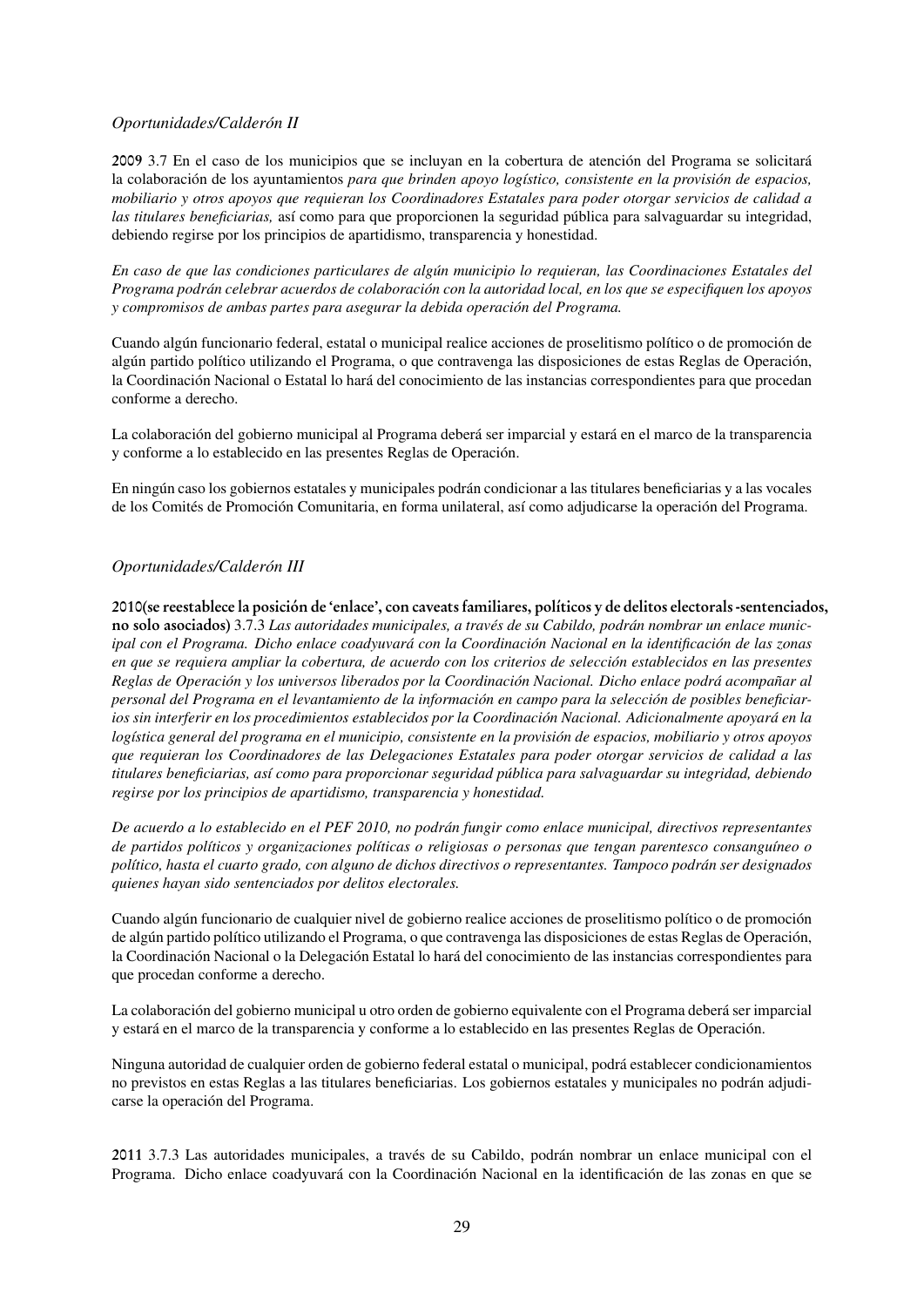requiera ampliar la cobertura, de acuerdo con los criterios de selección establecidos en las presentes Reglas de Operación y los universos liberados por la Coordinación Nacional. Dicho enlace podrá acompañar al personal del Programa en el levantamiento de la información en campo para la selección de posibles beneficiarios sin interferir en los procedimientos establecidos por la Coordinación Nacional. Adicionalmente apoyará en la logística general del programa en el municipio, consistente en la provisión de espacios, mobiliario, otros apoyos que requieran los Coordinadores de la Delegaciones del Programa para poder otorgar servicios de calidad a las titulares beneficiarias, así como para proporcionar seguridad pública para salvaguardar su integridad, debiendo regirse por los principios de apartidismo, transparencia y honestidad.

De acuerdo a lo establecido en el PEF 2011, no podrán fungir como enlace municipal, directivos representantes de partidos políticos y organizaciones políticas o religiosas o personas que tengan parentesco consanguíneo o político, hasta el cuarto grado, con alguno de dichos directivos o representantes. Tampoco podrán ser designados quienes hayan sido sentenciados por delitos electorales.

Cuando algún funcionario de cualquier nivel de gobierno realice acciones de proselitismo político o de promoción de algún partido político utilizando el Programa, o que contravenga las disposiciones de estas Reglas de Operación, la Coordinación Nacional o la Delegación del Programa lo hará del conocimiento de las instancias correspondientes para que procedan conforme a derecho.

La colaboración del gobierno municipal u otro orden de gobierno equivalente con el Programa deberá ser imparcial y estará en el marco de la transparencia y conforme a lo establecido en las presentes Reglas de Operación.

Ningún funcionario de cualquier orden de gobierno, podrá establecer condicionamientos no previstos en estas Reglas a las titulares beneficiarias. Los gobiernos estatales y municipales no podrán adjudicarse la operación del Programa

2012 3.7.3 Las autoridades municipales, a través de su Cabildo, podrán nombrar un enlace municipal con el Programa. Dicho enlace coadyuvará en la Coordinación Nacional en la identificación de las zonas en que se requiera ampliar la cobertura podrá acompañar al personal de la Coordinación Nacional en el levantamiento de la información de campo para la selección de posibles beneficiarios, así como en la logística general del Programa en municipio. Todo ello rigiéndose por los principios de la imparcialidad partidista, transparencia y honestidad;

no podrá fungir como enlace municipal, directivos ni representantes de partidos políticos y organizaciones políticas o religiosas o que tengan parentesco consanguíneo o político, hasta el cuarto grado, con alguno de dichos directivos o representantes, ni podrán ser designados cuando hayan sido sentenciados por delitos electorales.

Cuando algún funcionario de cualquier nivel de gobierno realice acciones de proselitismo político o de promoción de algún partido político utilizando el Programa, o que contravenga las disposiciones de estas Reglas de Operación, la Coordinación Nacional o la Delegación del Programa lo hará del conocimiento de la autoridad competente para que procedan conforme a derecho.

La coordinación interinstitucional de las autoridades de cualquier orden de gobierno con el Programa deberá darse en un marco de colaboración y basarse en los principios de respeto, imparcialidad y sujetarse al principio de transparencia y las presentes Reglas de Operación.

Ningún funcionario de cualquier orden de gobierno, podrá establecer condicionamientos no previstos en estas Reglas a las titulares beneficiarias. Los gobiernos estatales y municipales no podrán adjudicarse la operación del Programa.

2013 3.7.3 Los Ayuntamientos a través de su Cabildo, podrán designar un enlace municipal con el Programa. Dicho enlace coadyuvará con la Coordinación Nacional, en la identificación de las zonas en que se requiera ampliar la cobertura y, podrá acompañar al personal de la Coordinación Nacional en el levantamiento de la información de campo para la selección de posibles beneficiarios, así como en la logística general del Programa en el municipio; lo cual se regirá por los principios de imparcialidad apartidista, transparencia y honestidad.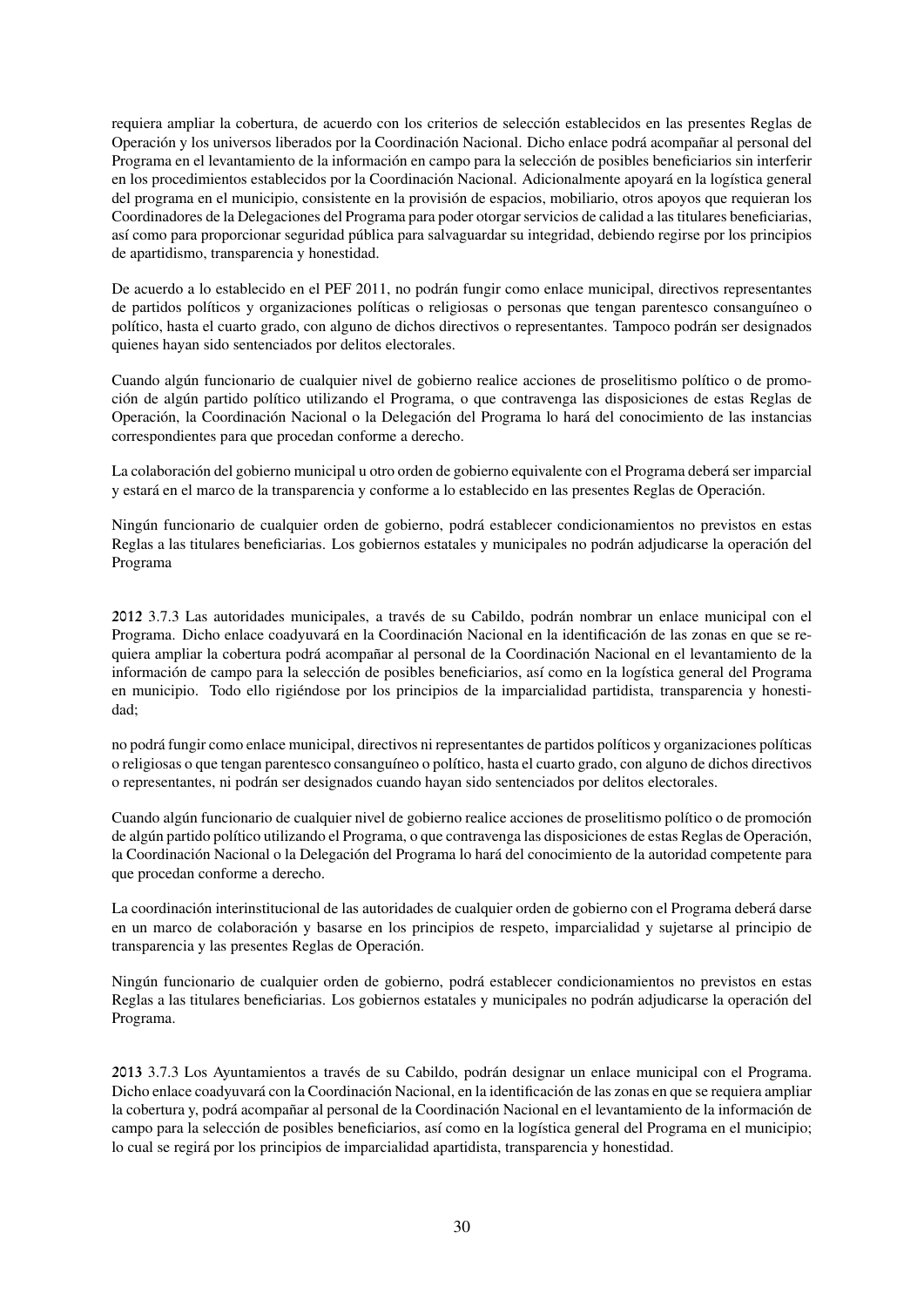No podrán fungir como enlaces municipales, directivos ni representantes de partidos políticos y organizaciones políticas o religiosas, o que tengan parentesco consanguíneo o político hasta el cuarto grado con alguno de dichos directivos o representantes, ni podrán ser designados cuando hayan sido sentenciados por delitos electorales.

Cuando algún funcionario de cualquier orden de gobierno realice acciones de proselitismo político o de promoción de algún partido político utilizando el Programa, o que contravenga las disposiciones de estas Reglas de Operación, la Coordinación Nacional o las Delegaciones Estatales del Programa lo harán del conocimiento de la autoridad competente para que procedan conforme a derecho.

La coordinación interinstitucional de las autoridades de cualquier orden de gobierno con el Programa deberá darse en un marco de colaboración y basarse en los principios de respeto, imparcialidad y sujetarse al principio de transparencia y las presentes Reglas de Operación.

Ningún funcionario de cualquier orden de gobierno podrá establecer condicionamientos no previstos en estas Reglas a las titulares beneficiarias.

## Prospera

After the change from PAN to PRI in 2012, initially (2014) there was no change in the role of municipal authorities as described in the rules of operation.

Only in 2015 were changes introduced. Now, it is the 'presidente municipal' who is explicitly charged with naming the 'enlace', even though the appointment has to be ratified by the municipal council ('cabildo'). Some additional caveats are introduced concerning extraordinary calls for meetings and the need for the 'enlace' to step down if he or she becomes involved in political activity.

In 2016 a one-year term limit for the 'enlace' was introduced. Remarkably, the explicit prohibition to designate as 'enlace' someone with a prior conviction for electoral crimes is dropped in 2016! This prohibition was introduced in the Fox rules of operation of 2005 in a very broad version ('anyone connected with investigations concerning electoral crimes'). This prohibition was retaken in the Calderón rules of 2010 but in a more restricted version (only those condemned for electoral crimes must be excluded). This version was kept in the rules until 2016.

2014 3.7.3 Los Ayuntamientos a través de su Cabildo, podrán designar una persona que funja como enlace municipal con el Programa. Dicho enlace coadyuvará con la Coordinación Nacional, en la identificación de las zonas en que se requiera ampliar la cobertura y, podrá acompañar al personal de la Coordinación Nacional en el levantamiento de la información de campo para la selección de posibles beneficiarios, así como en la logística general del Programa en el municipio; lo cual se regirá por los principios de imparcialidad apartidista, transparencia y honestidad.

No podrán fungir como enlaces municipales, directivos ni representantes de partidos políticos y organizaciones políticas o religiosas, o que tengan parentesco consanguíneo o político directo con alguno de dichos directivos o representantes, ni podrán ser designados cuando hayan sido sentenciados por delitos electorales.

Cuando algún(a) servidor(a) público(a) de cualquier orden de gobierno realice acciones de proselitismo político o de promoción de algún partido político utilizando el Programa, o que contravenga las disposiciones de estas Reglas de Operación, la Coordinación Nacional o las Delegaciones Estatales del Programa lo harán del conocimiento de la autoridad competente para que procedan conforme a derecho.

La coordinación interinstitucional de las autoridades de cualquier orden de gobierno con el Programa deberá darse en un marco de colaboración y basarse en los principios de respeto, imparcialidad y sujetarse al principio de transparencia y las presentes Reglas de Operación.

Ningún(a) servidor(a) público(a) de cualquier orden de gobierno podrá establecer condicionamientos no previstos en estas Reglas a las titulares beneficiarias.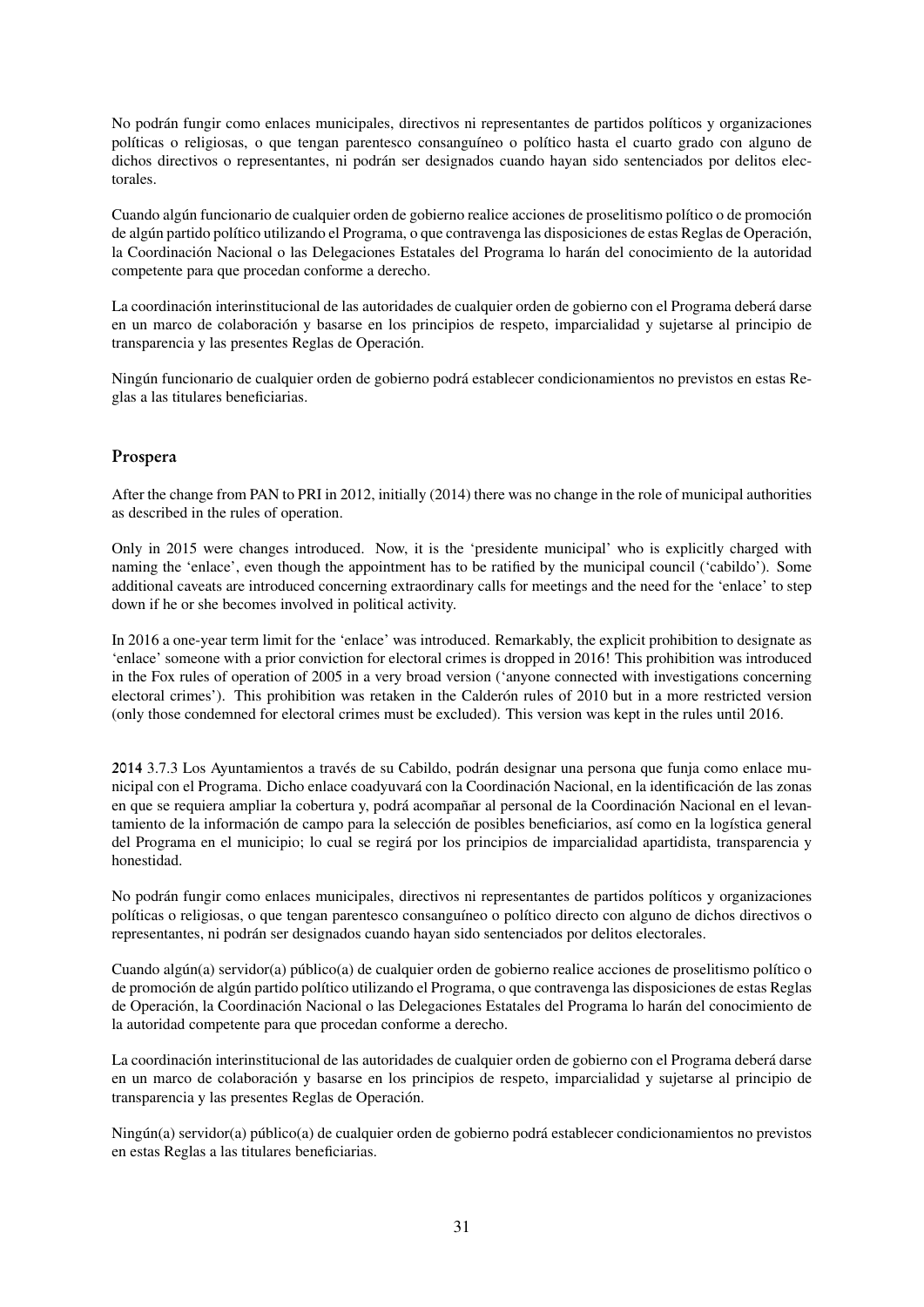## *Prospera I*

2015(se vuelve a encargar al presidente municipal el nombramiento del enlace, aunque sujeto a ratificación por el cabildo. Se agregan algunos caveats sobre convocatorias no previstas y comisiones de carácter partidista) 3.7.3 *Al inicio de cada administración municipal, el presidente municipal, y en su caso, autoridades municipales regidas por usos y costumbres, podrán nombrar un enlace para PROSPERA, mismo que deberá ser ratificado por acuerdo de cabildo.* Dicho enlace coadyuvará con la Coordinación, en la identificación de las zonas en que se requiera ampliar la cobertura y, podrá acompañar al personal de la Coordinación Nacional en el levantamiento de la información de campo para la selección de posibles beneficiarios. También colaborará con el programa en funciones de apoyo operativo, logístico y de seguridad pública, así como de promoción de desarrollo social, productivo y local. Acciones que deberán regirse por los principios de imparcialidad, transparencia y honestidad.

No podrán fungir como enlaces municipales, directivos ni representantes de partidos políticos y organizaciones políticas o religiosas, o que tengan parentesco con alguno de dichos directivos o representantes, ni podrán ser designados cuando hayan sido sentenciados por delitos electorales.

*El enlace municipal, no podrá realizar convocatoria a reuniones ni acciones no previstas en las Reglas de Operación del Programa.*

*En el caso de que al Enlace Municipal, en el ejercicio de sus funciones le sea asignada una comisión relacionada con actividades de carácter partidista o solicite licencia temporal para retirarse de su cargo en los periodos de procesos electorales, la Delegación Estatal solicitará ante las instancias correspondientes la sustitución del mismo en el manejo del Programa, con el propósito de dar transparencia y certidumbre a su operación.*

Cuando algún(a) servidor(a) público(a) de cualquier orden de gobierno realice acciones de proselitismo político o de promoción de algún partido político utilizando el Programa, o que contravenga las disposiciones de estas Reglas de Operación, la Coordinación Nacional o las Delegaciones Estatales del Programa lo harán del conocimiento de la autoridad competente para que procedan conforme a derecho.

La coordinación interinstitucional de las autoridades de cualquier orden de gobierno con el Programa deberá darse en un marco de colaboración y basarse en los principios de respeto, imparcialidad y sujetarse al principio de transparencia y las presentes Reglas de Operación.

Ningún(a) servidor(a) público(a) de cualquier orden de gobierno podrá establecer condicionamientos no previstos en estas Reglas a las titulares beneficiarias.

## *Prospera II*

2016(se omite la prohibición de que funja como enlace alguien que haya sido sentenciado por delitos electorales)(se introduce un 'term-limit' de un año) 3.9.3 Al inicio de cada administración Municipal, el Presidente Municipal, y en su caso, autoridades Municipales regidas por usos y costumbres, podrán nombrar un enlace para PROSPERA, {mismo que tendrá una duración en el cargo de un año a partir de su nombramiento, el cual deberá de entregar por escrito a la Delegación Estatal de POSPERA. El Enlace Municipal no debe ser reelecto ni volver a tener funciones de enlace durante la misma administración Municipal o en periodos consecutivos de diferentes administraciones. Al concluir su periodo, la Autoridad Municipal nombrará a su sucesor.}

Colaborará con el programa únicamente en funciones de apoyo logístico y de seguridad pública, mismas que deberán regirse por lo establecido en los lineamientos para la participación de los Enlaces Municipales y por los principios de imparcialidad, transparencia y honestidad.

No podrán fungir como enlaces municipales, directivos ni representantes de partidos políticos y organizaciones políticas o religiosas, o que tengan parentesco con alguno de dichos directivos o representantes.

El enlace municipal, no podrá realizar convocatoria a reuniones ni acciones no previstas en las Reglas de Operación del Programa.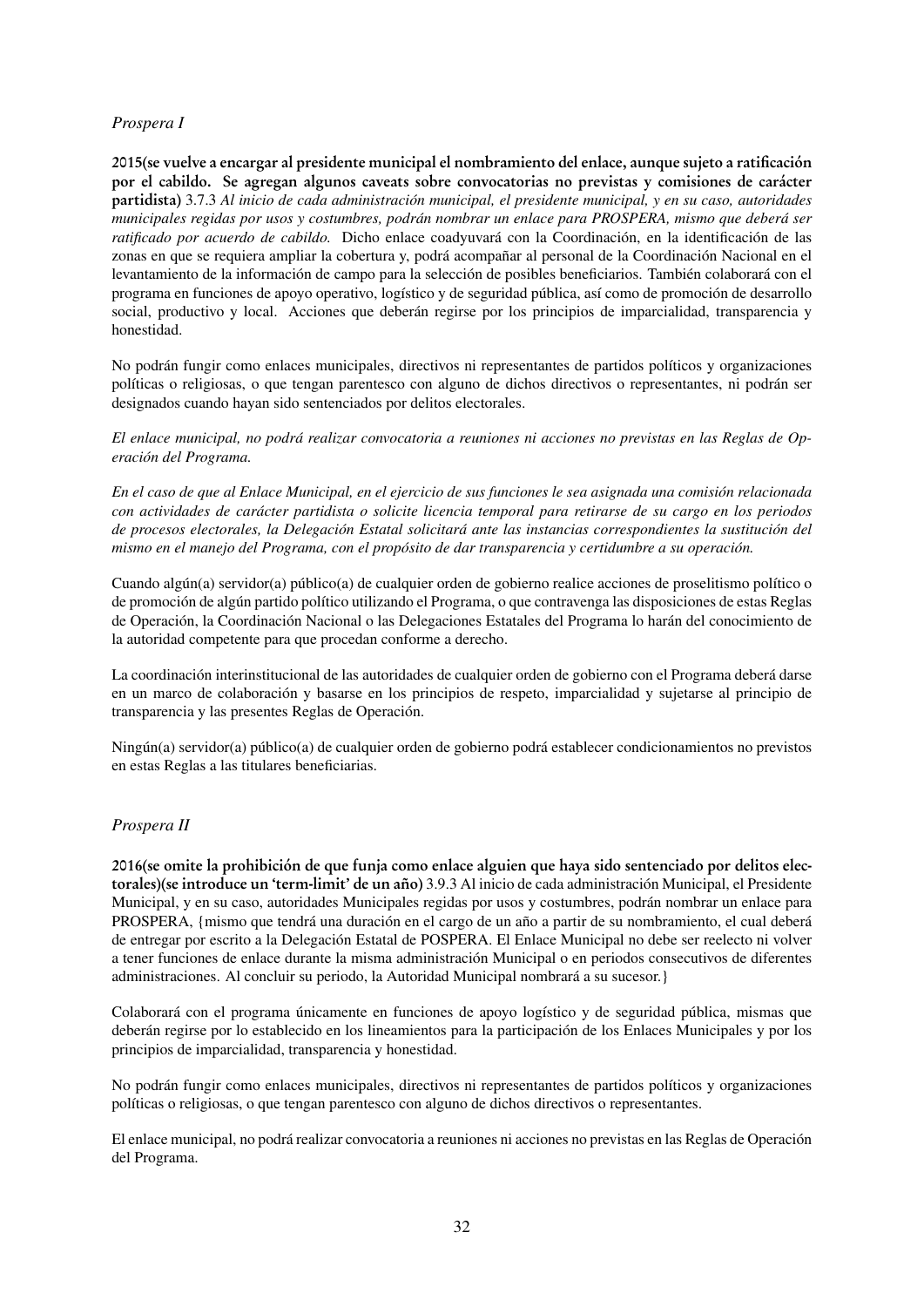En el caso de que al enlace municipal, en el ejercicio de sus funciones le sea asignada una comisión relacionada con actividades de carácter partidista o solicite licencia temporal para retirarse de su cargo en los periodos de procesos electorales, la Delegación Estatal solicitará ante las instancias correspondientes la sustitución del mismo en el manejo del Programa, con el propósito de dar transparencia y certidumbre a su operación.

Cuando algún(a) servidor(a) público(a) de cualquier orden de gobierno realice acciones de proselitismo político o de promoción de algún partido político utilizando el Programa, o que contravenga las disposiciones de estas Reglas de Operación, la Coordinación Nacional o las Delegaciones Estatales del Programa lo harán del conocimiento de la autoridad competente para que procedan conforme a derecho.

La coordinación interinstitucional de las autoridades de cualquier orden de gobierno con el Programa deberá darse en un marco de colaboración y basarse en los principios de respeto, imparcialidad y sujetarse al principio de transparencia y las presentes Reglas de Operación.

Ningún(a) servidor(a) público(a) de cualquier orden de gobierno podrá establecer condicionamientos no previstos en estas Reglas a las titulares beneficiarias.

2017 3.9.3 Al inicio de cada administración Municipal, el Presidente Municipal, y en su caso, autoridades Municipales regidas por usos y costumbres, podrán nombrar un enlace para PROSPERA, mismo que tendrá una duración en el cargo de un año a partir de su nombramiento, el cual deberá de entregar por escrito a la Delegación Estatal de PROSPERA. El Enlace Municipal no debe ser reelecto ni volver a tener funciones de enlace durante la misma administración Municipal o en periodos consecutivos de diferentes administraciones. Al concluir su periodo, la Autoridad Municipal nombrará a su sucesor. Colaborará con el programa únicamente en funciones de apoyo logístico y de seguridad pública, mismas que deberán regirse por lo establecido en los lineamientos para la participación de los Enlaces Municipales y por los principios de imparcialidad, transparencia y honestidad.

No podrán fungir como enlaces municipales, directivos ni representantes de partidos políticos y organizaciones políticas o religiosas, o que tengan parentesco con alguno de dichos directivos o representantes.

El enlace municipal, no podrá realizar convocatoria a reuniones ni acciones no previstas en las Reglas de Operación del Programa.

En el caso de que al enlace municipal, en el ejercicio de sus funciones le sea asignada una comisión relacionada con actividades de carácter partidista o solicite licencia temporal para retirarse de su cargo en los periodos de procesos electorales, la Delegación Estatal solicitará ante las instancias correspondientes la sustitución del mismo en el manejo del Programa, con el propósito de dar transparencia y certidumbre a su operación.

Cuando algún(a) servidor(a) público(a) de cualquier orden de gobierno realice acciones de proselitismo político o de promoción de algún partido político utilizando el Programa, o que contravenga las disposiciones de estas Reglas de Operación, la Coordinación Nacional o las Delegaciones Estatales del Programa lo harán del conocimiento de la autoridad competente para que procedan conforme a derecho.

La coordinación interinstitucional de las autoridades de cualquier orden de gobierno con el Programa deberá darse en un marco de colaboración y basarse en los principios de respeto, imparcialidad y sujetarse al principio de transparencia y las presentes Reglas de Operación.

Ningún(a) servidor(a) público(a) de cualquier orden de gobierno podrá establecer condicionamientos no previstos en estas Reglas a las titulares beneficiarias.

2018 3.9.3 Al inicio de cada administración Municipal, el Presidente Municipal, y en su caso, autoridades municipales regidas por usos y costumbres, podrán nombrar un enlace para PROSPERA, mismo que tendrá una duración en el cargo de un año a partir de su nombramiento, el cual deberá de entregar por escrito a la Delegación Estatal de PROSPERA. El Enlace Municipal no debe ser reelecto ni volver a tener funciones de enlace durante la misma administración municipal o en periodos consecutivos de diferentes administraciones. Al concluir su periodo, la Autoridad Municipal nombrará a su sucesor. Colaborará con el programa únicamente en funciones de apoyo logístico y de seguridad pública, mismas que deberán regirse por lo establecido en los lineamientos para la participación de los Enlaces Municipales y por los principios de imparcialidad, transparencia y honestidad.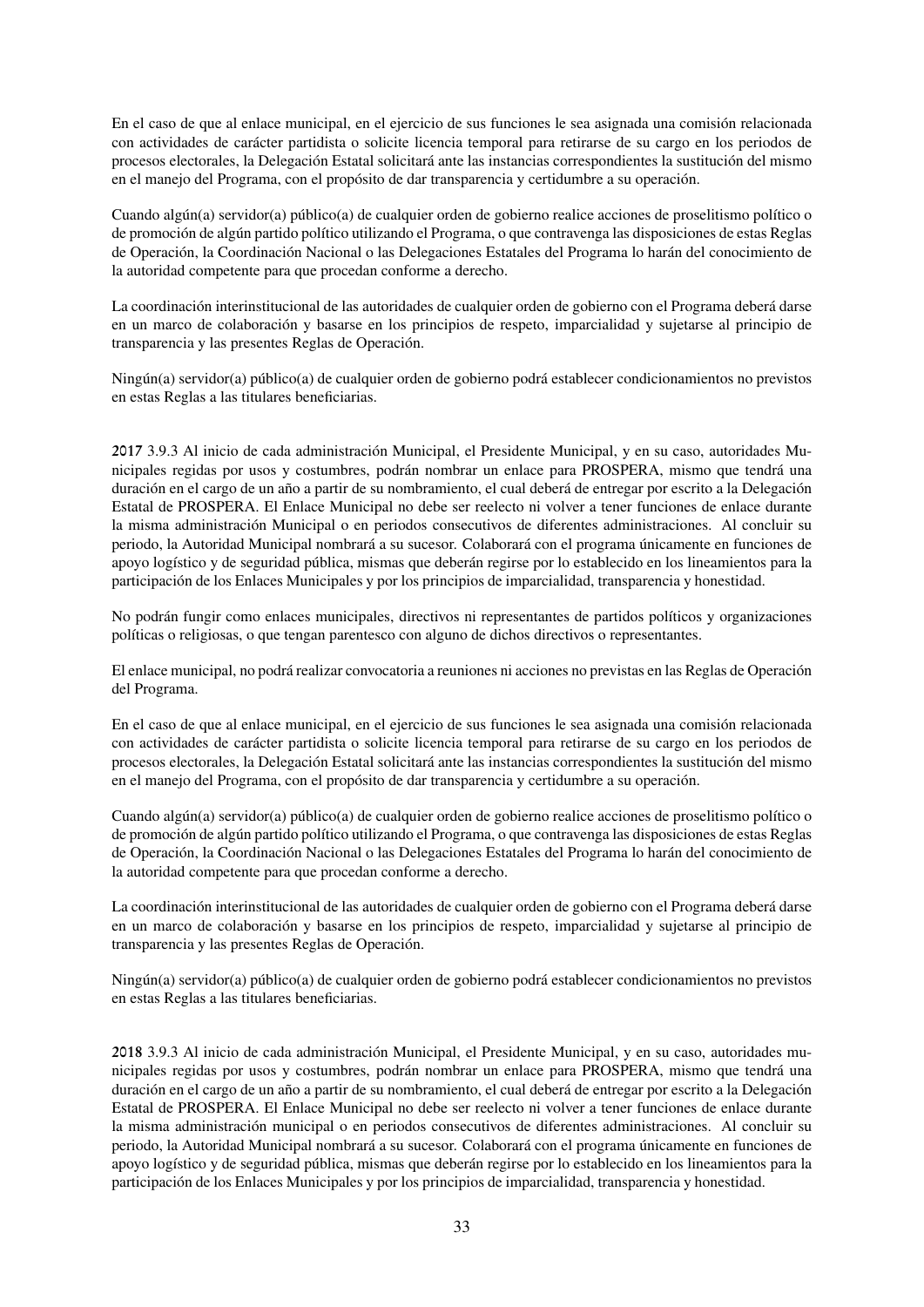No podrán fungir como enlaces municipales, directivos ni representantes de partidos políticos y organizaciones políticas o religiosas, o que tengan parentesco con alguno de dichos directivos o representantes.

El Enlace Municipal, no podrá realizar convocatoria a reuniones ni acciones no previstas en las Reglas de Operación del Programa.

En el caso de que, al Enlace Municipal, en el ejercicio de sus funciones, le sea asignada una comisión relacionada con actividades de carácter partidista o solicite licencia temporal para retirarse de su cargo en los periodos de procesos electorales, la Delegación Estatal solicitará ante las instancias correspondientes la sustitución del mismo en el manejo del Programa, con el propósito de dar transparencia y certidumbre a su operación.

Cuando algún(a) servidor(a) público(a) de cualquier orden de gobierno realice acciones de proselitismo político o de promoción de algún partido político utilizando el Programa, o que contravenga las disposiciones de estas Reglas de Operación, la Coordinación Nacional o las Delegaciones Estatales del Programa lo harán del conocimiento de la autoridad competente para que procedan conforme a derecho.

La coordinación interinstitucional de las autoridades de cualquier orden de gobierno con el Programa deberá darse en un marco de colaboración y basarse en los principios de respeto, imparcialidad y sujetarse al principio de transparencia y las presentes Reglas de Operación.

Ningún(a) servidor(a) público(a) de cualquier orden de gobierno podrá establecer condicionamientos no previstos en estas Reglas a las titulares beneficiarias.

## Promotoras y Cómites de Promoción Comunitaria en las Reglas de Operación POP

#### Progresa/Zedillo

1998 2.2.7 Por otro lado, en prácticamente todas las localidades donde opera, se cuenta con una promotora voluntaria (elegida por la comunidad) que se constituye en un valioso apoyo para asegurar la adecuada operación de Progresa, y que junto con las autoridades locales, municipales y estatales, da seguimiento a las acciones, asumiendo el papel de Contraloría Social.

#### 5.5 Promotoras comunitarias voluntarias de Progresa

En la asamblea, las titulares beneficiarias eligen de entre ellas mismas a una promotora comunitaria. Estas promotoras son voluntarias, no reciben ninguna remuneración por su actividad, y se reúnen periódicamente para recibir capacitación y externar comentarios sobre la operación del Programa. En la asamblea se les extiende una constancia que las acredita como promotoras comunitarias.

Las promotoras ayudan en la orientación a las titulares beneficiarias para que cuenten con la información para cumplir su corresponsabilidad dentro de Progresa y para el buen uso de los apoyos del Programa en el mejoramiento de la salud, alimentación y educación de la familia.

Se busca que la promotora comunitaria establezca una adecuada relación con las titulares beneficiarias de su comunidad, pues es electa por ellas, comparte sus características culturales y realiza una labor en beneficio de las familias en condición de pobreza de su comunidad. Asimismo, contribuye a establecer una mejor vinculación entre las titulares beneficiarias de Progresa y el personal de los servicios de salud, educación y el de Conprogresa, para canalizar solicitudes y sugerencias de las familias.

En el caso de que la Promotora Comunitaria elegida por las titulares beneficiarias de una localidad no pueda cumplir con las responsabilidades de este encargo, se podrá realizar el cambio de promotora correspondiente, a través de una nueva asamblea con las titulares beneficiarias, convocada por Conprogresa.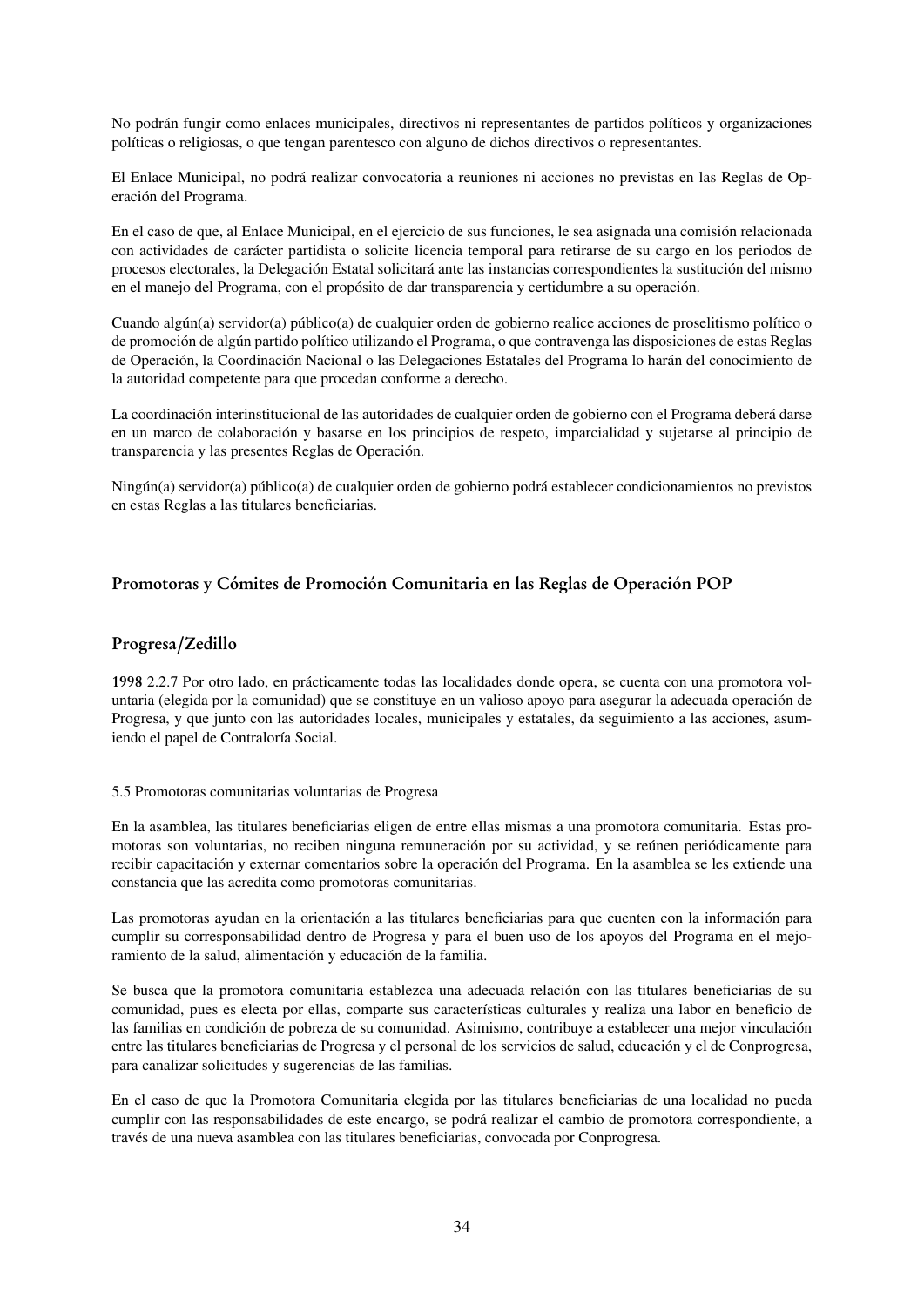Cuando las promotoras comunitarias asistan a reuniones de capacitación convocadas por Conprogresa, este organismo podrá apoyar su traslado, alojamiento y alimentación.

1999 2.2.7 Por otro lado, en prácticamente todas las localidades donde opera, se cuenta con una promotora voluntaria (elegida por la comunidad) que se constituye en un valioso apoyo para asegurar la adecuada operación de Progresa, y que junto con las autoridades locales, municipales y estatales, da seguimiento a las acciones, asumiendo el papel de Contraloría Social.

5.5 Promotoras comunitarias voluntarias de Progresa En la asamblea, las titulares beneficiarias eligen de entre ellas mismas a una promotora comunitaria, que es el enlace entre las familias beneficiarias y el Programa. Estas promotoras son voluntarias, no reciben ninguna remuneración por su actividad, y se reúnen periódicamente para recibir capacitación y externar comentarios sobre la operación del Programa. En la asamblea se les extiende una constancia que las acredita como promotora comunitaria. Las promotoras comunitarias se eligen en localidades con un mínimo de 10 familias beneficiarias. En las localidades de mayor tamaño, se elige a una promotora por cada 100 familias, aproximadamente. Las promotoras ayudan en la orientación a las titulares beneficiarias para que cuenten con la información para cumplir su corresponsabilidad dentro de Progresa y para el buen uso de los apoyos del Programa en el mejoramiento de la salud y educación de la familia. Se busca que la promotora comunitaria establezca una adecuada relación con las titulares beneficiarias de su comunidad, pues es electa por ellas, comparte sus características culturales y realiza una labor en beneficio de las familias en condición de pobreza de su comunidad. Asimismo, contribuye a establecer una mejor vinculación entre las titulares beneficiarias de Progresa y el personal de los servicios de salud y educación, para canalizar solicitudes y sugerencias de las familias.

2000 2.2.7 Por otro lado, en prácticamente todas las localidades donde opera, se cuenta con una promotora voluntaria (elegida por la comunidad) que se constituye en un valioso apoyo para asegurar la adecuada operación de Progresa, y que junto con las autoridades locales, municipales y estatales, da seguimiento a las acciones, asumiendo el papel de Contraloría Social.

5.5 (se omite referencia a número de promotoras por cantidad de familias beneficiarias) Promotoras comunitarias voluntarias de Progresa En la asamblea, las titulares beneficiarias eligen de entre ellas mismas a una promotora comunitaria. Estas promotoras son voluntarias, no reciben ninguna remuneración por su actividad, y se reúnen periódicamente para recibir capacitación y externar comentarios sobre la operación del Programa. En la asamblea se les extiende una constancia que las acredita como promotoras comunitarias. Las promotoras ayudan en la orientación a las titulares beneficiarias para que cuenten con la información para cumplir su corresponsabilidad dentro de Progresa y para el buen uso de los apoyos del Programa en el mejoramiento de la salud, alimentación y educación de la familia. Se busca que la promotora comunitaria establezca una adecuada relación con las titulares beneficiarias de su comunidad, pues es electa por ellas, comparte sus características culturales y realiza una labor en beneficio de las familias en condición de pobreza de su comunidad. Asimismo, contribuye a establecer una mejor vinculación entre las titulares beneficiarias de Progresa y el personal de los servicios de salud, educación y el de Conprogresa, para canalizar solicitudes y sugerencias de las familias. En el caso de que la Promotora Comunitaria elegida por las titulares beneficiarias de una localidad no pueda cumplir con las responsabilidades de este encargo, se podrá realizar el cambio de promotora correspondiente, a través de una nueva asamblea con las titulares beneficiarias, convocada por Conprogresa. Cuando las promotoras comunitarias asistan a reuniones de capacitación convocadas por Conprogresa, este organismo podrá apoyar su traslado, alojamiento y alimentación

2001 2.2.7 Por otro lado, en prácticamente todas las localidades donde opera, se cuenta con una promotora voluntaria (elegida por la comunidad) que se constituye en un valioso apoyo para asegurar la adecuada operación de Progresa, y que junto con las autoridades locales, municipales y estatales, da seguimiento a las acciones, asumiendo el papel de Contraloría Social, como se señala en el apartado 15.1.1.

5.5 Promotoras comunitarias voluntarias de Progresa en localidades rurales En el medio rural en la asamblea, las titulares beneficiarias eligen de entre ellas mismas a una promotora comunitaria, preferentemente mujer mayor de 15 años y que sepa leer y escribir. En cada localidad rural beneficiaria de Progresa deberá existir una promotora comunitaria por cada 100 familias beneficiarias. Estas promotoras son voluntarias, no reciben ninguna remuneración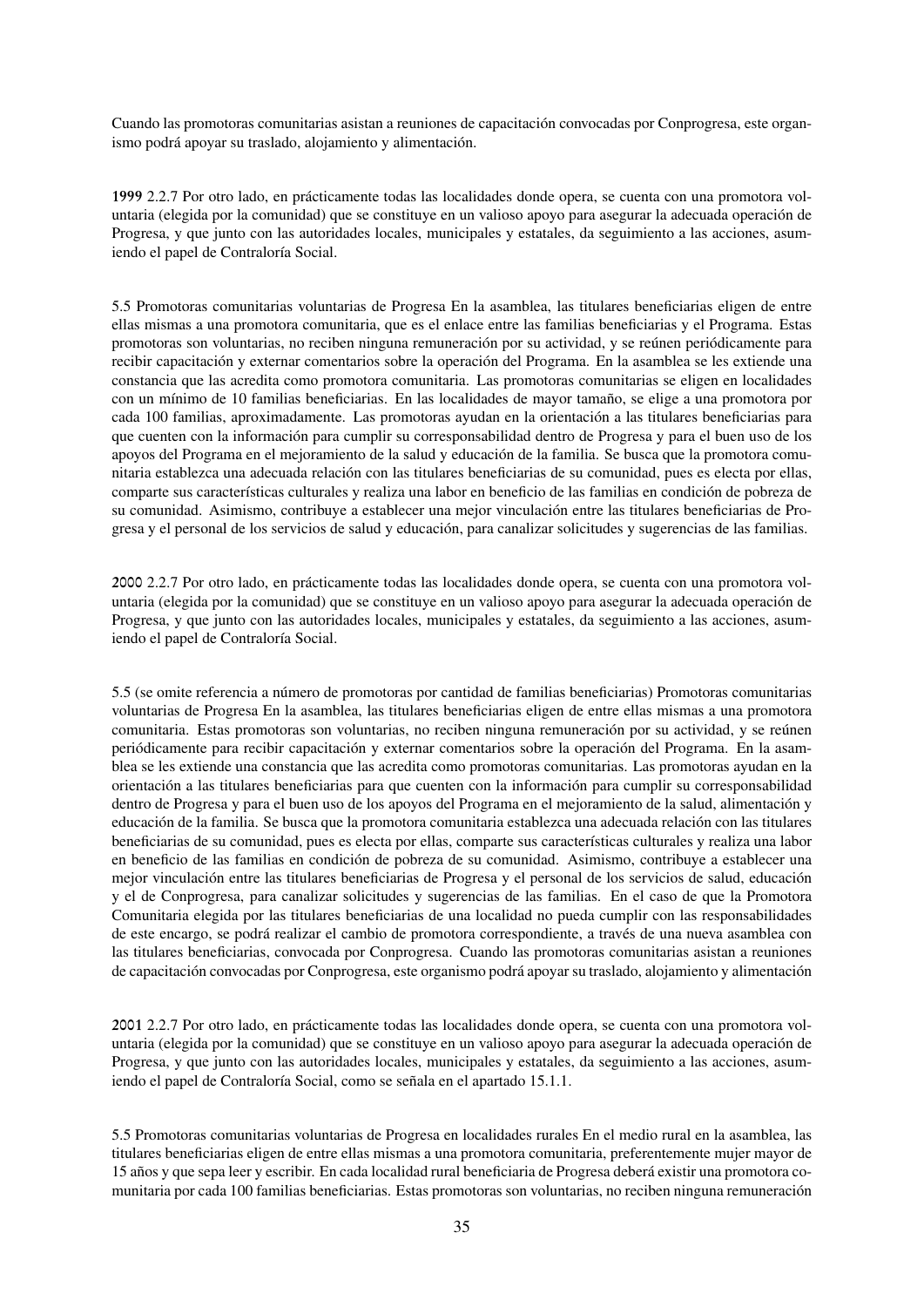por su actividad, y se reúnen periódicamente para recibir capacitación y externar comentarios sobre la operación del Programa. En la asamblea se les extiende una constancia que las acredita como promotoras comunitarias. Las promotoras ayudan en la orientación a las titulares beneficiarias para que cuenten con la información para cumplir su corresponsabilidad dentro de Progresa y para el buen uso de los apoyos del Programa en el mejoramiento de la salud, alimentación y educación de la familia. Asimismo, contribuye a establecer una mejor vinculación entre las titulares beneficiarias de Progresa y el personal de los servicios de salud, educación y el de Conprogresa, para canalizar solicitudes y sugerencias de las familias. En el caso de que la Promotora Comunitaria elegida por las titulares beneficiarias no pueda cumplir con las responsabilidades de este encargo, deje de ser beneficiaria del Programa por incumplimiento de los requisitos, por el proceso de recertificación, o bien, que las titulares soliciten el cambio, éste se podrá realizar a través de una nueva asamblea con las titulares beneficiarias, convocada por ellas mismas, contando con la presencia tanto del personal de la Unidad de Apoyo Estatal Progresa (UAEP), como de la autoridad local. Se levantará el acta correspondiente firmada por las titulares y la nueva promotora. Este documento deberá resguardarse en la Unidad de Apoyo Estatal para que ésta a su vez, extienda la constancia de la nueva promotora y actualice su padrón de promotoras. Cuando las promotoras comunitarias asistan a reuniones de capacitación convocadas por Conprogresa, este organismo podrá apoyar su traslado, alojamiento y alimentación, además de proporcionar los materiales didácticos para el desarrollo adecuado de la capacitación.

# Oportunidades/Fox

2002(se establece un limite de tres años) 4.1.4.1. Comités de Promoción Comunitaria Durante las asambleas comunitarias y reuniones de orientación, las titulares beneficiarias eligen de entre ellas mismas a por lo menos 2 vocales, una para educación y otra para salud, preferentemente mujeres mayores de 15 años y que sepan leer y escribir, para integrar un Comité de Promoción Comunitaria. La participación como vocales y miembros de Comités de Promoción Comunitaria es voluntaria. Quienes la asumen no reciben ninguna remuneración por su actividad.

Los Comités contribuyen a establecer una mejor vinculación entre las titulares beneficiarias y el personal de los servicios de salud, educación y de la Coordinación Nacional de Oportunidades, así como para canalizar solicitudes y sugerencias de las familias. La vigencia de los integrantes del Comité de Promoción Comunitaria tendrá un máximo de tres años. En todos los casos se procurará evitar duplicidades con las instancias comunitarias ya existentes, como los comités locales de salud y educación, promoviendo la articulación y complementariedad con éstos. Cuando se requiera, podrán elegirse otras vocales que apoyen el desarrollo de actividades y proyectos de ahorro, educación para la vida, proyectos productivos y de abasto, y mejoramiento de vivienda

2003 4.1.3.1. Instalación de Comités de Promoción Comunitaria Los Comités de Promoción Comunitaria son una instancia que contribuye a establecer una mejor vinculación entre las titulares beneficiarias y el personal de los servicios de salud, educación y de la Coordinación Nacional; a canalizar solicitudes y sugerencias de las familias; así como a fortalecer las acciones de contraloría social y transparencia del Programa; preservando en todo momento la libertad de las familias beneficiarias de interlocución directa con las instancias operativas y normativas del Programa. Durante los eventos de incorporación las titulares beneficiarias, eligen de entre ellas un Comité de Promoción Comunitaria de acuerdo a lo establecido en el numeral 4.3.1. de los Procesos Generales para la Operación. La participación de las titulares como miembros del Comité es voluntaria y quienes la asumen no reciben ninguna remuneración por su actividad. En todos los casos se buscará evitar duplicidades con las instancias comunitarias ya existentes, como los comités locales de salud y educación, promoviendo la articulación y complementariedad con éstos. La Coordinación Nacional brinda periódicamente a las vocales de los Comités de Promoción Comunitaria, a través de las Coordinaciones Estatales, la información necesaria para que puedan cumplir su labor de orientación a las familias.

4.3.1. Integración de los Comités de Promoción Comunitaria La Coordinación Nacional, difundirá los lineamientos generales para el funcionamiento de los Comités de Promoción Comunitaria, de acuerdo a lo establecido en la Previsión 4 de estas Reglas de Operación, y mientras esto ocurre, dichos Comités funcionarán de conformidad con las siguientes disposiciones: En cada localidad rural y colonia o barrio del medio urbano donde opera el Programa, durante el evento de incorporación, las titulares eligen de entre ellas un Comité de Promoción Comunitaria conformado por al menos tres vocales, una de educación, una de salud y otra de vigilancia. En localidades con menos de 10 familias beneficiarias se nombrará una sola vocal de salud y educación, que se vinculará al Comité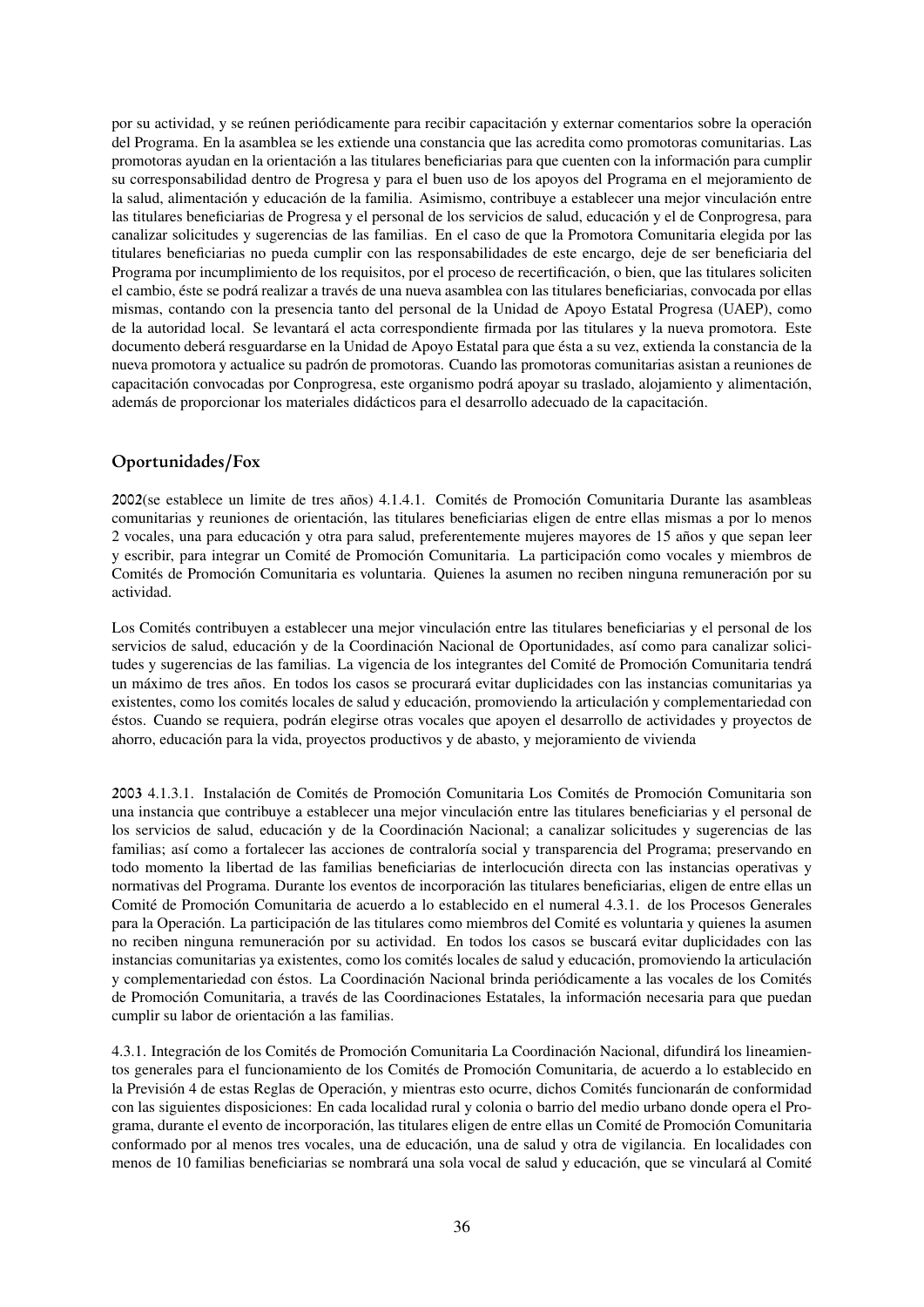de Promoción Comunitaria más cercano a su localidad.

2004 4.1.3.1. Instalación de Comités de Promoción Comunitaria Los Comités de Promoción Comunitaria son una instancia que contribuye a establecer una mejor vinculación entre las titulares beneficiarias y el personal de los servicios de salud, educación y de la Coordinación Nacional; a canalizar solicitudes y sugerencias de las familias; así como a fortalecer las acciones de contraloría social y transparencia del Programa; preservando en todo momento la libertad de las familias beneficiarias de interlocución directa con las instancias operativas y normativas del Programa. Durante los eventos de incorporación las titulares beneficiarias, eligen de entre ellas un Comité de Promoción Comunitaria de acuerdo a lo establecido en el numeral 4.3.1. de los Procesos Generales para la Operación

La participación de las titulares como miembros del Comité es voluntaria y quienes la asumen no reciben ninguna remuneración por su actividad. En todos los casos se buscará evitar duplicidades con las instancias comunitarias ya existentes, como los comités locales de salud y educación, promoviendo la articulación y complementariedad con éstos. La Coordinación Nacional brinda periódicamente a las vocales de los Comités de Promoción Comunitaria, a través de las Coordinaciones Estatales, la información necesaria para que puedan cumplir su labor de orientación a las familias.

2005 4.1.3.1 Conformación de Comités de Promoción Comunitaria Los Comités de Promoción Comunitaria son una instancia del Programa, integrada por el conjunto de vocales nombradas por las titulares beneficiarias que representan. Contribuyen a establecer una mejor vinculación entre las familias beneficiarias y el personal de los servicios de salud, educación y de la Coordinación Nacional, a canalizar solicitudes y sugerencias de las familias beneficiarias, así como a fortalecer las acciones de nutrición, contraloría social y transparencia del Programa, preservando en todo momento la libertad de las familias beneficiarias de interlocución directa con las instancias operativas y normativas. En todos los casos se buscará evitar duplicidades con las instancias comunitarias ya existentes, como los comités locales de salud y educación. Durante los eventos de incorporación en cada localidad, colonias y/o manzanas, las titulares beneficiarias eligen de entre ellas a las vocales que integrarán el Comité de Promoción Comunitaria. La participación de las titulares como miembros del Comité es voluntaria y quienes la asumen no reciben ninguna remuneración por su actividad. La Coordinación Nacional brinda periódicamente a las vocales de los Comités de Promoción Comunitaria, a través de las Coordinaciones Estatales, la información necesaria para que puedan cumplir su labor de orientación a las familias.

6.4.2.1. Integración y Funcionamiento de los Comités de Promoción Comunitaria A partir de 2005, los Comités de Promoción Comunitaria en cada localidad o colonia, deberán conformarse de acuerdo a lo siguiente: • En localidades con una o dos familias beneficiarias, las familias se vincularán al Comité de Promoción Comunitaria más cercano o podrán relacionarse con el Programa de manera directa. • En localidades con tres a nueve familias beneficiarias, se nombrará una vocal de educación/salud que se vinculará al Comité de Promoción Comunitaria más cercano o podrá relacionarse con el Programa de manera directa. • En localidades donde existan de diez a cien familias beneficiarias, se nombrará un Comité de Promoción Comunitaria de al menos tres vocales; una de educación, una de salud y una de vigilancia. • En localidades con más de cien familias se nombrará una de vigilancia, y por cada cien familias se nombrará una de educación y una de salud. Los requisitos para ser integrante del Comité de Promoción Comunitaria, son: • Ser mujer; • Ser titular incorporada/activa del Programa; • Mayor de 15 años; • Preferentemente saber leer y escribir; • Estar dispuesta a colaborar voluntariamente en el desarrollo de la propia comunidad sin recibir remuneración económica; • Tener prestigio entre los habitantes de la comunidad; • Tener capacidad para conciliar opiniones y resolver conflictos que puedan presentarse durante la operación del Programa, y • No ser miembro de alguna asociación o partido político del nivel federal, estatal, municipal o local, ni participar activamente en apoyo de algún partido político o candidato a puesto de elección popular. En los Comités se podrán nombrar las comisiones de trabajo que sean necesarias en función de los proyectos y acciones complementarias a desarrollar, en especial relacionadas con la nutrición, alfabetización, mejoramiento de vivienda, ahorro y desarrollo de proyectos productivos. Para el caso de la nutrición se podrá designar una vocal dedicada a promover la preparación adecuada y el consumo de los suplementos alimenticios, así como para desarrollar, con el apoyo de las Coordinaciones Estatales y del sector salud, actividades de promoción y supervisión de la nutrición infantil en las familias beneficiarias. Por ello, quienes sean designadas para este encargo, preferentemente deberán ser titulares mujeres, madres de familia, experimentadas en la crianza de los niños y con reconocimiento de su comunidad, a fin de que sean habilitadas para desempeñar este encargo. Asimismo,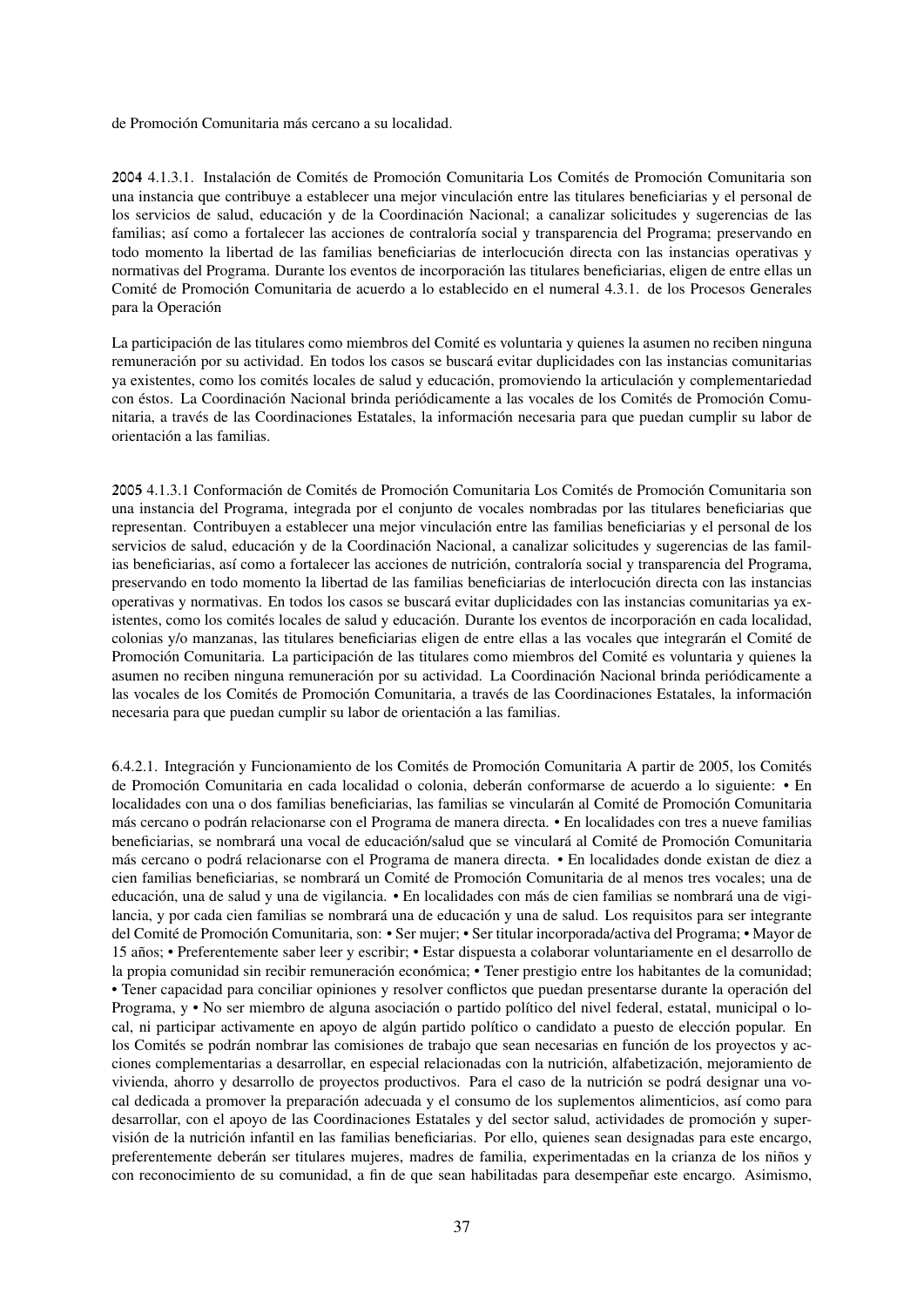se promoverá la participación de los jóvenes becarios de educación media superior en acciones de vinculación de los Comités de Promoción Comunitaria con el Programa y para el fortalecimiento de la contraloría social. Adicionalmente, en estos Comités se buscará: • Evitar duplicidades con las instancias comunitarias ya existentes, como los comités locales de salud y educación, promoviendo la articulación y complementariedad con éstos. • Sesionar periódicamente o de acuerdo a los tiempos de operación de cada uno de los procesos del Programa. En caso necesario se podrá convocar a sesiones extraordinarias, debiendo levantar acta de acuerdos. Los Comités de Promoción Comunitaria se formalizan mediante el levantamiento del "Acta de Conformación del Comité de Promoción Comunitaria", en la cual se asienta el nombre, cargo y firma de aceptación de sus integrantes, y el de las autoridades municipales y personal de la Coordinación Estatal, anexando la lista de asistencia de titulares que participan en la conformación del Comité de Promoción Comunitaria. Las vocales del Comité de Promoción Comunitaria, recibirán una constancia que las acredite como tales en la que se especifica la vigencia de su cargo. El Comité de Promoción Comunitaria tendrá una vigencia de tres años a partir del año de su incorporación al Programa, y la renovación de los mismos se efectuará durante el año en que concluya su vigencia. Para efecto de validación del Comité de Promoción Comunitaria en localidades o colonias de nueva incorporación, se deberá contar con al menos el 50% más una de las titulares relacionadas en el padrón de familias recién incorporadas y, para el caso de localidades, colonias o barrios ya atendidos por el Programa, se deberá contar con al menos el 50% más una de las titulares del padrón activo. Las integrantes del Comité podrán ser sustituidas o ratificadas al término de su gestión, o antes en caso de que las beneficiarias lo decidan. El personal de la Coordinación Estatal es el único facultado para promover acciones de conformación de Comités de Promoción Comunitaria y sustitución o nombramiento de las vocales. En caso de que la vocal removida o sustituida por determinación de la asamblea coincida con la auxiliar o asistente rural de salud, se notificará a la institución de salud correspondiente.

2006 4.1.3.1. Conformación de Comités de Promoción Comunitaria. Los Comités de Promoción Comunitaria son una instancia de organización de las titulares beneficiarias del Programa, integrada por el conjunto de vocales nombradas por las titulares beneficiarias que representan. Dichos Comités contribuyen a establecer una mejor vinculación entre las familias beneficiarias y el personal de los servicios de salud, educación, y de la Coordinación Nacional; a canalizar solicitudes y sugerencias de las familias beneficiarias, así como a fortalecer las acciones de nutrición, contraloría social y transparencia del Programa, preservando en todo momento la libertad de las familias beneficiarias de interlocución directa con las instancias operativas y normativas. En todos los casos se buscará evitar duplicidades en las funciones de las instancias comunitarias ya existentes, como los comités locales de salud y educación. Durante los eventos de incorporación en cada localidad rural o en las colonias de las localidades urbanas, las titulares beneficiarias eligen de entre ellas a las vocales que integrarán el Comité de Promoción Comunitaria. La participación de las titulares como miembros del Comité es voluntaria y quienes la asumen no reciben ninguna remuneración por su actividad. La Coordinación Nacional brinda periódicamente a las vocales de los Comités de Promoción Comunitaria, a través de las Coordinaciones Estatales, la información necesaria para que puedan cumplir su labor de orientación.

2007 4.1.3.1. Conformación de Comités de Promoción Comunitaria. Los Comités de Promoción Comunitaria son instancias de organización de las titulares beneficiarias del Programa, integrados por el conjunto de vocales nombradas por las propias titulares de las familias que representan. Dichos comités contribuyen a establecer una mejor vinculación entre las familias beneficiarias y el personal de los servicios de salud, educación, y de la Coordinación Nacional, a efecto de canalizar sus solicitudes y sugerencias, así como a fortalecer las acciones de nutrición, contraloría social y transparencia del Programa, preservando en todo momento la libertad de las familias beneficiarias de interlocución directa con las instancias operativas y normativas. En todos los casos se buscará evitar duplicidades en las funciones de las instancias comunitarias ya existentes, como los comités locales de salud y educación. Durante los eventos de incorporación en cada localidad rural o en las colonias de las localidades urbanas, las titulares beneficiarias eligen de entre ellas a las vocales que integrarán los Comités de Promoción Comunitaria. La participación de las titulares como miembros de los Comités de Promoción Comunitaria es voluntaria, quienes la asumen no recibirán ninguna remuneración por su actividad. La Coordinación Nacional brinda periódicamente a las vocales de los Comités de Promoción Comunitaria, a través de las coordinaciones estatales, la información necesaria para que puedan cumplir su labor de orientación.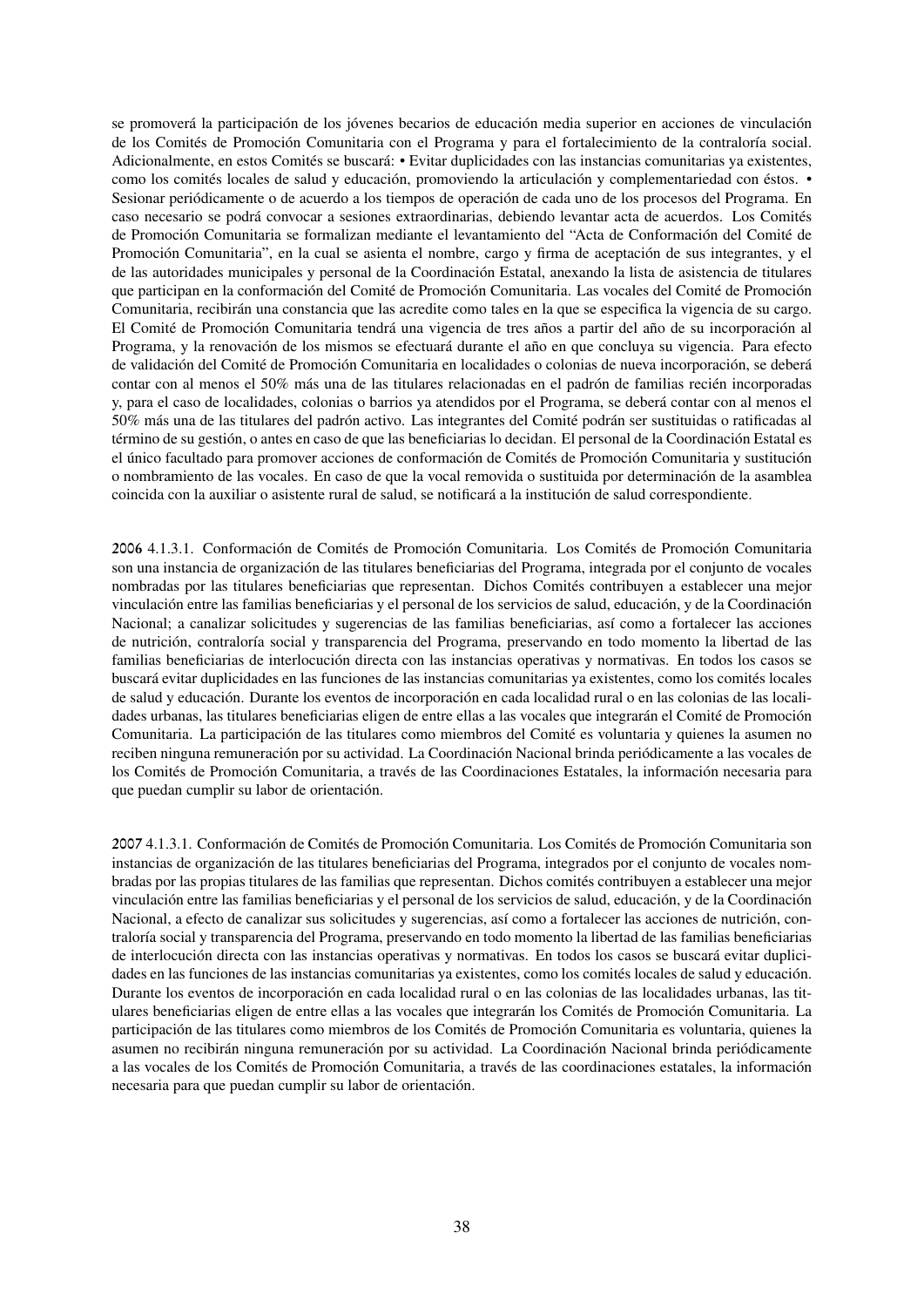## Oportunidades/Calderón

2008 4.1.3.1. Comités de Promoción Comunitaria. Los Comités de Promoción Comunitaria son instancias de organización de las titulares beneficiarias del Programa, conformados por el conjunto de vocales representantes de las titulares beneficiarias. Dichos comités contribuyen a establecer una mejor vinculación entre las familias beneficiarias y el personal de los servicios de salud, educación, y de la Coordinación Nacional, a efecto de canalizar sus solicitudes y sugerencias, así como a fortalecer las acciones de nutrición, contraloría social y transparencia del Programa, preservando en todo momento la libertad de las familias beneficiarias de interlocución directa con las instancias operativas y normativas. En cada localidad rural o en las colonias de las localidades urbanas donde opera el Programa, las titulares beneficiarias eligen de entre ellas a las vocales que integrarán los Comités de Promoción Comunitaria: Durante los eventos de incorporación de familias en nuevas localidades atendidas por el Programa, se conformará el Comité de Promoción Comunitaria. En el caso de localidades ya atendidas por el Programa, se podrá realizar el mantenimiento a los Comités de Promoción Comunitaria, durante los eventos de incorporación, o durante las entregas de apoyo, o durante la instalación de las Mesas de Atención y Servicio o, en asamblea de las titulares beneficiarias de la localidad o colonia.

2009(se especifica que las vocales son designadas por la Coordinacion Estatal, en vez de ser electas por las mismas beneficiarias como hasta ahora!) 4.1.3. Conformación de los Comités de Promoción Comunitaria. Los Comités de Promoción Comunitaria son instancias de organización de las titulares beneficiarias del Programa. Están integrados por las vocales de Educación, Salud, Nutrición y de Vigilancia las cuales son elegidas por personal de la Coordinación Estatal como el único facultado para realizar la conformación o su mantenimiento, así como la sustitución o nombramiento de vocales. Las vocales contribuyen a establecer un vínculo entre las familias beneficiarias y el personal de los servicios de salud, educación y de la Coordinación Nacional, a efecto de canalizar sus peticiones y sugerencias, fortalecer las acciones de nutrición, contraloría social y transparencia del Programa, preservando en todo momento la libertad de las familias beneficiarias de interlocución directa con las instancias operativas y normativas. Los Comités de Promoción Comunitaria buscarán evitar duplicidades en el ejercicio de sus funciones con las instancias comunitarias ya existentes, como los comités locales de salud y educación, promoviendo la articulación y complementariedad con éstos.

2010 4.1.3. Conformación de los Comités de Promoción Comunitaria Los Comités de Promoción Comunitaria son instancias de organización de las titulares beneficiarias del Programa. Están integrados por las vocales de Educación, Salud, Nutrición y de Vigilancia las cuales de acuerdo al procedimiento establecido por la Coordinación Nacional, son elegidas por personal de las Delegaciones Estatales como el único facultado para realizar conformación o mantenimiento, así como la sustitución o nombramiento de vocales.Las vocales contribuyen a establecer un vínculo entre las familias beneficiarias y el personal de los servicios de salud, educación y de la Coordinación Nacional, a efecto de canalizar sus peticiones y sugerencias, fortalecer las acciones de nutrición, contraloría social y transparencia del Programa, preservando en todo momento la libertad de las familias beneficiarias de interlocución directa con las instancias operativas y normativas. Los Comités de Promoción Comunitaria buscarán evitar duplicidades en el ejercicio de sus funciones con las instancias comunitarias ya existentes, como los comités locales de salud y educación, promoviendo la articulación y complementariedad con éstos.

2011 4.1.3. Conformación de los Comités de Promoción Comunitaria Los Comités de Promoción Comunitaria (CPC) son instancias de organización de las titulares beneficiarias del Programa. Están integrados por las vocales de Educación, Salud, Nutrición y Vigilancia las cuales de acuerdo al procedimiento establecido por la Coordinación Nacional, son elegidas entre las mismas titulares, siendo el personal de las Delegaciones del Programa el único facultado para realizar las reuniones de conformación o mantenimiento, así como formalizar la sustitución o nombramiento de vocales. Las vocales contribuyen a establecer un vínculo entre las familias beneficiarias y el personal de los servicios de salud, educación y de la Coordinación Nacional, a efecto de canalizar sus peticiones y sugerencias, fortalecer las acciones de nutrición, contraloría social y transparencia del Programa, preservando en todo momento la libertad de las familias beneficiarias de interlocución directa con las instancias operativas y normativas. Los Comités de Promoción Comunitaria buscarán evitar duplicidades en el ejercicio de sus funciones con las instancias comunitarias ya existentes, como los comités locales de salud y educación, promoviendo la articulación y complementariedad con éstos. La renovación de los CPC podrá realizarse entre los tres y cinco años a partir de su conformación. Las vocales que causen baja del padrón activo de beneficiarios, que renuncien a su cargo o cuando las Delegaciones del Programa o la asamblea de beneficiarias lo consideren necesario, serán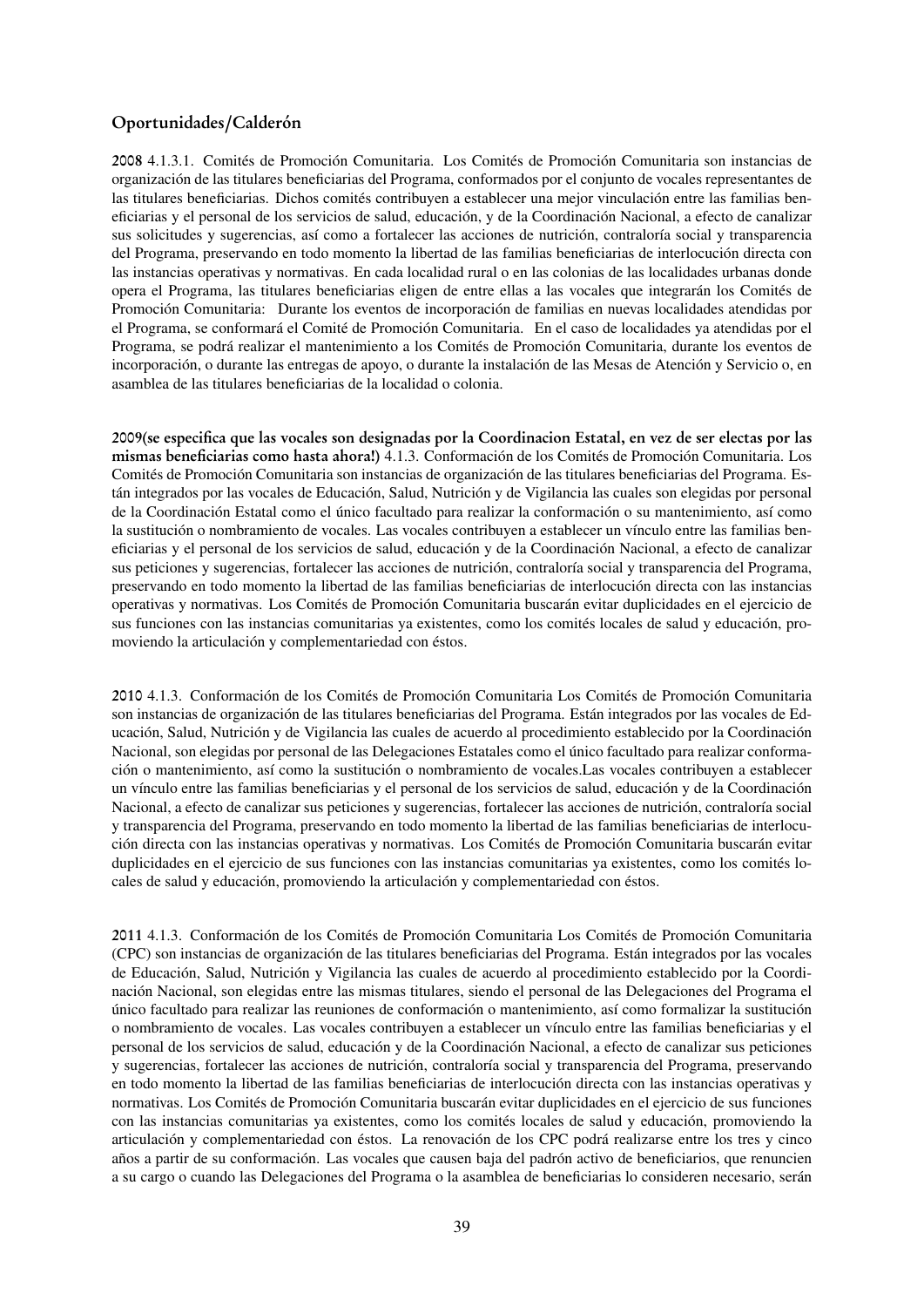sustituidas, observándose en todo momento los requisitos para ser integrante del CPC.

2012 4.1.3. Conformación de los Comités de Promoción Comunitaria Los Comités de Promoción Comunitaria (CPC) son instancias de organización de las titulares beneficiarias del Programa. Están integrados por las vocales de Educación, Salud, Nutrición y Vigilancia las cuales de acuerdo al procedimiento establecido por la Coordinación Nacional, son elegidas entre las mismas titulares, siendo el personal de las Delegaciones del Programa el único facultado para realizar las reuniones de conformación o mantenimiento, así como formalizar la sustitución o nombramiento de vocales. Las vocales contribuyen a establecer un vínculo entre las familias beneficiarias y el personal de los servicios de salud, educación y de la Coordinación Nacional, a efecto de canalizar sus peticiones y sugerencias, fortalecer las acciones de nutrición, contraloría social y transparencia del Programa, preservando en todo momento la libertad de las familias beneficiarias de interlocución directa con las instancias operativas y normativas. Los Comités de Promoción Comunitaria buscarán evitar duplicidades en el ejercicio de sus funciones con las instancias comunitarias ya existentes, como los comités locales de salud y educación, promoviendo la articulación y complementariedad con éstos. La renovación de los CPC podrá realizarse entre los tres y cinco años a partir de su conformación. Las vocales que causen baja del padrón activo de beneficiarios, que renuncien a su cargo o cuando las Delegaciones del Programa o la asamblea de beneficiarias lo consideren necesario, serán sustituidas, observándose en todo momento los requisitos para ser integrante del CPC.

2013 4.1.3. Conformación de los Comités de Promoción Comunitaria Los Comités de Promoción Comunitaria (CPC) son instancias de organización de las titulares beneficiarias del Programa. Están integrados por las vocales de Educación, Salud, Nutrición y Contraloría Social, las cuales de acuerdo al procedimiento establecido por la Coordinación Nacional, son elegidas entre las mismas titulares, siendo el personal de las Delegaciones Estatales del Programa el único facultado para realizar las reuniones de conformación o mantenimiento, así como formalizar la sustitución o nombramiento de vocales. Las vocales contribuyen a establecer un vínculo entre las familias beneficiarias y el personal de los servicios de salud, educación y de la Coordinación Nacional, a efecto de canalizar sus peticiones y sugerencias, fortalecer las acciones de cada uno de los componentes que opera el Programa, fomentar el desarrollo comunitario, promover la contraloría social y transparencia del Programa, preservando en todo momento la libertad de las familias beneficiarias de interlocución directa con las instancias operativas y normativas. Los Comités de Promoción Comunitaria buscarán evitar duplicidades en el ejercicio de sus funciones con las instancias comunitarias ya existentes, como los comités locales de salud y educación, promoviendo la articulación y complementariedad con éstos. La conformación o renovación de los CPC se efectuará conforme a los lineamientos emitidos por la Coordinación Nacional, los cuales se encuentran disponibles en la página de internet del Programa.

#### Prospera

2014(se abandona la formulación que permite el nombramiento de las vocales por personal de la Delegación estatal, y se adopta una redacción ambigua) 4.1.3. Conformación de los Comités de Promoción Comunitaria Los Comités de Promoción Comunitaria (CPC) son instancias de organización de las o los titulares beneficiarias del Programa, mismos que están integrados por vocales, las cuales son elegidas(os) entre las(o) mismas(os) titulares, de acuerdo a los lineamientos establecidos por la Coordinación Nacional. Las Delegaciones Estatales del Programa serán las únicas facultadas para realizar las reuniones de conformación o mantenimiento, así como formalizar la sustitución o nombramiento de vocales. Las personas nombradas como vocales contribuyen a establecer un vínculo entre las familias beneficiarias y el personal de los servicios de salud, educación y de la Coordinación Nacional, a efecto de canalizar sus peticiones y sugerencias, fortalecer las acciones de cada uno de los componentes que opera el Programa, fomentar el desarrollo comunitario, promover la contraloría social y transparencia del Programa, preservando en todo momento la libertad de las familias beneficiarias de interlocución directa con las instancias operativas y normativas. Los Comités de Promoción Comunitaria buscarán evitar duplicidades en el ejercicio de sus funciones con las instancias comunitarias ya existentes, como los comités locales de salud y educación, promoviendo la articulación y complementariedad con éstos. La conformación o renovación de los CPC se efectuará conforme a los lineamientos emitidos por la Coordinación Nacional, los cuales se encuentran disponibles en la página de internet del Programa.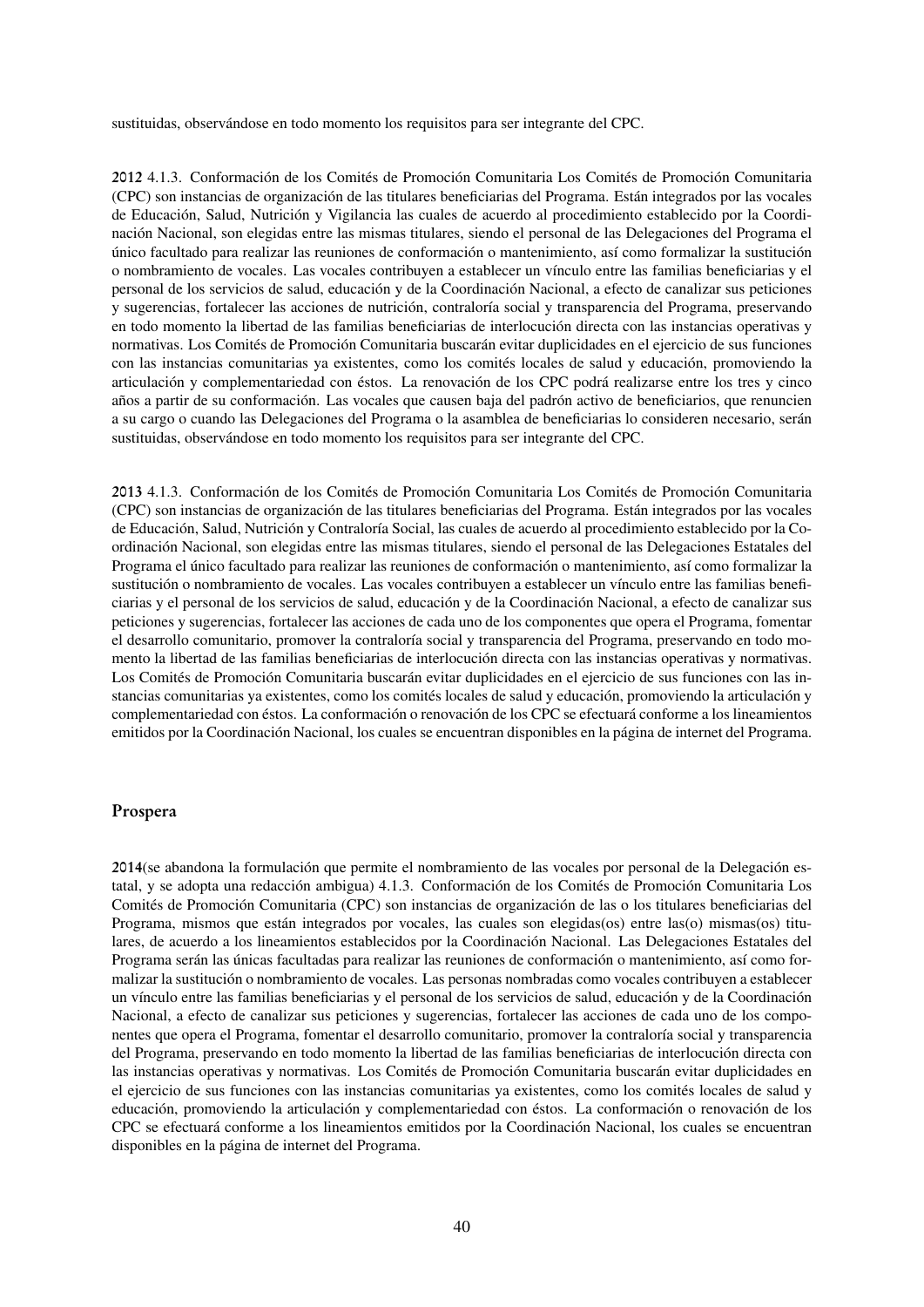#### 2015 (Se especifica ahora que las vocales son elegidas democráticamente) 4.1.3. Conformación de los Comités de Promoción Comunitaria y Vocales Unitarias

Los Comités de Promoción Comunitaria (CPC) y Vocales Unitarias son instancias de organización integradas por los o las titulares beneficiarias de PROSPERA Programa de Inclusión Social, Programa de Apoyo Alimentario y Alimentario Sin Hambre, elegidas (os) democráticamente entre las o los titulares, de una localidad o colonia.

Las personas nombradas como vocales contribuyen a establecer un vínculo entre las familias beneficiarias y el personal de los servicios de salud, educación e instituciones relacionadas con el fomento productivo, generación de ingresos, bienestar económico, inclusión Financiera y Laboral, así como de la Coordinación Nacional, a efecto de canalizar sus peticiones y sugerencias, fortalecer las acciones de cada uno de los componentes que opera el Programa, fomentar y motivar la participación comunitaria y transparencia del Programa, así como promover la contraloría social preservando en todo momento la libertad de interlocución directa de las familias beneficiarias con las instancias operativas y normativas.

El desarrollo de las funciones de las Vocales tiene carácter voluntario y honorario, las cuales estarán encaminadas al fomento de acciones que beneficien a las titulares y a su comunidad. Para el mejor desempeño de sus funciones cada una de las vocales deberá contar con nombramiento y gafete de identificación.

Los Comités de Promoción Comunitaria y Vocales Unitarias promoverán la articulación y complementariedad en el ejercicio de sus funciones de manera prioritaria con los Comités Comunitarios, así como con los distintos órganos de participación social ya existentes, para evitar duplicidad en sus tareas.

Las Delegaciones Estatales del Programa serán las únicas facultadas para realizar las reuniones de conformación y actualización de Comités de Promoción Comunitaria y Vocales Unitarias, conforme a los lineamientos que establezca la Coordinación Nacional.

2016 4.1.3. Conformación de los Comités de Promoción Comunitaria y Vocales Unitarias

Los Comités de Promoción Comunitaria (CPC) y Vocales Unitarias son instancias de organización integradas por los o las titulares beneficiarias de PROSPERA Programa de Inclusión Social, elegidas (os) democráticamente entre las o los titulares, de una localidad o colonia.

Las personas nombradas como vocales contribuyen a establecer un vínculo entre las familias beneficiarias y el personal de los servicios de salud, educación e instituciones relacionadas con el fomento productivo, generación de ingresos, bienestar económico, inclusión Financiera y Laboral, así como de la Coordinación Nacional, a efecto de canalizar sus peticiones y sugerencias, fortalecer las acciones de cada uno de los componentes que opera el Programa, fomentar y motivar la participación comunitaria y transparencia del

Programa, así como promover la contraloría social preservando en todo momento la libertad de interlocución directa de las familias beneficiarias con las instancias operativas y normativas.

El desarrollo de las funciones de las Vocales tiene carácter voluntario y honorario, las cuales estarán encaminadas al fomento de acciones que beneficien a las titulares y a su comunidad. Para el mejor desempeño de sus funciones cada una de las vocales deberá contar con nombramiento y gafete de identificación.

Los Comités de Promoción Comunitaria y Vocales Unitarias promoverán la articulación y complementariedad en el ejercicio de sus funciones con los distintos órganos de participación social ya existentes, para evitar duplicidad en sus tareas.

Las Delegaciones Estatales del Programa serán las únicas facultadas para realizar las reuniones de conformación y actualización de Comités de Promoción Comunitaria y Vocales Unitarias, conforme a los lineamientos que establezca la Coordinación Nacional.

2017 4.1.3. Conformación de los Comités de Promoción Comunitaria Los Comités de Promoción Comunitaria (CPC) son instancias de organización integradas por los o las titulares beneficiarias de PROSPERA Programa de